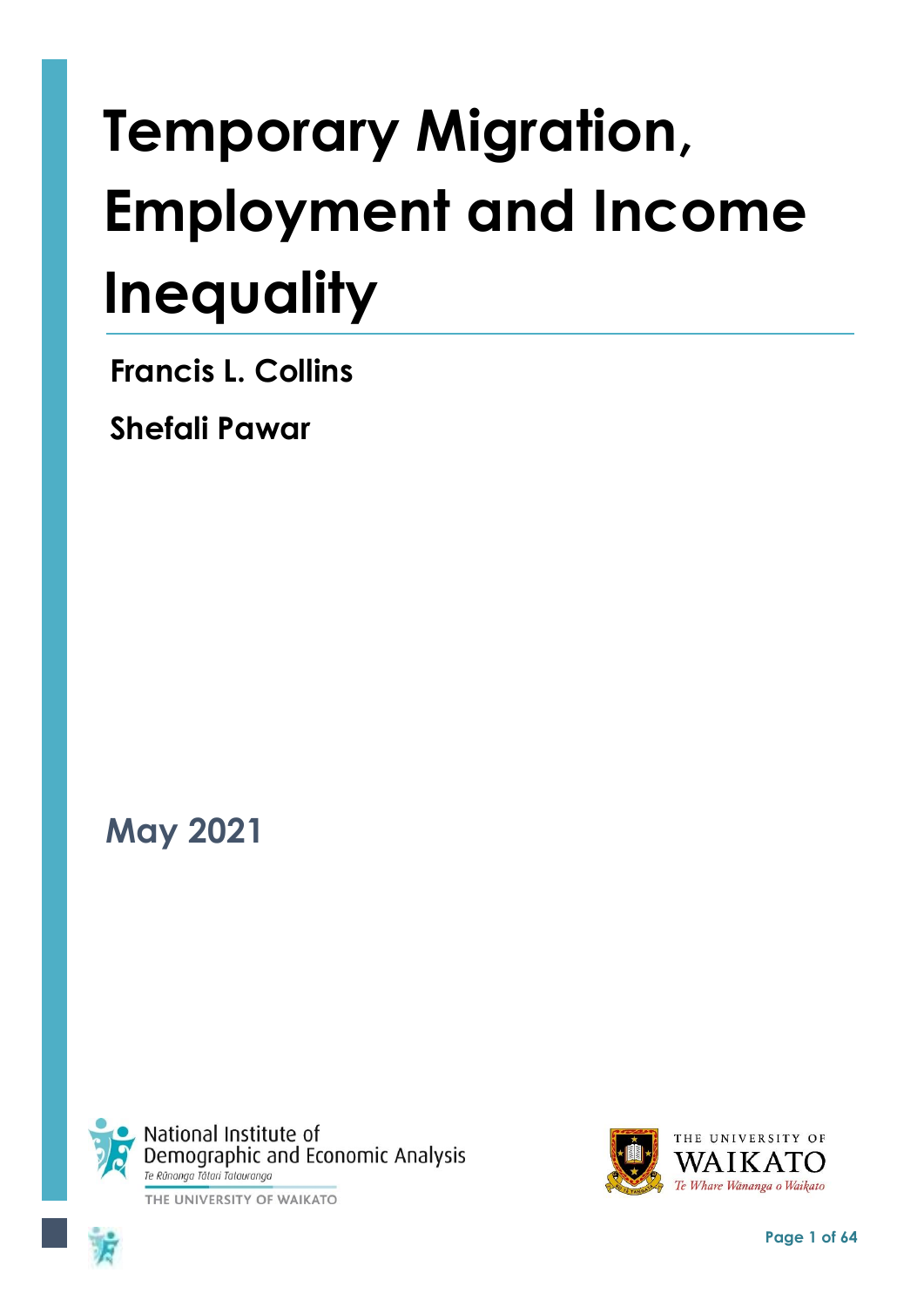# **Temporary Migration, Employment and Income Inequality**

**May 2021**

**Te Rūnanga Tātari Tatauranga | National Institute of Demographic and Economic Analysis** Te Whare Wānanga o Waikato **|** The University of Waikato Private Bag 3105 **|** Hamilton 3240 **|** Waikato, New Zealand Email: [francis.collins@waikato.ac.nz](mailto:francis.collins@waikato.ac.nz) **|** visit us at: [www.waikato.ac.nz/nidea/](http://www.waikato.ac.nz/nidea)

**Referencing information:** 

**Collins, F., & Pawar, S. (2021). Temporary migration, employment and income inequality. National Institute of Demographic and Economic Analysis. University of Waikato. Hamilton.**

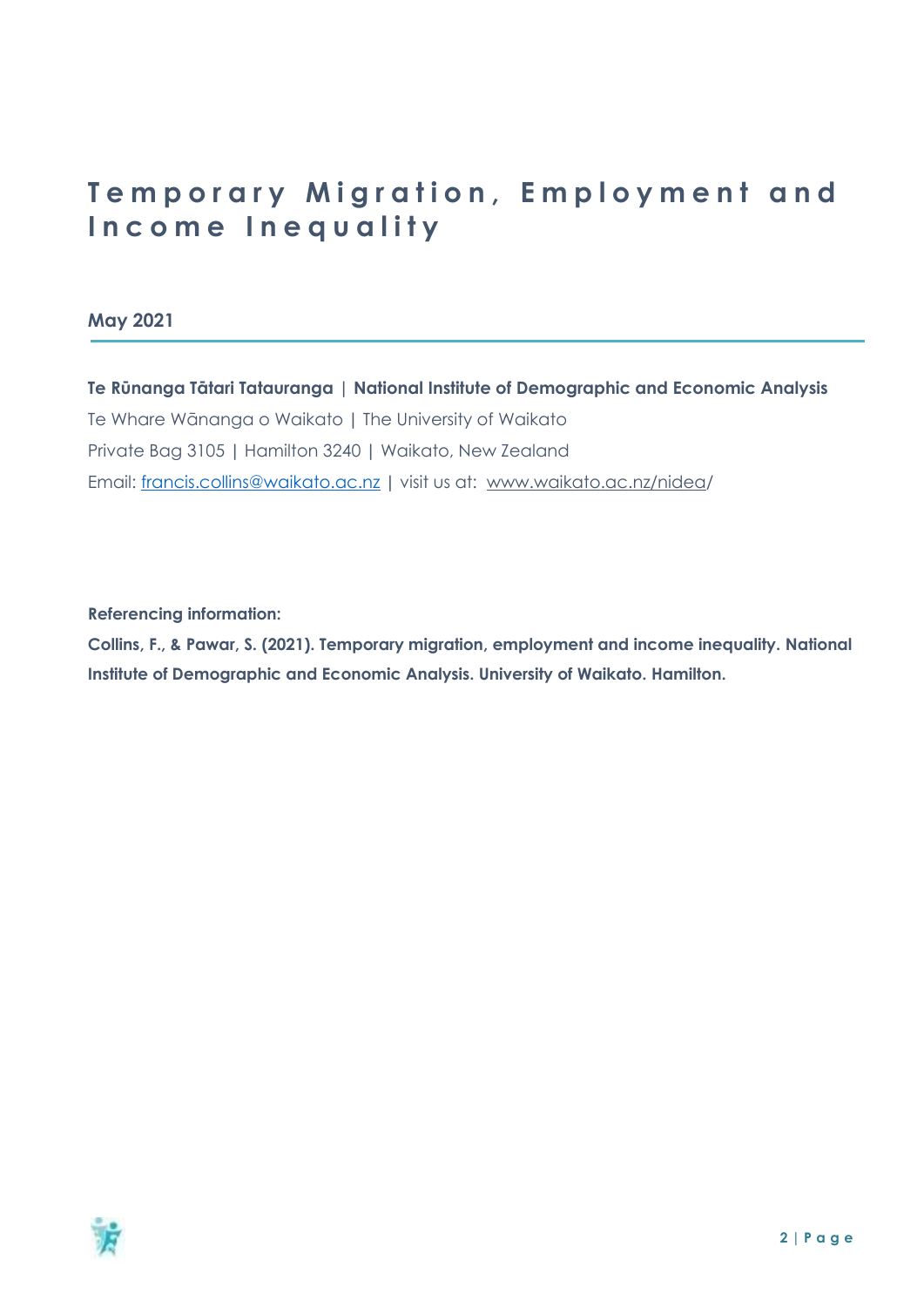#### **Disclaimer**

The results in this report/file are not official statistics. They have been created for research purposes from the Integrated Data Infrastructure (IDI), managed by Statistics New Zealand. The opinions, findings, recommendations, and conclusions expressed in this report/file are those of the author(s), not Statistics NZ

Access to the anonymised data used in this study was provided by Statistics NZ under the security and confidentiality provisions of the Statistics Act 1975. Only people authorised by the Statistics Act 1975 are allowed to see data about a particular person, household, business, or organisation, and the results in this report/file have been confidentialised to protect these groups from identification and to keep their data safe.

Careful consideration has been given to the privacy, security, and confidentiality issues associated with using administrative and survey data in the IDI. Further detail can be found in the Privacy impact assessment for the Integrated Data Infrastructure available from [www.stats.govt.nz.](http://www.stats.govt.nz/)

The results are based in part on tax data supplied by Inland Revenue to Statistics NZ under the Tax Administration Act 1994. This tax data must be used only for statistical purposes, and no individual information may be published or disclosed in any other form or provided to Inland Revenue for administrative or regulatory purposes.

Any person who has had access to the unit record data has certified that they have been shown, have read, and have understood section 81 of the Tax Administration Act 1994, which relates to secrecy. Any discussion of data limitations or weaknesses is in the context of using the IDI for statistical purposes and is not related to the data's ability to support Inland Revenue's core operational requirements.

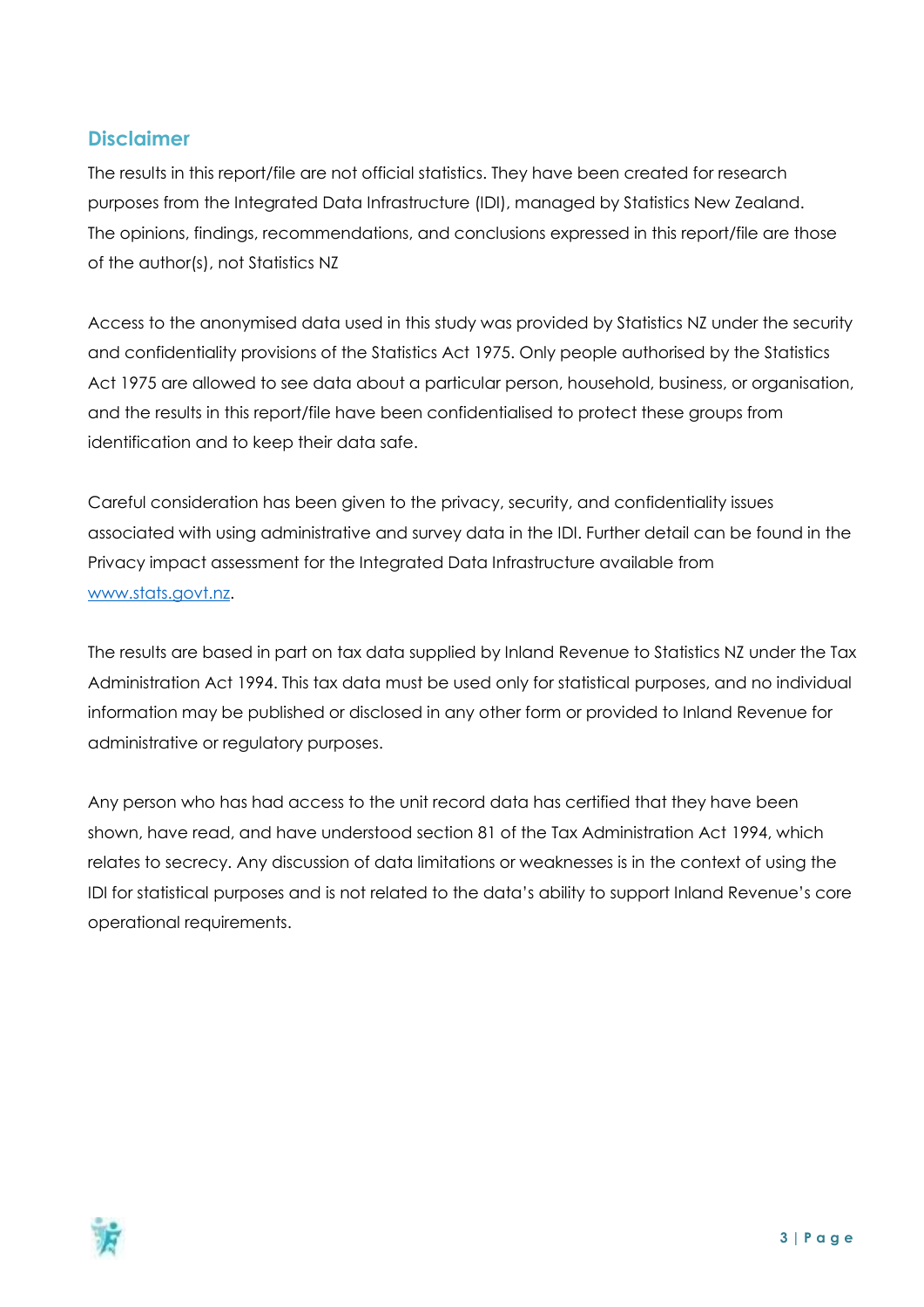# **Table of Contents**

| $\mathbf{1}$   |
|----------------|
| 1.1            |
| 1.2            |
| 1.2.1          |
| 1.2.2          |
| $\overline{2}$ |
| 2.1            |
| 2.2            |
| 2.2.1          |
| 2.2.2          |
| $\mathfrak{S}$ |
| 3.1            |
| 3.2            |
| 3.2.1          |
| $\overline{4}$ |
| 4.1.1          |
| 4.1.2          |
| 4.1.3          |
| 5              |
| 5.1.1          |
| 5.1.2          |
| 6              |
|                |
|                |

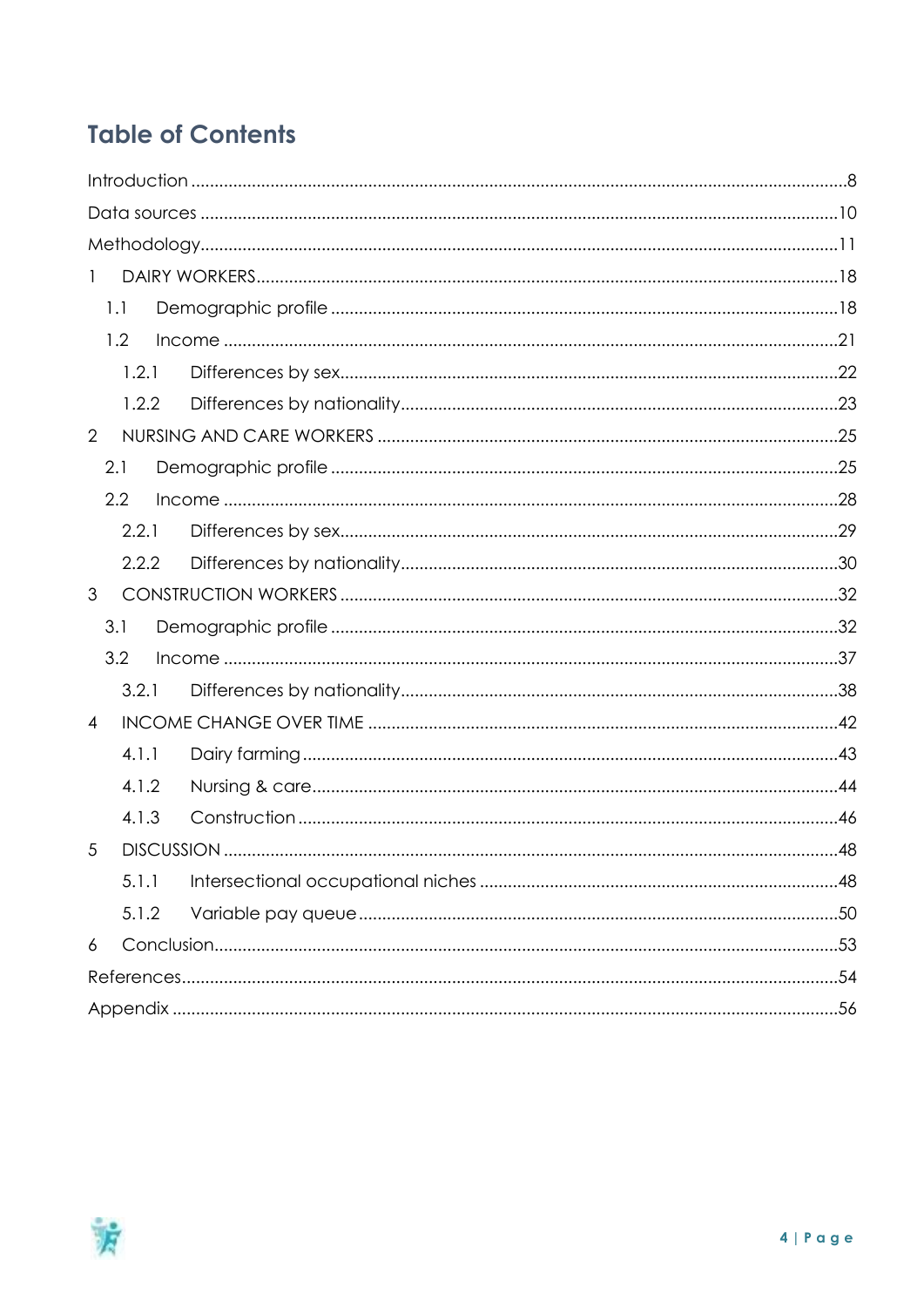## **List of Tables**

| Table 1.1: Number of essential skills workers with approved work visa in the dairy industry           |
|-------------------------------------------------------------------------------------------------------|
|                                                                                                       |
| Table 1.2: Distribution (%) of all essential skills workers in the Dairy industry by nationality,     |
|                                                                                                       |
| Table 1.3: Monthly income quintile cut-offs for all essential skills workers in the Dairy industry,   |
|                                                                                                       |
| Table 2.1: Number of essential skills (nursing and care) workers with approved work visa in the       |
|                                                                                                       |
| Table 2.2: Nationality profile of all essential skills (nursing and care) workers in the health       |
|                                                                                                       |
| Table 2.3: Monthly income quintile cut-offs for all essential skills (nursing and care) workers in    |
|                                                                                                       |
| Table 3.1: Number of essential skills workers with approved work visa in the construction             |
|                                                                                                       |
| Table 3.2: Sex profile of all essential skills workers in the construction industry (selected         |
|                                                                                                       |
| Table 3.3: Nationality profile of all essential skills workers in the construction industry (selected |
|                                                                                                       |
| Table 3.4: Monthly income quintile cut-offs for all essential skills workers in the Construction      |
|                                                                                                       |
| Table 4.1: Income change for work visa holders (IR Data), general workforce (Census 2013              |
| and 2018) and industry (Household Labour Force Survey) between 2013 and 201842                        |
| Table 4.2: Income change for the dairy farming sector, 2013/14-2017/1844                              |
| Table 4.3: Income change for the health (nursing and care) sector, 2013/14-2017/18 45                 |
| Table 4.4: Income change for the construction sector, 2013/14-2017/1846                               |

## **List of Figures**

| Figure 1.1 Sex profile of all essential skills workers in the dairy industry, 2013/14 to 2017/1819 |
|----------------------------------------------------------------------------------------------------|
| Figure 1.2 Age profile of all essential skills workers in the dairy industry, 2013/14 to 2017/1820 |
| Figure 1.3 Proportion of male and female workers in the Dairy Industry falling in each of the      |
|                                                                                                    |
| Figure 1.4 Proportion of migrant dairy workers, disaggregated by nationality, falling in each of   |
|                                                                                                    |
| Figure 2.1 Sex profile of all essential skills (nursing and care) workers in the Health industry,  |
| <b>CONTRACTOR</b>                                                                                  |

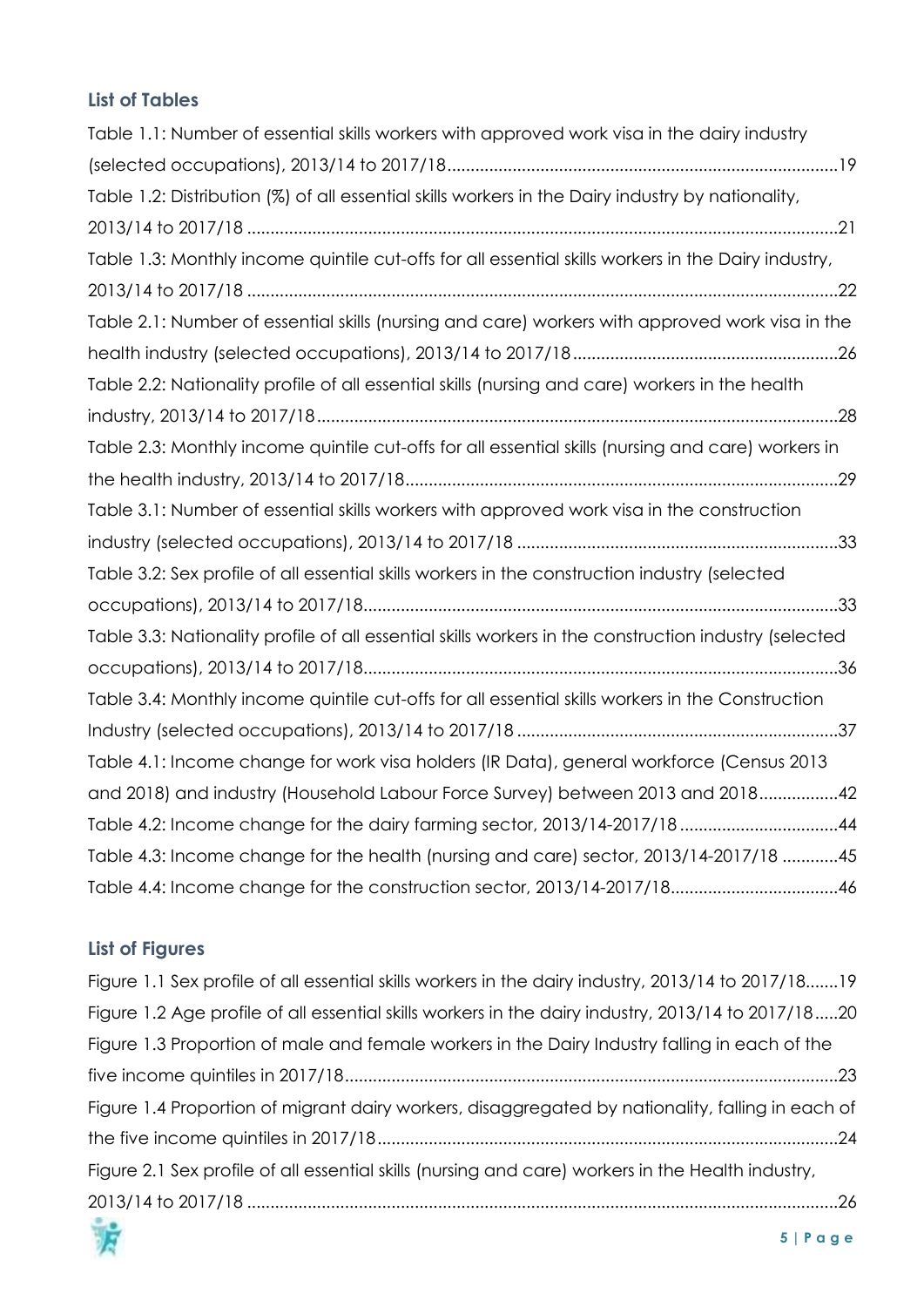| Figure 2.2 Age profile of all essential skills (nursing and care) workers in the Health industry, |  |
|---------------------------------------------------------------------------------------------------|--|
|                                                                                                   |  |
| Figure 2.3 Proportion of male and female (nursing and care) workers in the Health Industry        |  |
|                                                                                                   |  |
| Figure 2.4 Proportion of migrant nursing and care workers disaggregated by nationality,           |  |
|                                                                                                   |  |
| Figure 3.1 Age profile of all essential skills workers in the construction industry (selected     |  |
|                                                                                                   |  |
| Figure 3.2 Proportion of essential skills workers in the Construction Industry, disaggregated by  |  |
|                                                                                                   |  |

### **List of Appendix Tables**

| Appendix Table 1: Number of months of summarised gross income data from Wages &                   |
|---------------------------------------------------------------------------------------------------|
| Salaries available for workers with essential skills work visa in the dairy, nursing & care and   |
|                                                                                                   |
| Appendix Table 2: Percentage of all workers with an approved work visa over the 2010/11 to        |
|                                                                                                   |
| Appendix Table 3: Proportion of essential skills workers in dairy industry with an approved work  |
| visa, disaggregated by sex, falling in each of the five income quintiles, 2013/14 to 2017/1856    |
| Appendix Table 4: Average monthly income, essential skills workers in dairy industry with an      |
|                                                                                                   |
| Appendix Table 5: Proportion of essential skills workers in dairy industry with an approved work  |
| visa, disaggregated by nationality, falling in each of the five income quintiles, 2013/14 to      |
|                                                                                                   |
| Appendix Table 6: Average monthly income, essential skills workers in dairy industry with an      |
|                                                                                                   |
| approved work visa disaggregated by nationality, 2013/14 to 2017/1858                             |
| Appendix Table 7: Proportion of essential skills workers in health (nursing & care) industry with |
| an approved work visa, disaggregated by sex, falling in each of the five income quintiles,        |
|                                                                                                   |
| Appendix Table 8: Average monthly income, essential skills workers in health (nursing & care)     |
| industry with an approved work visa disaggregated by sex, 2013/14 to 2017/1859                    |
| Appendix Table 9: Proportion of essential skills workers in health (nursing & care) industry with |
| an approved work visa, disaggregated by nationality, falling in each of the five income           |

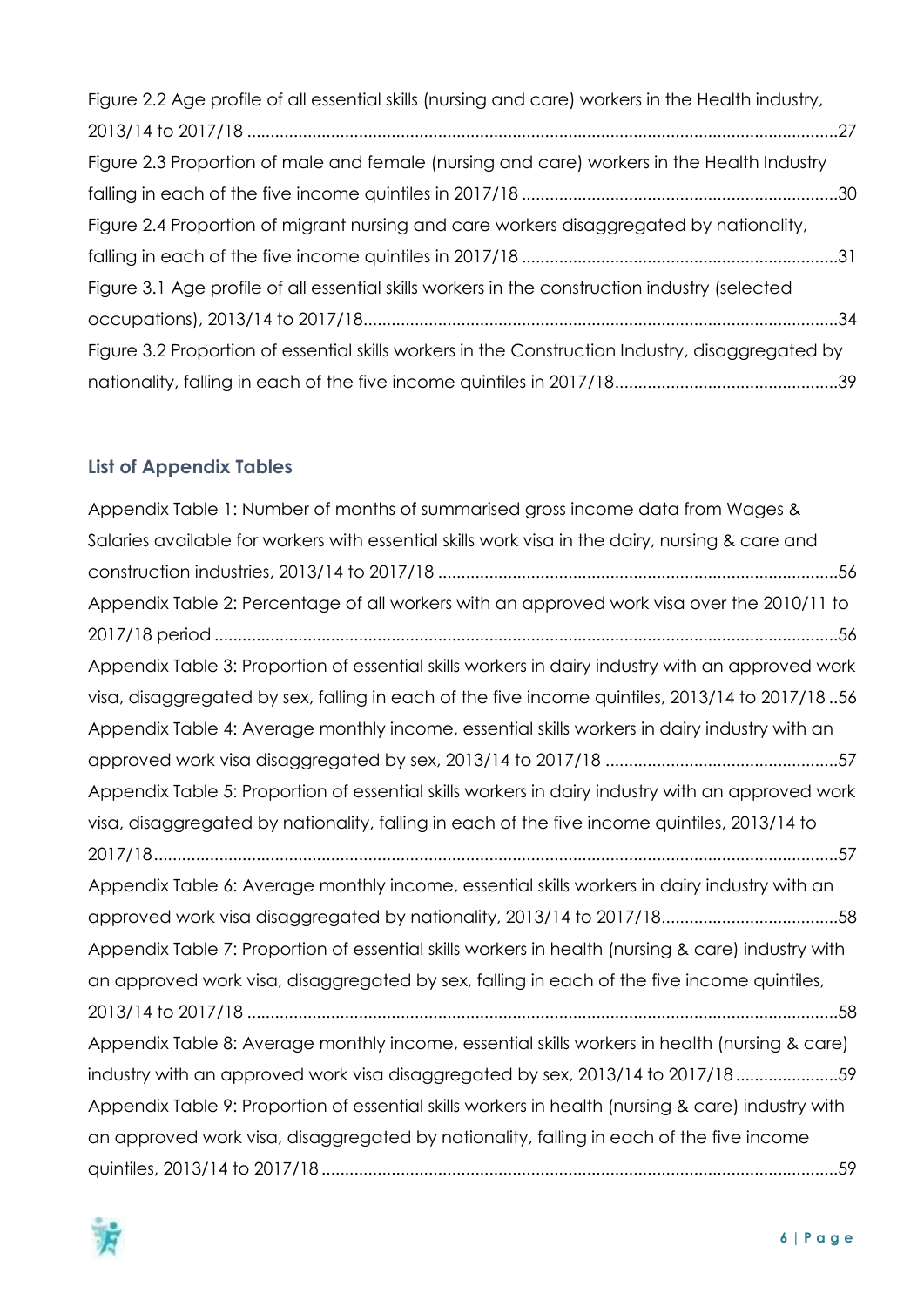[Appendix Table 10: Average monthly income, essential skills workers in](#page-58-2) health (nursing & [care\) industry with an approved work visa disaggregated by nationality, 2013/14 to 2017/18](#page-58-2) [.................................................................................................................................................................59](#page-58-2) [Appendix Table 11: Income distribution of registered nurses disaggregated by sex and](#page-59-0)  nationality [..............................................................................................................................................60](#page-59-0)

| Appendix Table 12: Average monthly income, essential skills workers in the construction          |
|--------------------------------------------------------------------------------------------------|
| Industry (selected occupations) with an approved work visa disaggregated by sex, 2013/14         |
|                                                                                                  |
| Appendix Table 13: Proportion of essential skills workers in the construction Industry (selected |
| occupations) with an approved work visa, disaggregated by nationality, falling in each of        |
|                                                                                                  |
| Appendix Table 14: Average monthly income, essential skills workers in the construction          |
| Industry (selected occupations) with an approved work visa disaggregated by nationality,         |
|                                                                                                  |
| Appendix Table 15: Average personal income for selected occupations as self-reported at          |
|                                                                                                  |

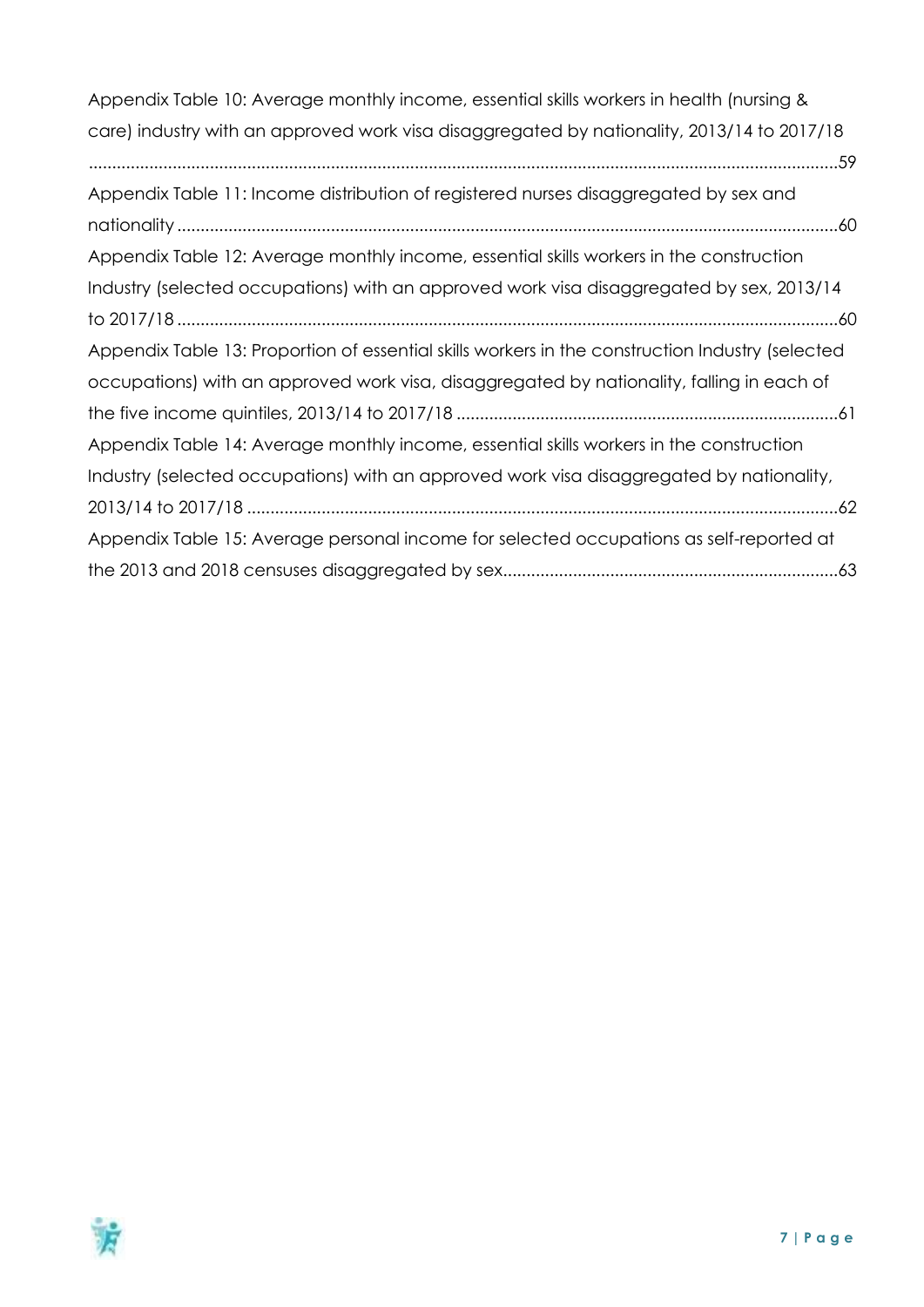## <span id="page-7-0"></span>**Introduction**

Over the last two decades, and prior to the onset of the Covid-19 global pandemic, migration policy in Aotearoa New Zealand had shifted from a primarily long-term settlement oriented programme towards an increasing focus on managing large numbers of migrants on different kinds of temporary visas (Bedford et al., 2017; Collins, 2020; McLeod and Maré, 2013). This shift reflects broader international trends, and has significant similarities to Australia (Robertson, 2014) and Canada (Lenard and Straehle, 2012), wherein governments are increasingly focusing on managing migration as part of labour market strategies, and filtering access to long-term residence according to complex assessments of skill and economic capital. The effects of these shifts become apparent in a growing temporary migrant population in all three countries often characterised by precarious social and legal circumstances and changing labour market composition and experiences, including evidence of inequality and exploitation.

This report documents analysis of the incomes of employees on temporary work visas in three key industries in Aotearoa New Zealand: dairy farming, healthcare (nursing and care) and construction. The analysis undertaken here forms part of the *New Times of Migration* study, which has examined the way in which shifts towards temporary migration schemes have altered the social and political status, lived experience and economic contribution of migration. The *New Times for Migration* study seeks to test the claim that migration policy settings qualitatively shape the lives and aspirations of migrants holding temporary visas and then influence their place within society. Other research within the project has been based on qualitative interviews of people holding work visas and key stakeholders in the dairy farming sector in the Waikato region, the trades and construction sector in Christchurch and amongst nurses and care workers in Auckland. Findings to date have documented transnational migration patterns and intermediation (Collins, 2021), employer preferences and nationalism (Collins and Bayliss, 2020), migration aspirations and employer dependence (Collins, 2019), and intersectional inequality in migration and employment (Collins, 2020).

The effect of changing approaches to migration policy is very apparent in headline numbers associated with migration in Aotearoa New Zealand. In the twelve months to June 1998, there were 41,044 work visas issued, a figure that grew to 230,034 annually by June 2018; international students, many of whom are also able to work, have also increased such that over 100,000 student visas are approved annually. While a small proportion of work and student visa holders are eventually granted residence-class visas, and others depart Aotearoa New Zealand after completing periods of study, work or working holidays, the effect of this policy shift is evident in the establishment of a large temporary migrant population. In February 2020 (just prior to the closure of the border as part of the Covid-19 crisis), 303,453 people were living in Aotearoa New

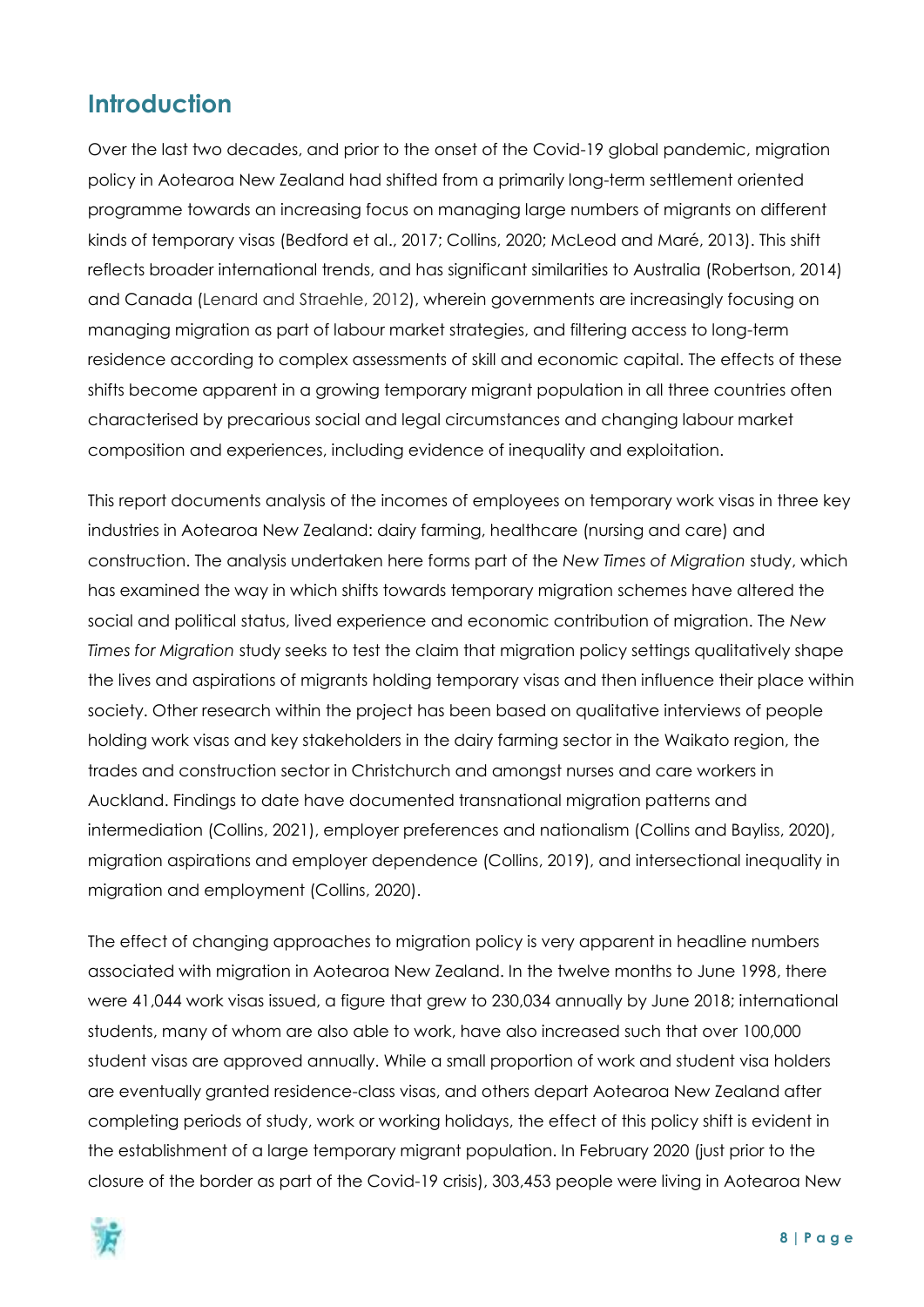Zealand on temporary work, student or family visas, approximately 6.1 per cent of the resident population; in February 2010, only 155,931 people were on temporary visas (3.6 per cent of the resident population).

There are now several industries in Aotearoa New Zealand where a significant proportion of the workforce are on temporary work or study visas. While growth in temporary migrant workers has been apparent across all industries over the last decade, it is especially notable in Accommodation and Food Services, Administrative and Support Services, Agriculture, Forestry and Fisheries and Construction (see Figure A). To date research suggests that the impact of temporary visa holders on New Zealanders' wages is minimal (Maré and McLeod, 2018). There is qualitative evidence, however, that temporary migrants experience poor work conditions and wages, particularly in occupations with racialised and gendered workforces (Collins, 2020). Moreover, media reports and research have documented evidence of workplace exploitation of temporary work visa holders in the form of non-payment of wages, job premiums, passport confiscation, debt bondage, non-compliance in relation to leave and holiday pay, health and safety, and other concerns (see Collins and Stringer, 2019; Stringer, 2016).

#### **Figure A: Percentage of jobs held by temporary migrants (students, employer-assisted and open) by sector, May 2010 and May 2016**



*Source: Cabinet paper on 'A New Approach to Employer-Assisted Work Visas and Regional Workforce Planning' December 2018, available online: https://www.mbie.govt.nz/assets/6b0628fab7/cabinetpaper-new-approach-employer-assisted-work-visas-v2.pdf*

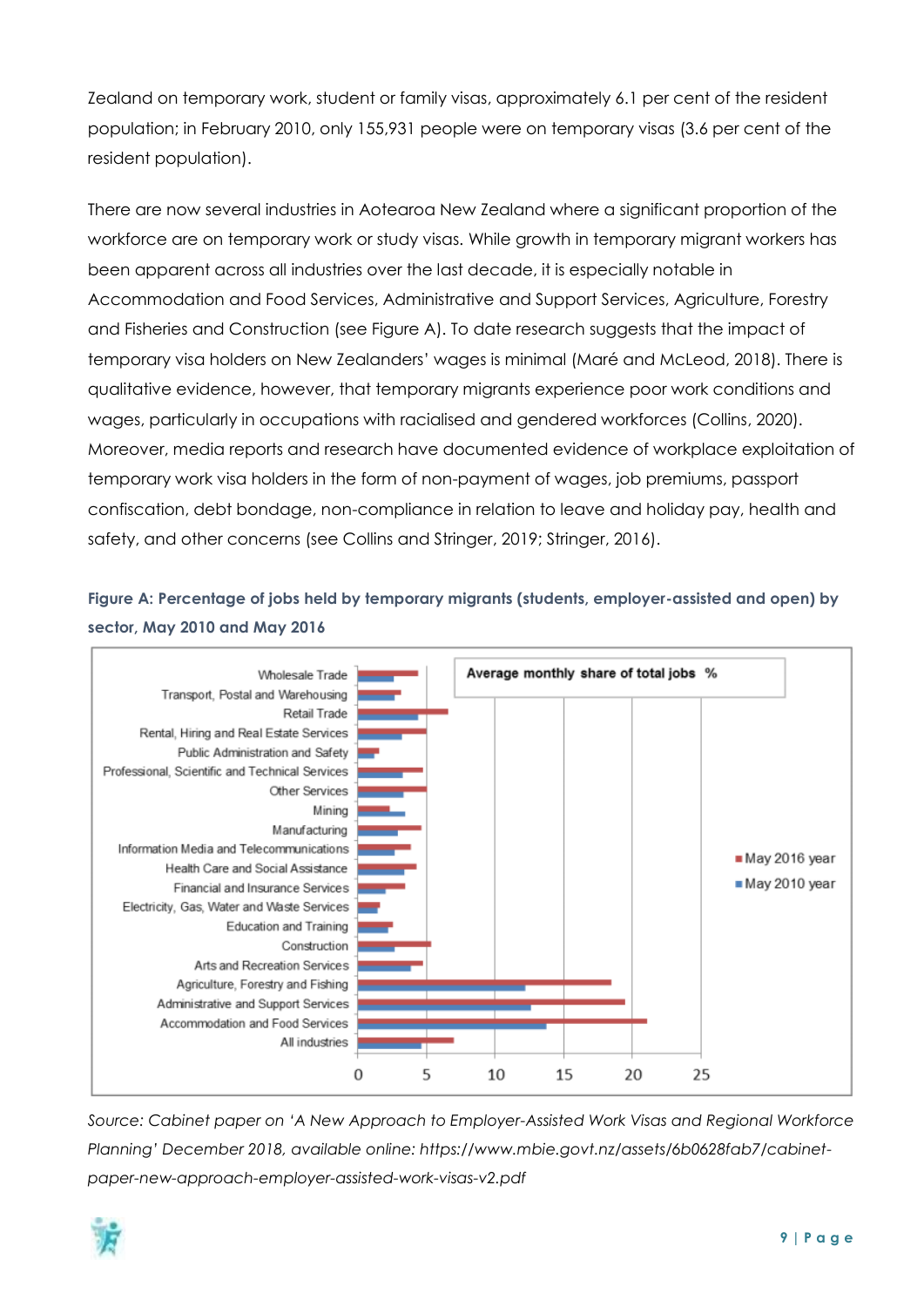While there is now significant knowledge on the situation of temporary migrants in Aotearoa New Zealand, and the influence of policy, there remains only limited analysis of income levels and inequality amongst temporary migrant workers. This study seeks to fill that gap through an analysis of labour market and immigration data from the Integrated Data Infrastructure (IDI) in order to explore inequality within temporary migrant populations in relation to nationality, age, gender and other social variables. There is currently some data available in MBIE authored reports on essential skills workers in the trades sector in Christchurch (Searle et al., 2015a) and the hospitality industry across New Zealand (Searle et al., 2015b) but these reports are dated and there have been significant changes in migration policy since they were published. This report addresses the period prior to border closure and significant reductions in immigration processing that followed the onset of the Covid-19 global pandemic. The findings offer important insights to government and other stakeholders seeking to review and revise immigration policy settings for a postpandemic world, especially in regards to reducing wage inequality and exploitation experienced by temporary migrant workers.

This report begins by describing the data sources, methodology and limitations of this research. Subsequently we address in turn the population makeup and income levels of selected occupations in each industry under examination, dairy farming, health (nursing & care) and construction, before addressing income changes over time. The analysis demonstrates clear evidence of nationality and gender patterns in the makeup of these occupations, and in relation to income considerable variation between the income levels of people of different nationalities and between males and females. The discussion section addresses two key issues: firstly, that intersectional nationality-gender occupational niches have emerged in each of these occupations and industries; secondly, that while there has been favourable increases in wages for all migrant workers there remain substantial income inequalities that evidence a variable pay hierarchy wherein workers from different nationalities and genders, unevenly working in these industries, receive quite different incomes for ostensibly similar work. The conclusion identifies potential areas for future research.

## <span id="page-9-0"></span>**Data sources**

All data for this research has been sourced from the Integrated Data Infrastructure (IDI) which contains de-identified microdata about people and households and is managed by Statistics New Zealand. All data were extracted from IDI Database (IDI\_Clean\_20190420). The two sources of data were:

1. **Immigration data:** This contains data for all individuals who have had a visa application decided by Immigration New Zealand from 1 July 1997. Data is updated approximately every 3 months. This administrative data is collected by Immigration NZ which is a part of

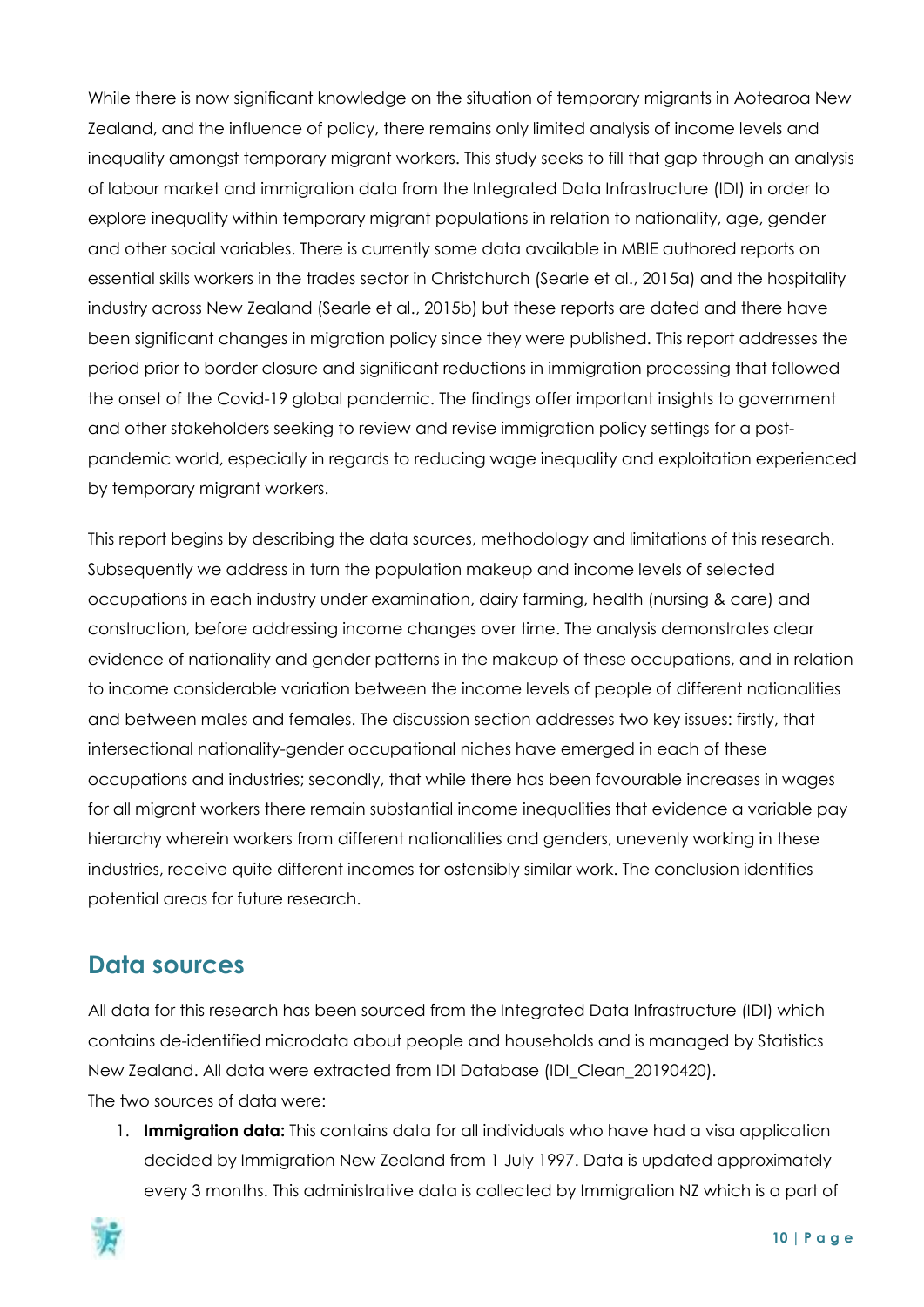the Ministry of Business, Innovation and Employment (MBIE) (Statistics New Zealand, 2015). Required data was extracted from two datasets:

- Decisions: Dataset contains information on all decisions made on visa applications ([IDI\_Clean\_20190420].[dol\_clean].[decisions]),
- Occupations: Dataset contains information on the occupations of job offers for migrants approved as principal applicants through the Skilled Migrant Category ([IDI\_Clean\_20190420].[dol\_clean].[occupations]).
- 2. **IR tax data:** This contains all tax and income data from 1 April 1999. Required data was extracted from the derived IRD dataset 'Income\_Cal\_Yr\_Summary' which sits under the Data schema ([IDI\_Clean\_20190420].[data].[income\_cal\_yr\_summary]). The ird\_ems dataset in the IDI contains the employee level data from the Employer Monthly Schedule (EMS) (Statistics New Zealand, 2015). The monthly EMS records are arranged into the granularity of one record per payee/payer relationship, per income source, per year. The income\_cal\_yr\_summary transforms the data into a different granularity – for every income type (e.g. Wages & Salaries, Benefit payments from MSD, ACC payments, Pension payments, etc.) there is only one record per individual per year (giving summarised income per month in that year). Hence, each record contains all income sources that a person may receive (Statistics New Zealand, 2014).

# <span id="page-10-0"></span>**Methodology**

Data extracted from the IDI was modified using graduated random rounding (GRR) or supressed where needed in order to protect individuals' and organisations' information. GRR rounds the total number of individuals (e.g. employees, cows, sheep) within a cell by adding protection that depends on the size of the number. In this way, the noise added forms a proportion that increases with the size of the number. GRR prevents the derivation of the exact value of a contributor, even if the number of contributors is small. (Statistics New Zealand, 2016). It is important to note that some of the count totals (for the same population group) across different tables will not be the same because of the GRR technique applied. The table below gives the ANZSIC code, name and skill level of the occupations within the three industries for which data related to visa approval and income was extracted from the IDI and analysed.

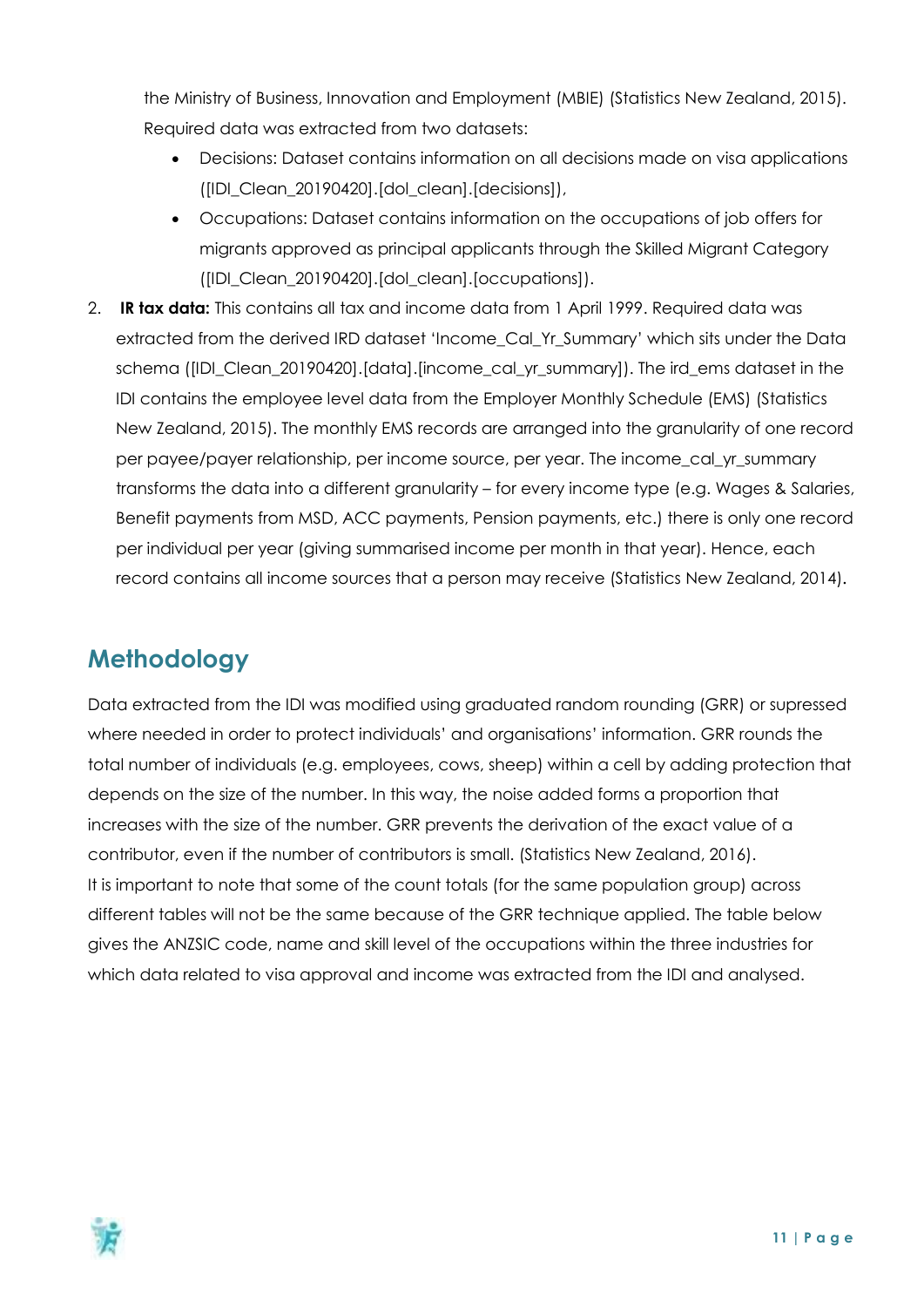#### **Table A: ANZSIC code, occupation and skill level**

| 121313<br>Dairy Cattle Farmer<br><b>DAIRY</b> |        |                                                  |         |  |  |  |
|-----------------------------------------------|--------|--------------------------------------------------|---------|--|--|--|
|                                               | 841512 | Dairy Cattle Farm Worker                         | Level 5 |  |  |  |
|                                               | 334112 | Air-conditioning and Mechanical Services Plumber | Level 3 |  |  |  |
|                                               | 334113 | Drainer (Aus) / Drainlayer (NZ)                  | Level 3 |  |  |  |
|                                               | 334114 | Gasfitter                                        | Level 3 |  |  |  |
|                                               | 334111 | Plumber (General)                                | Level 3 |  |  |  |
|                                               | 334115 | Roof Plumber                                     | Level 3 |  |  |  |
|                                               | 331212 | Carpenter                                        | Level 3 |  |  |  |
|                                               | 331211 | Carpenter and Joiner                             | Level 3 |  |  |  |
|                                               | 331213 | Joiner                                           | Level 3 |  |  |  |
|                                               | 333211 | <b>Fibrous Plasterer</b>                         | Level 3 |  |  |  |
| <b>CONSTRUCTION</b>                           | 332211 | <b>Painting Trades Worker</b>                    | Level 3 |  |  |  |
|                                               | 333212 | Solid Plasterer                                  | Level 3 |  |  |  |
|                                               | 821711 | Construction Rigger                              | Level 4 |  |  |  |
|                                               | 821712 | Scaffolder                                       | Level 4 |  |  |  |
|                                               | 821713 | <b>Steel Fixer</b>                               | Level 4 |  |  |  |
|                                               | 821714 | <b>Structural Steel Erector</b>                  | Level 4 |  |  |  |
|                                               | 821111 | <b>Builder's Labourer</b>                        | Level 5 |  |  |  |
|                                               | 821211 | Concreter                                        | Level 5 |  |  |  |
|                                               | 821112 | Drainage, Sewerage and Storm-water Labourer      | Level 5 |  |  |  |
|                                               | 821113 | Earthmoving Labourer                             | Level 5 |  |  |  |
|                                               | 821114 | Plumber's Assistant                              | Level 5 |  |  |  |
|                                               | 254412 | Registered Nurse (Aged Care)                     | Level 5 |  |  |  |
|                                               | 254413 | Registered Nurse (Child and Family Health)       | Level 5 |  |  |  |
|                                               | 254414 | Registered Nurse (Community Health)              | Level 5 |  |  |  |
|                                               | 254415 | Registered Nurse (Critical Care and Emergency)   | Level 5 |  |  |  |
|                                               | 254416 | Registered Nurse (Developmental Disability)      | Level 5 |  |  |  |
|                                               | 254417 | Registered Nurse (Disability and Rehabilitation) | Level 5 |  |  |  |
|                                               | 254421 | Registered Nurse (Medical Practice)              | Level 5 |  |  |  |
| <b>HEALTH</b>                                 | 254418 | Registered Nurse (Medical)                       | Level 5 |  |  |  |
|                                               | 254422 | Registered Nurse (Mental Health)                 | Level 5 |  |  |  |
|                                               | 254423 | Registered Nurse (Perioperative)                 | Level 5 |  |  |  |
|                                               | 254424 | Registered Nurse (Surgical)                      | Level 5 |  |  |  |
|                                               | 254499 | Registered Nurses nec                            | Level 5 |  |  |  |
|                                               | 423111 | <b>Aged or Disabled Carer</b>                    | Level 4 |  |  |  |
|                                               | 423313 | Personal Care Assistant                          | Level 4 |  |  |  |
|                                               | 423312 | <b>Nursing Support Worker</b>                    | Level 4 |  |  |  |

The following steps were carried out to extract the dataset required for analysis:

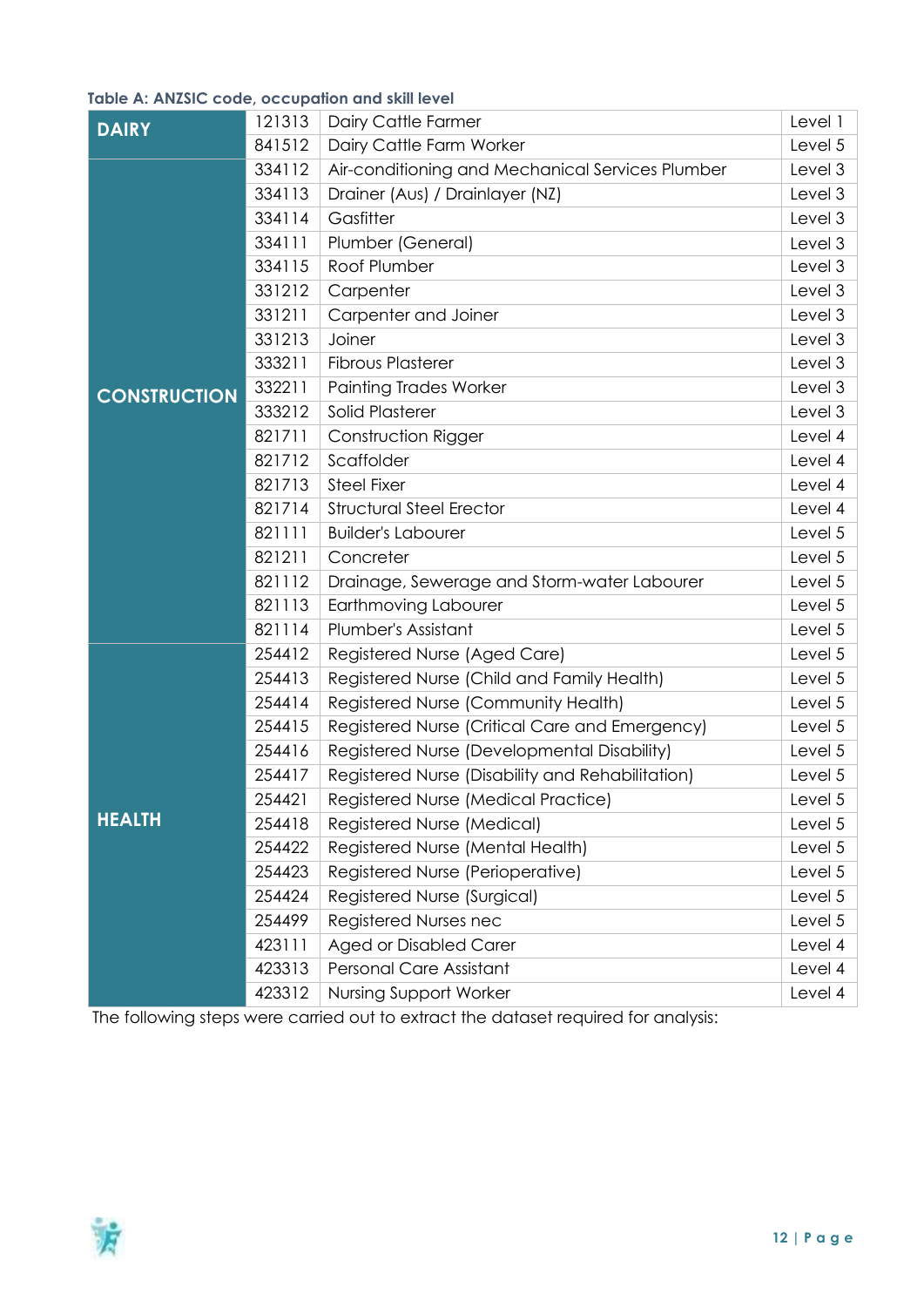**Step 1:** Extracting the number of approved work visa applications for each of the occupations listed in Table A over the eight year period, July 2010 to June 2018, from the Visa database (joining the two datasets: [dol\_clean].[decisions] and [dol\_clean].[occupations]). All data where,

- 1. Visa decision type is: 'Approved';
- 2. Application Type is: 'Work Visa';
- 3. Decision Date (Financial year, July to June) is: '2010/11, 2011/12, 2012/13, 2013/14, 2014/15, 2015/16, 2016/17, 2017/18'; and
- 4. Occupation code is: as per listed in Table A for each industry (three separate data extractions, one for each industry).

was extracted for the following variables:

- snz uid
- snz\_dol\_uid
- Application ID
- Decision Date
- Applicant Type
- Application Criteria
- Category Code
- Application Stream
- Application Sub-stream
- Birth month
- Birth year
- Financial year
- Nationality
- Sex
- Occupation Code
- Occupation Text
- Skill Level Code

The three extracted datasets saved as 'Migrant Dairy Workers', 'Migrant Construction Workers' and 'Migrant Health Workers', give the total number of work visa applications processed and approved for the occupations listed in Table A over the eight year period, July 2010 to June 2018.

*Step 2:* Extracting the monthly gross income earned from 'Wages and Salaries. The three datasets 'Migrant Dairy Workers', 'Migrant Construction Workers' and 'Migrant Health Workers' were joined to the IRD dataset [data].[income\_cal\_yr\_summary] based on the snz\_uid. This gave three sets of

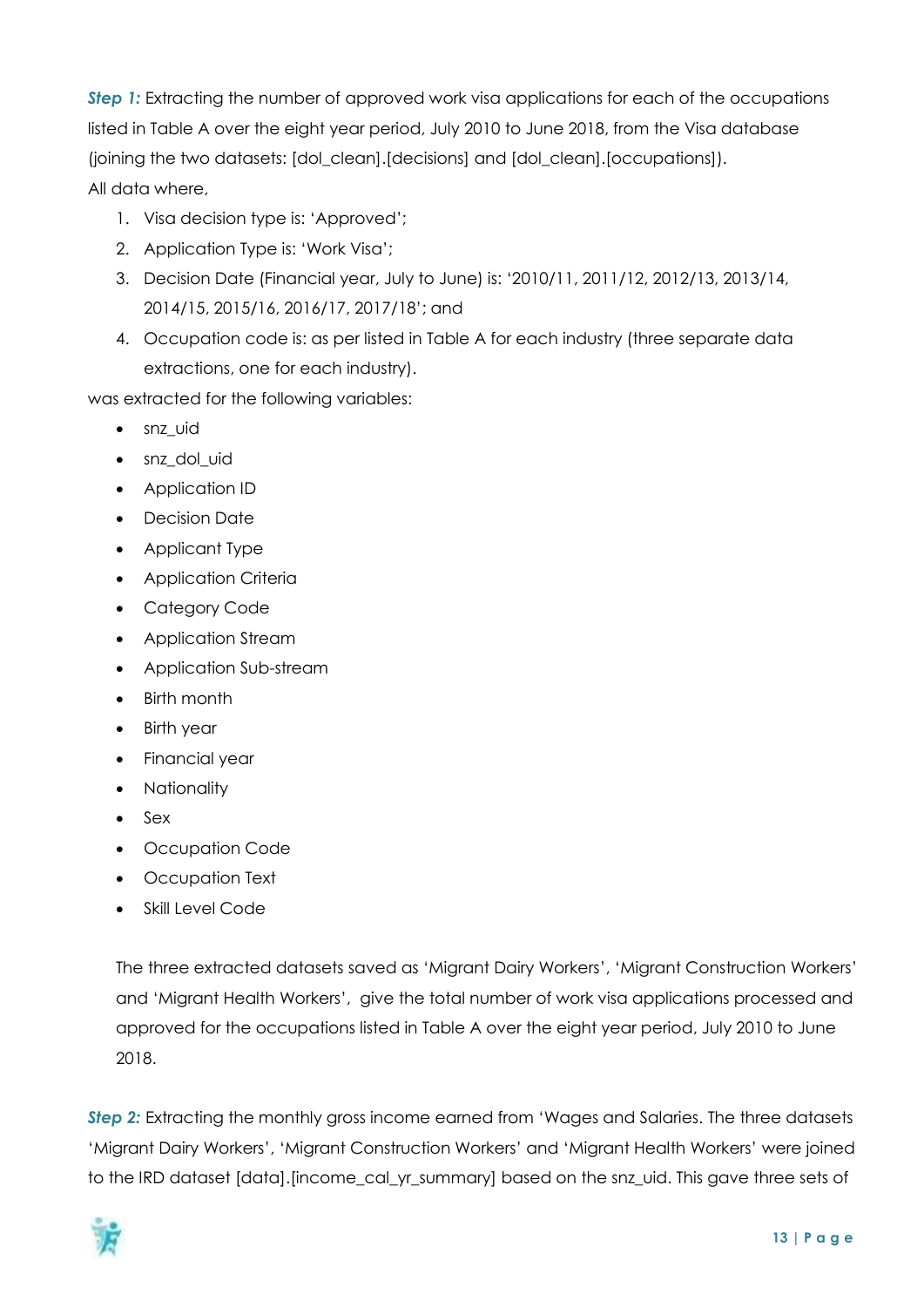data extracts of monthly summarised wages and salaries for each unique snz-uid extracted from the Visa database over the eight year period.

Not all individuals extracted from the Visa database were found in the IRD database. Table B below shows the number of rows extracted from the Visa and IRD databases for the listed occupations and the number of individuals (snz\_uid) from the Visa database found in the IRD database.

| Table B: Proportion of individuals with approved work visa found in IRD database (Wages & Salaries) |  |  |
|-----------------------------------------------------------------------------------------------------|--|--|
|-----------------------------------------------------------------------------------------------------|--|--|

|                                                                           | <b>DAIRY</b> | <b>CONSTRUCTION</b> | <b>NURSING &amp; CARE</b><br><b>WORKERS</b> |
|---------------------------------------------------------------------------|--------------|---------------------|---------------------------------------------|
| Rows extracted from Visa & Occupation database<br>(see Step 1)            | 22,300       | 22,300              | 20,200                                      |
| No. of Individuals (unique snz_uid numbers over the<br>8-year period)     | 7,900        | 12,900              | 11,700                                      |
| Rows extracted from the IRD database (and de-<br>duplicated) (see Step 3) | 36,900       | 45,200              | 60,200                                      |
| Individuals found in IRD                                                  | 7,600        | 12,400              | 11,400                                      |
| % found in IRD database                                                   | 97.3         | 95.8                | 97.3                                        |

\*Note: All counts have been changed using GRR. Percentages are based on unrounded counts.

*Step 3:* The following operations carried out on the three extracted IRD databases:

- 1. The extracted IRD dataset split (based on the month and year recorded in the IRD database) into eight financial years, July-June (2010/11, 2012/13, ….., 2016/17, 2017/18).
- 2. In each of the years, individuals with less than 4 months income data deleted. Refer to Appendix Table 1 for the number of months of summarised Wages & Salary data available for migrant workers in each of the three industries.
- 3. Referred to as '2010-11 IRD Data', '2011-12 IRD Data' and so on.

*Step 4:* The next step was to find and remove the individuals in each of the eight IRD datasets (2010-11 IRD Data, 2011-12 IRD Data, and so on) who had been granted a Residency Visa in the same year or any year before.

**Step 4:** For the remaining individuals in each of the years, the next step was to ascertain whether they had a valid approved work visa in that year or the three preceding years.

**Step 5:** For the individuals found with a valid work visa in the above step, the associated occupation and skill level were extracted from the Visa datasets ('Migrant Dairy Workers', 'Migrant Construction Workers' and 'Migrant Health Workers').

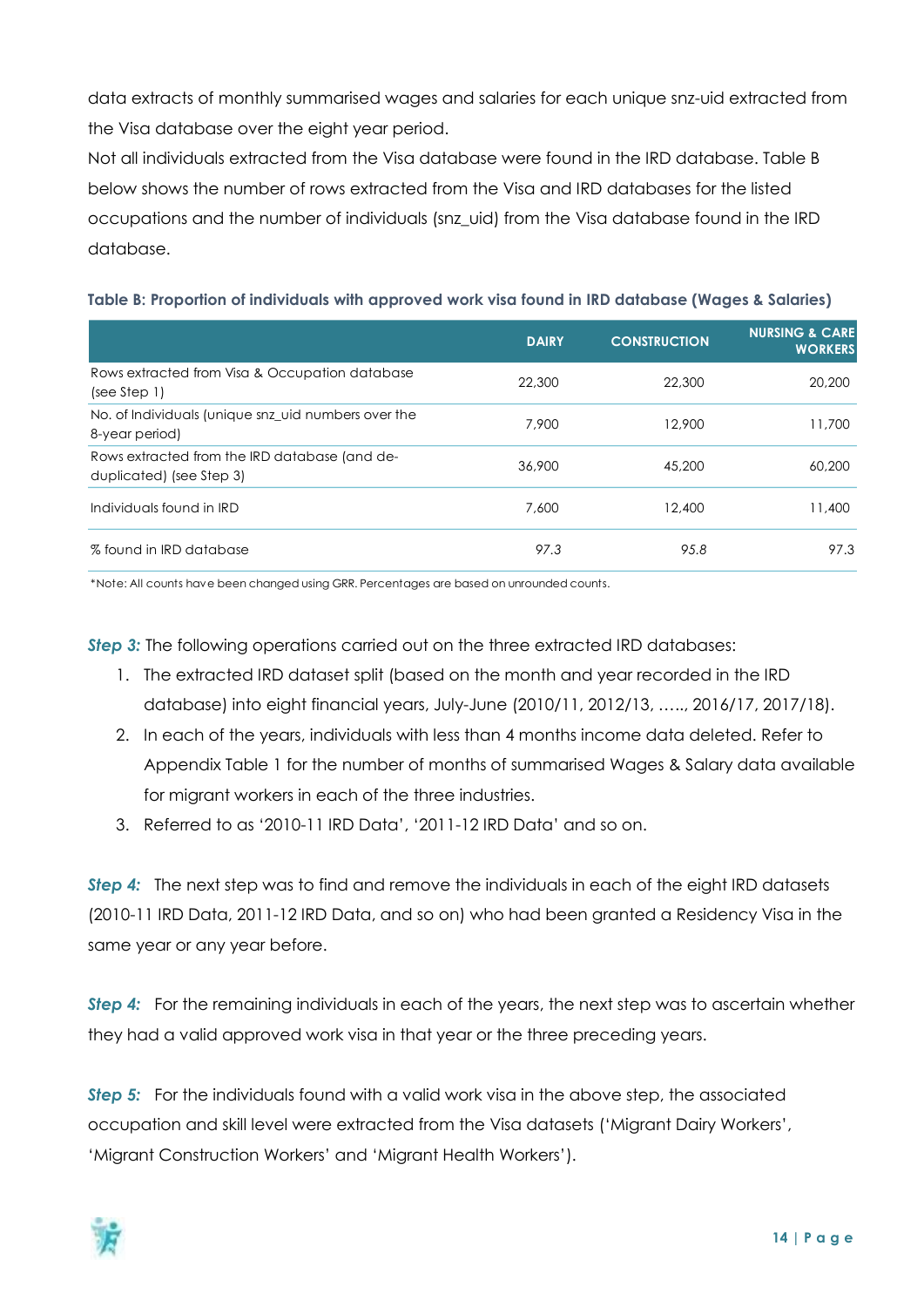Example: The following operations carried out (with reference to 'Migrant Dairy Workers'). See Table C1 below for associated data – all counts have been rounded using GRR.

- $\checkmark$  5300 individuals in the '2017-18 IRD Data' file.
- $\checkmark$  880 individuals with a Residency Visa granted in 2017-18, or any of the previous years, found and removed (4,400 remaining).
- $\checkmark$  Extract the work visa applications approved in 2017/18, 2016/17, 2015/16 and 2014/15 from the 'Migrant Dairy Workers' dataset. For individuals who had more than one application in each of these years, de-duplicate and retain only the first application.
- $\checkmark$  Join '2017-18 IRD Data' with the de-duplicated 2017/18, 2016/17, 2015/16 and 2014/15 Migrant Dairy Workers data sub-sets. Work Visa application found for 4,300 (of the 4,400) individuals (99 per cent).
- $\checkmark$  Of the remaining 100 individuals who had IRD monthly gross income data recorded for 2017/18 but for whom no approved work visa was found, the following scenarios were applicable:
	- o An approved work visa was recorded but the Occupation category was missing.
	- o An approved work visa was recorded but the Occupation category was other than 'Dairy Cattle Farmer' and 'Dairy Cattle Farm Worker'.

- 150 240 390 540 700 810 880

**%** *81.1 84.7 85.6 87.2 86.5 78.9 91.2 97.3*

- o The approved visa recorded was not 'Work (22)'.
- $\checkmark$  Repeat above steps for the remaining 7 years.

| <b>DAIRY WORKERS</b>                    |      |       |       | Year 't' |                                                                 |       |       |       |
|-----------------------------------------|------|-------|-------|----------|-----------------------------------------------------------------|-------|-------|-------|
|                                         |      |       |       |          | 2010/11 2011/12 2012/13 2013/14 2014/15 2015/16 2016/17 2017/18 |       |       |       |
| Individuals in IRD extracted<br>dataset | .900 | 2.300 | 2,800 | 3,400    | 4.400                                                           | 4.900 | 5,000 | 5,300 |

#### **Table C1: Final data subset for analysis – Dairy workers**

Residency Visa approved in

Found with approved work visa

Found with approved work visa

**Total found with approved work** 

year 't' or before

\*Note: All counts have been changed using GRR. Percentages are based on unrounded counts.

Repeat Step 5 for the other two datasets - Migrant Construction Workers' and 'Migrant Health Workers' (see Tables C2 and C3).

Number on Essential Skills Visa 1,900 2,100 2,500 3,100 3,800 4,200 4,200 4,400

in year 't' 1,200 1,300 1,400 1,900 2,300 370 2,200 3,200

in year '(t-1)', '(t-2)' or '(t-3)' 380 510 700 850 1,000 2,900 1,600 1,100

**visa 1,600 1,800 2,100 2,700 3,300 3,300 3,800 4,300**

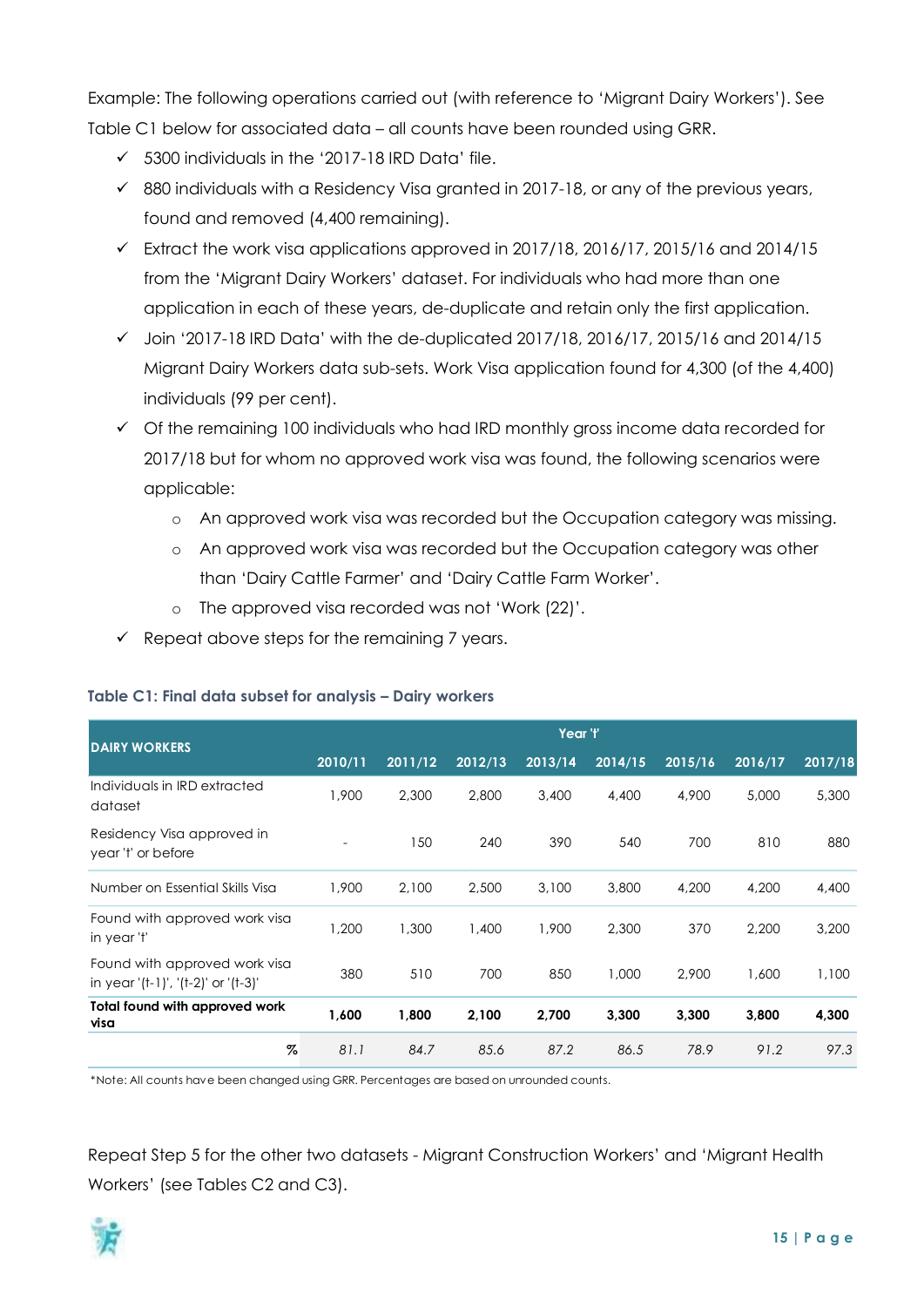#### **Table C2: Final data subset for analysis – Construction workers**

| <b>CONSTRUCTION WORKERS</b>                                          | Year 't' |         |         |         |         |         |         |         |
|----------------------------------------------------------------------|----------|---------|---------|---------|---------|---------|---------|---------|
|                                                                      | 2010/11  | 2011/12 | 2012/13 | 2013/14 | 2014/15 | 2015/16 | 2016/17 | 2017/18 |
| Individuals in IRD extracted<br>dataset                              | 800      | 1,200   | 1,900   | 3,300   | 4,500   | 5,700   | 7,000   | 8,800   |
| Residency Visa approved in<br>year 't' or before                     | 80       | 180     | 280     | 520     | 820     | 1,400   | 1,900   | 2,000   |
| Number on Essential Skills Visa                                      | 720      | 1,100   | 1,700   | 2,800   | 3,700   | 4,200   | 5,000   | 6,800   |
| Found with approved work visa<br>in year 't'                         | 350      | 420     | 860     | 1,600   | 1,900   | 2,400   | 2.500   | 3,900   |
| Found with approved work visa<br>in year '(t-1)', '(t-2)' or '(t-3)' | 75       | 140     | 290     | 660     | 1,200   | 1,300   | 2.100   | 2,800   |
| Total found with approved work<br>visa                               | 430      | 570     | 1,100   | 2,300   | 3,200   | 3,800   | 4,600   | 6,700   |
| %                                                                    | 59.4     | 56.0    | 68.2    | 81.1    | 85.7    | 89.2    | 91.4    | 99.0    |

\*Note: All counts have been changed using GRR. Percentages are based on unrounded counts.

#### **Table C3: Final data subset for analysis – Nursing & care workers**

| <b>NUSING &amp; CARE WORKERS</b>                                     | Year 't' |         |         |         |         |         |         |         |
|----------------------------------------------------------------------|----------|---------|---------|---------|---------|---------|---------|---------|
|                                                                      | 2010/11  | 2011/12 | 2012/13 | 2013/14 | 2014/15 | 2015/16 | 2016/17 | 2017/18 |
| Individuals in IRD extracted<br>dataset                              | 2,800    | 3,900   | 4,800   | 5,500   | 6.700   | 8,200   | 9,200   | 9,500   |
| Residency Visa approved in<br>year 't' or before                     | 370      | 1,200   | 2,000   | 2.900   | 3,700   | 4,500   | 5,100   | 5,800   |
| Number on Essential Skills Visa                                      | 2,500    | 2.700   | 2,800   | 2,600   | 2,900   | 3,800   | 4,000   | 3,800   |
| Found with approved work visa<br>in year 't'                         | 1,600    | 1,500   | 1,400   | 1,400   | 1,200   | 1,500   | 1,700   | 2,400   |
| Found with approved work visa<br>in year '(t-1)', '(t-2)' or '(t-3)' | 250      | 420     | 560     | 560     | 540     | 460     | 1.000   | 1,200   |
| Total found with approved work<br>visa                               | 1,900    | 1,900   | 1,900   | 1,900   | 1,800   | 2,000   | 2,700   | 3,700   |
| %                                                                    | 77.2     | 71.0    | 68.0    | 74.3    | 60.7    | 53.5    | 68.2    | 97.8    |

\*Note: All counts have been changed using GRR. Percentages are based on unrounded counts.

#### **Step 6:** Remove the records where a valid work visa was not found.

**Step 7:** Look up the associated birth year, birth month, sex and nationality from the extracted Visa datasets ('Migrant Dairy Workers', 'Migrant Construction Workers' and 'Migrant Health Workers') for each of the individuals in the final data subsets.

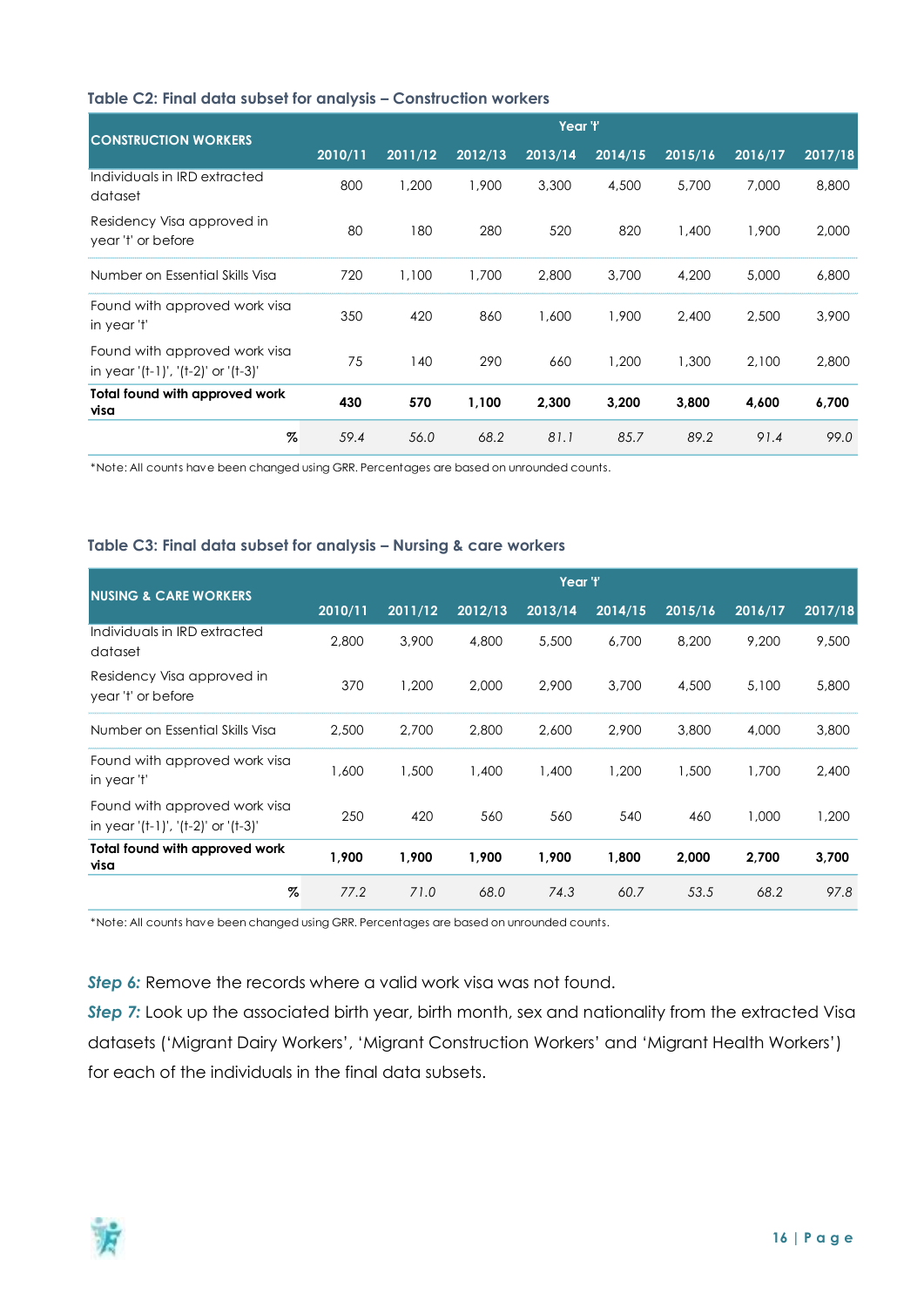## **Limitations**

It is important to note some of the limitations of the data used. The quality of the linked immigration and IR tax datasets used for this study is dependent on two factors – the link rate and the false positive rate (estimate of the proportion of links made where two records are linked together, but do not belong to the same person). The aim is to achieve a high link rate while maintaining a false positive rate below 2 per cent. For each refresh, links are re-run in order to account for new or updated data and the link rate and false positive rate are expected to remain fairly constant across refreshes, unless there is a change in the linking methodology or a significant change in the source data<sup>1</sup>.

As seen in Tables C1 to C3 the number of records matched between the Visa and IRD databases varies over the years, especially for construction and nursing & care workers. All analyses presented in this report are therefore restricted to linked data from the years 2013/14 to 2017/18.

No information is available in the IDI for the actual number of hours worked by a person. The requirements of essential skills work visas stipulate that holders must be full time, which is a minimum of 30 hours work per week. The actual hours worked in these three industries is likely to vary considerably, between the highly regulated health care sector where collective agreements are common, to dairy farming where work hours are very long and workers often work for seven or more days continuously, to construction work, which can be highly variable depending on work availability, weather and season, as well as inter-firm differences in employment practices. As a result of these differences, we do not seek to compare between these industries and for the purpose of this study assume that all work visa holders in the three industries of interest work an average of 40 hours per week.

It should also be noted that it is not feasible to directly compare the income data from the Census to that extracted from the IR dataset in the IDI. The income data from the Census are selfreported and are only available in income bands.

<sup>&</sup>lt;u>.</u> <sup>1</sup> The tax data, along with the with births data from the Department of Internal Affairs, and movements and visa data from the Ministry of Business, Innovation and Employment, form the 'spine' of the IDI to which all other datasets are linked.

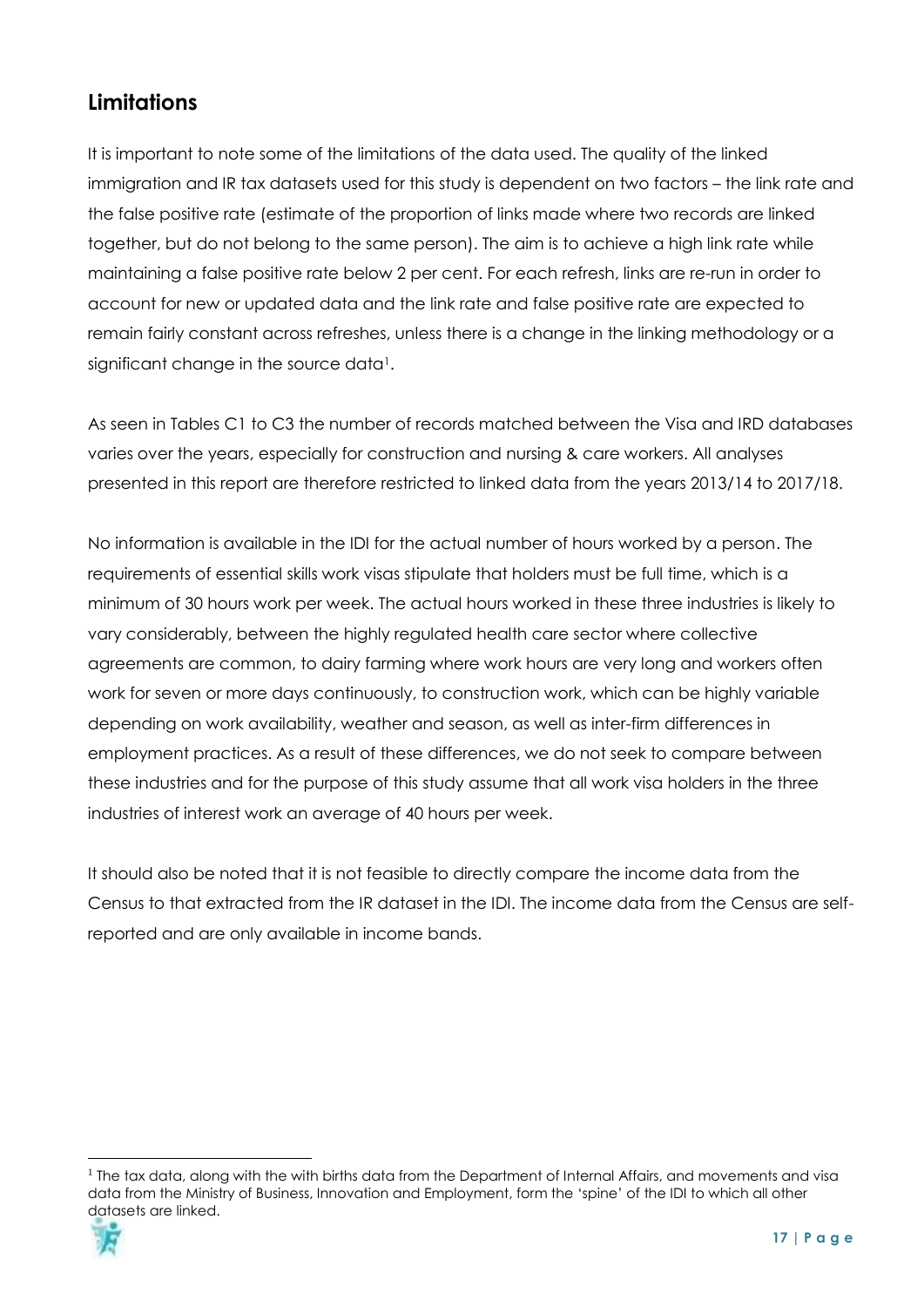## <span id="page-17-0"></span>**1 DAIRY WORKERS**

The dairy farming industry has seen a substantial growth in employment of people on work visas over the last two decades and has been prominent in debates about the conditions and effects of temporary migration. In the twelve months to June 2003, 516 work visas were issued for dairy farming (Tipples et al., 2010), increasing to 1,719 in the twelve months to June 2013 (MBIE 2020) and growing substantially in the years following (see Table 1.1). Several reasons explain the increasing number of people on work visas employed on dairy farms: growth in the scale of the industry, growing complexity of farming techniques and negative association of dairy farming with long hours, unfavourable conditions and poor career prospects (Tipples et al., 2010).

## <span id="page-17-1"></span>**1.1 Demographic profile**

Over the five-year period of 2013-2018, a total of 17,400 work visas were approved for the dairy farming sector (see Table 1.1). This figure includes 9,800 approvals for the 'Dairy cattle farmer' (or Dairy farmer) occupation, which is an ANZSCO Level 1 'higher skilled' occupation that involves planning, controlling and performing farming operations. A total of 7,500 visas were approved for 'Dairy cattle farm worker' positions, an ANZSCO Level 5 'lower skilled' occupation that includes routine tasks such as herding and milking cows. While in real terms there are a range of roles on New Zealand dairy farms including assistants, herd managers, assistant managers, farm managers and business/operations manager (see DairyNZ, 2019), essential skills work visas can only be issued to one of these two specified roles in ANZSCO. Table 1.1 shows that there was a significant change in approvals for these two roles between 2015/16 and 2017/18, with approvals for the farmer role decreasing from 2,200 to 1,300 annually and those for farm workers increasing from 1,100 to 2,900. In addition to new migrant arrivals, a substantial part of this change relates to reclassification of farmers to workers as Immigration New Zealand shifted its practices in relation to assessing occupations. It is notable that over this same period the number of people employed across the dairy cattle farming industry has not increased in the same way as the employment of temporary migrants. In 2013 (year ending March) there were 25,700 people employed across the industry, growing to 27,700 in 2014 but then declining in subsequent years to 25,300 in 2018. In contrast to this overall industry employment decline of 1.6 per cent over this period, there has been an increase of 65.3 per cent in the number of temporary work visa holders.

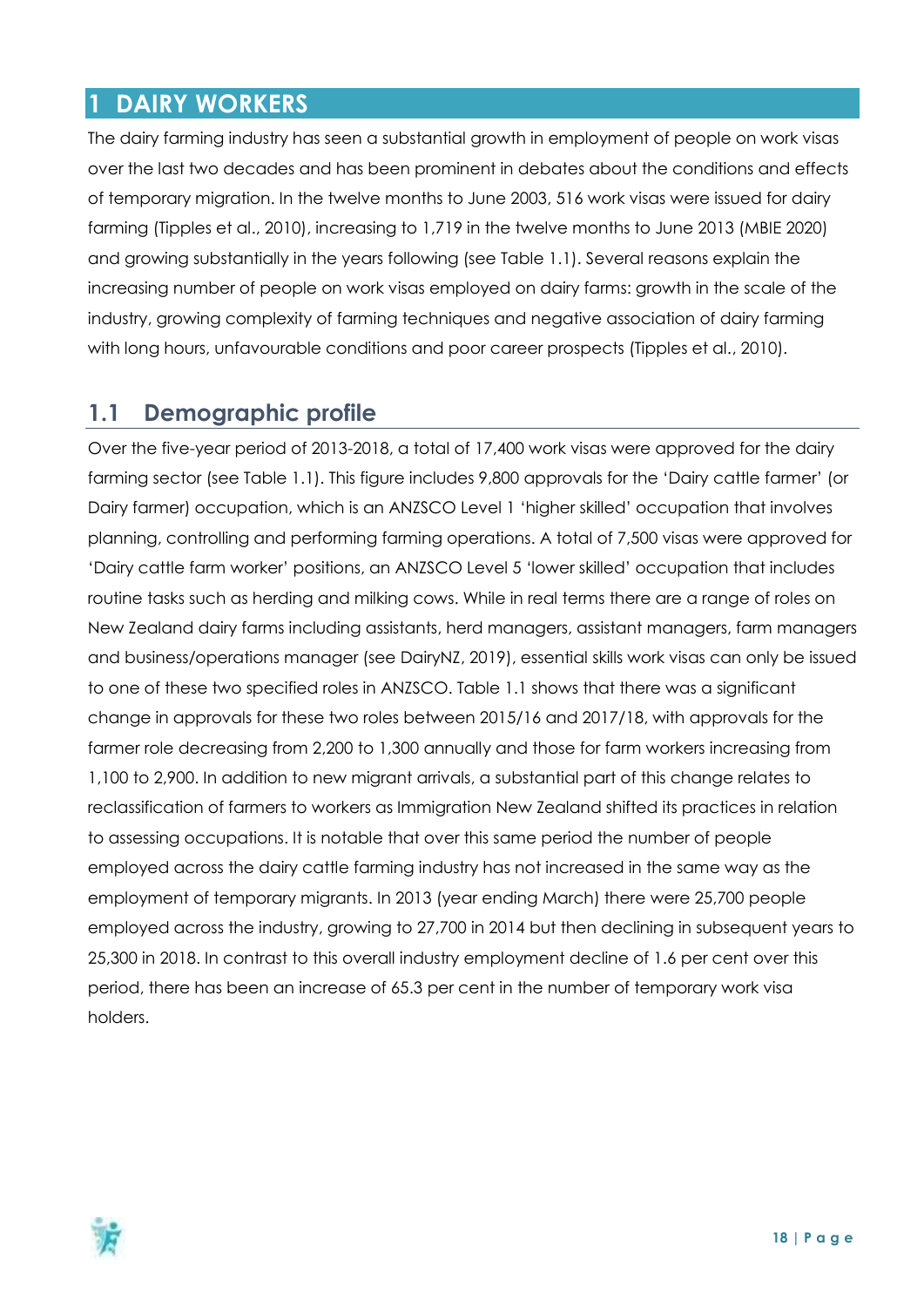<span id="page-18-0"></span>**Table 1.1: Number of essential skills workers with approved work visa in the dairy industry (selected occupations), 2013/14 to 2017/18**

|                                                             |                       | Number of Workers with Approved Work Visa |         |         |         |         |        |                                   |
|-------------------------------------------------------------|-----------------------|-------------------------------------------|---------|---------|---------|---------|--------|-----------------------------------|
|                                                             | <b>Skill</b><br>Level | 2013/14                                   | 2014/15 | 2015/16 | 2016/17 | 2017/18 | Total* | Total workers.<br>(5-year period) |
| <b>DAIRY CATTLE FARM WORKER</b>                             | 5                     | 700                                       | 990     | 1.100   | 1,800   | 2.900   | 7.500  | 3,600                             |
| <b>DAIRY CATTLE FARMER</b>                                  |                       | 2,000                                     | 2,300   | 2.200   | 2,000   | 1,300   | 9.800  | 4,200                             |
| ALL ESSENTIAL SKILLS DAIRY WORKERS<br>ON APPROVED WORK VISA |                       | 2,600                                     | 3,300   | 3,400   | 3,800   | 4,300   | 17.400 | 6,300                             |

\* A person can have an approved visa in multiple years and therefore this gives the total number of work visas approved and not the total number of people.

Note: All counts have been changed using GRR because of which some totals across rows/column may not add up.

An individual person can have an essential skills work visa approved multiple times in the same year (for example, if they change employers) or can be issued a work visa spanning more than one year – work visas for farmers are usually issued for two or more years while farm worker visas are ordinarily issued for one year. Over the 2013/14-2017/18 period a total of 6,300 individual persons holding essential skills work visas for dairy farming occupations were identified through Immigration New Zealand data in the IDI. The number of dairy farm essential workers had increased from 2,600 in 2013/14 to 4,300 in 2017/18.



<span id="page-18-1"></span>

Figure 1.1 shows the sex profile for all essential skills workers in dairy farming. There are substantially higher numbers of male essential skills workers amongst both dairy farmer and farm worker occupations. The proportion of male workers has also increased over the five year period, reaching 94.3 per cent and 90.4 per cent respectively in 2017/18. Farming, particularly the animal 'husbandry' involved in dairy farming, has a long association with being a male dominated occupation in Aotearoa New Zealand (Liepins, 2000). Nonetheless the proportion of male essential skills workers is substantially higher than that recorded for the overall working population in farming; around two-thirds of workers in Agriculture, Forestry and Fishing industries are male

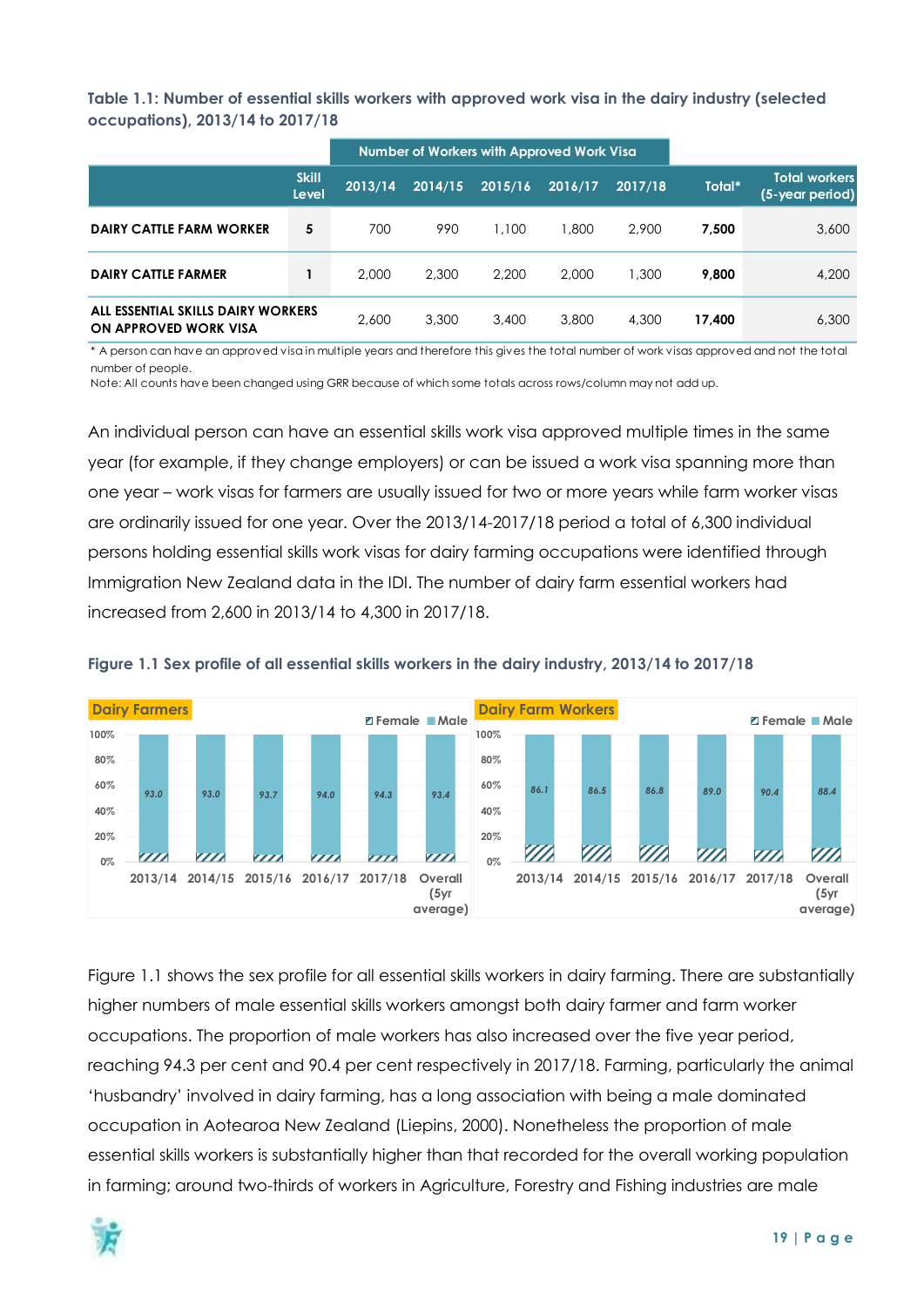(Stats – HLFS), a figure replicated in dairy farming specifically (Wilson and Tipples, 2008). This suggests that there are additional factors influencing the male domination amongst work visa holders – different gendered expectations around work in the key source countries migrants come from (Desai and Banerji, 2008; Gutiérrez-Rodríguez, 2010) and the filtering processes that occur through the transnational recruitment and migration steps of workers (Collins, 2021).



<span id="page-19-0"></span>

Figure 1.2 shows the age profile for all essential skills workers in dairy farming. The patterns are relatively unsurprising. Reflecting the broader temporary migrant work population in Aotearoa New Zealand, there are very few people over the age of 45 years old, although there has been a higher proportion amongst the more highly skilled dairy farmer position. Similarly, there is a higher proportion of 35-44 year olds in dairy farming roles, and a greater proportion of people employed as dairy farm workers are under 25 years of age. Age appears to be associated with the seniority of the position that work visa holders occupy.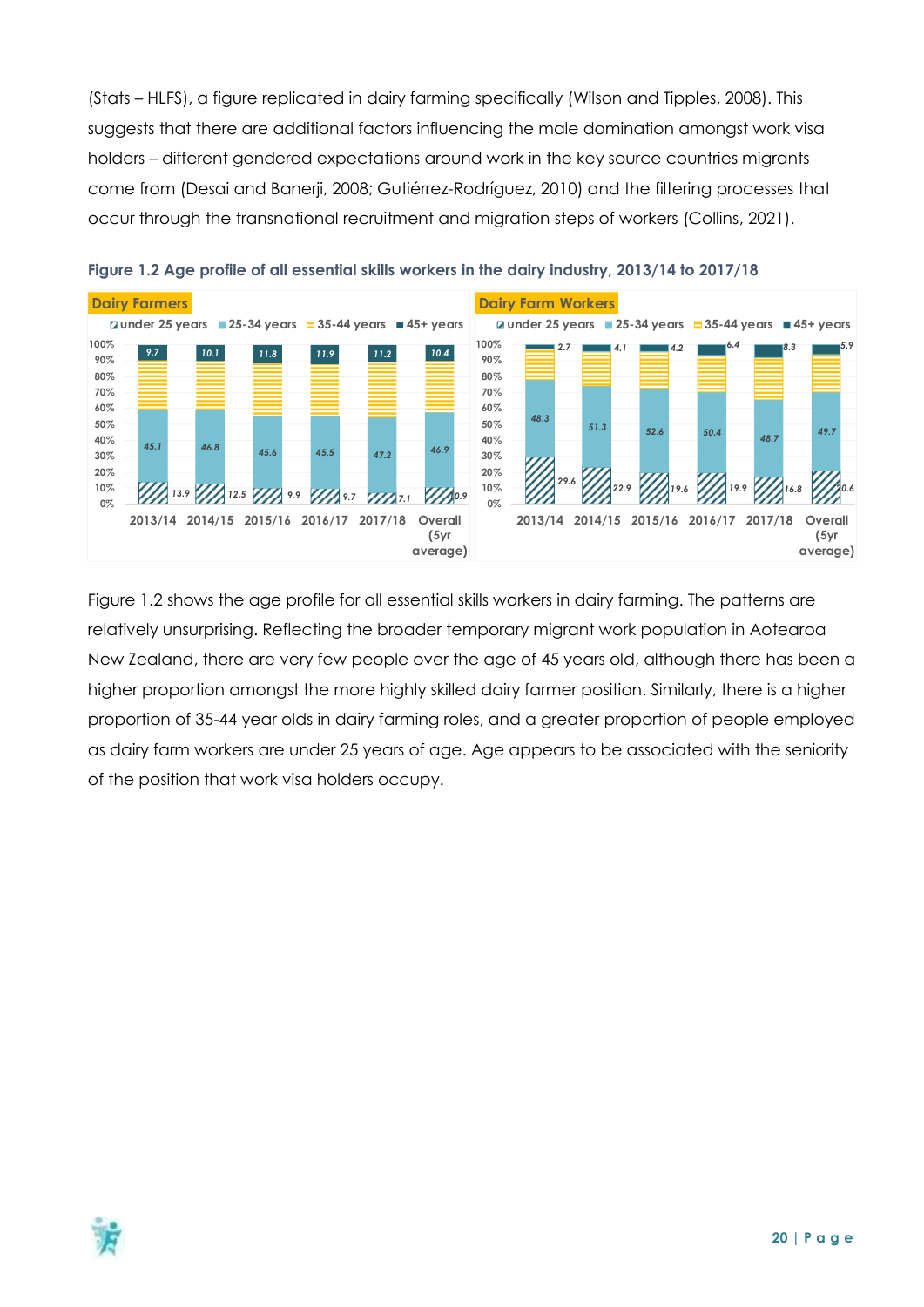#### <span id="page-20-1"></span>**Table 1.2: Distribution (%) of all essential skills workers in the Dairy industry by nationality, 2013/14 to 2017/18**

|                                 |                                       |         |         | <b>Dairy Farmers</b> |         |         |                          |
|---------------------------------|---------------------------------------|---------|---------|----------------------|---------|---------|--------------------------|
|                                 |                                       | 2013/14 | 2014/15 | 2015/16              | 2016/17 | 2017/18 | Overall<br>(5yr average) |
|                                 | Dairy Farmers with approved work visa | 2,000   | 2,300   | 2,200                | 2,000   | 1,300   |                          |
|                                 | Philippines                           | 47.3    | 50.8    | 53.8                 | 49.3    | 44.8    | 50.0                     |
|                                 | India                                 | 7.9     | 8.6     | 8.6                  | 10.0    | 13.4    | 8.2                      |
|                                 | Pacific Islands                       | 6.8     | 6.1     | 5.6                  | 5.5     | 5.2     | 6.4                      |
|                                 | Great Britain & Ireland               | 6.4     | 5.9     | 5.1                  | 6.1     | 6.1     | 5.7                      |
|                                 | Chile                                 | 4.7     | 4.3     | 4.2                  | 4.2     | 3.5     | 4.5                      |
|                                 | Sri Lanka                             | 3.4     | 3.6     | 4.0                  | 4.9     | 5.5     | 3.7                      |
|                                 | South Africa                          | 4.0     | 2.7     | 2.5                  | 3.2     | 4.3     | 3.8                      |
| Distribution by nationality (%) | Other (59 countries)                  | 19.5    | 17.8    | 16.3                 | 16.9    | 17.3    | 17.7                     |
|                                 | Total (%)                             | 100.0   | 100.0   | 100.0                | 100.0   | 100.0   | 100.0                    |

|              |                                            | <b>Dairy Farm Workers</b> |         |         |         |         |                          |  |
|--------------|--------------------------------------------|---------------------------|---------|---------|---------|---------|--------------------------|--|
|              |                                            | 2013/14                   | 2014/15 | 2015/16 | 2016/17 | 2017/18 | Overall<br>(5yr average) |  |
|              | Dairy Farm Workers with approved work visa | 700                       | 990     | 1,100   | 1,800   | 2,900   |                          |  |
| প্তি         | Philippines                                | 42.0                      | 50.3    | 56.0    | 49.8    | 52.0    | 50.6                     |  |
|              | India                                      | 6.0                       | 4.9     | 4.2     | 12.5    | 13.1    | 9.3                      |  |
| nationality  | Chile                                      | 6.9                       | 6.1     | 5.9     | 4.9     | 5.1     | 5.9                      |  |
|              | Pacific Islands                            | 6.6                       | 4.5     | 3.8     | 3.8     | 3.6     | 4.5                      |  |
| خ            | Great Britain & Ireland                    | 5.1                       | 3.8     | 3.0     | 2.5     | 2.3     | 3.2                      |  |
|              | Sri Lanka                                  | 1.4                       | 2.6     | 4.0     | 3.2     | 3.2     | 2.8                      |  |
| Distribution | Other (59 countries)                       | 32.0                      | 27.8    | 23.2    | 23.2    | 20.6    | 23.7                     |  |
|              | Total $(\%)$                               | 100.0                     | 100.0   | 100.0   | 100.0   | 100.0   | 100.0                    |  |

Table 1.2 presents data on the nationality of all essential skills workers in dairy farming. People from the Philippines, in both occupations, represent around half of all work visa holders. In both occupations, between 2013/14 and 2017/18, the proportion of people from India has also increased, from 7.9 per cent to 13.4 per cent amongst dairy farmers and 6.0 per cent and 13.1 per cent amongst dairy farm workers. Workers from Great Britain and Ireland (especially amongst dairy farmers), the Pacific Islands, Chile, Sri Lanka and South Africa all represent fewer than 7 per cent of work visa holders in each occupation.

## <span id="page-20-0"></span>**1.2 Income**

The average nominal incomes of people holding essential skills work visas and employed in the dairy farming sector have increased over the period, 2013/14 to 2017/18 (see Appendix Table 4). Amongst dairy farmers the average income for all essential skills work visa holders increased from \$4,206 per month to \$5,017, and for dairy farm workers the average monthly income increased from \$3,487 to \$4,327. These increases represent growth of 19.3 per cent and 24.1 per cent respectively.

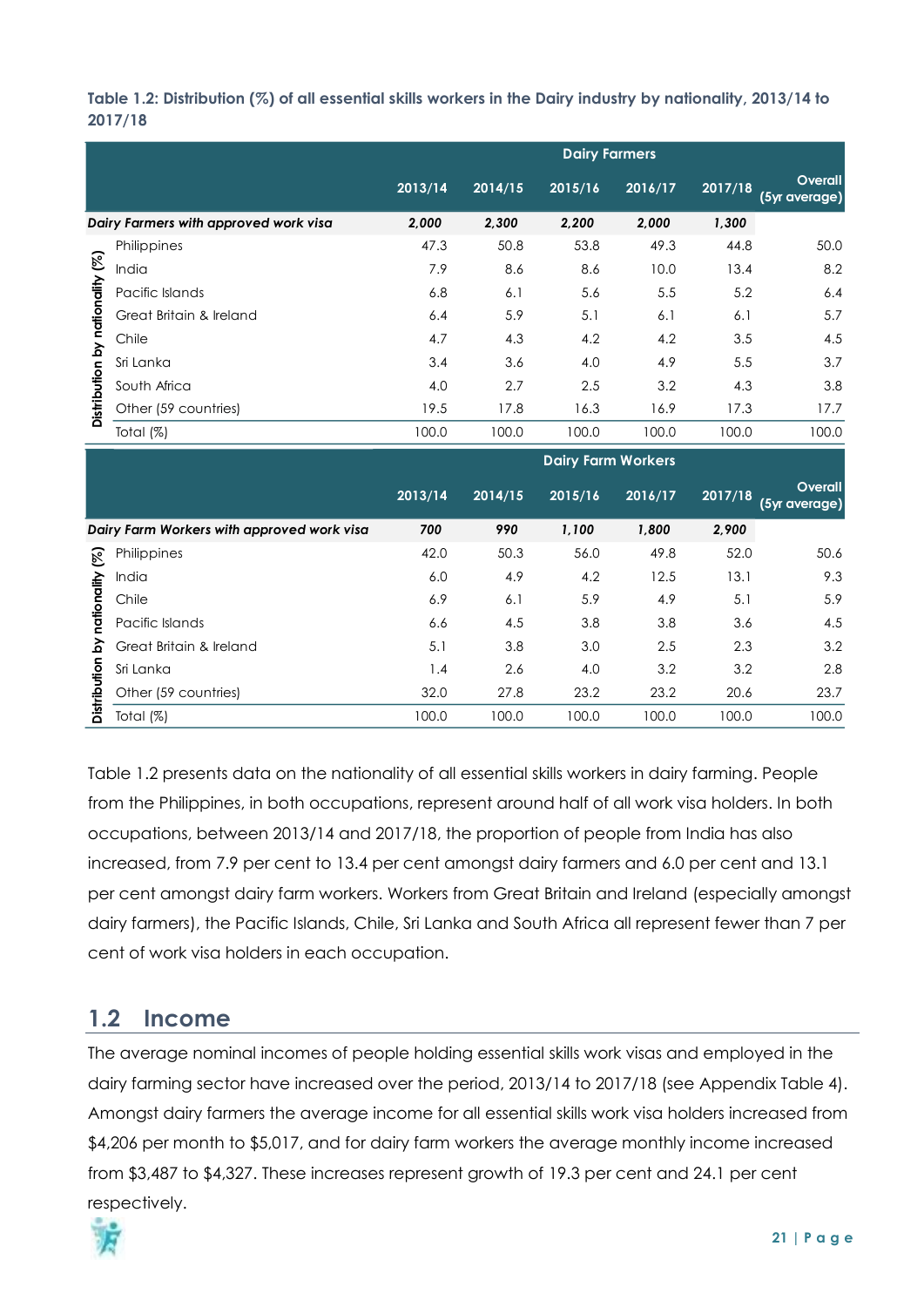Table 1.3 shows the monthly income cut-offs for all migrant dairy farm workers where one-fifth (20 per cent) of the migrant workers fall between each cut off point. For example, if there are 100 migrant workers in a given year Quintile 2 cut-off will be the average monthly income of the 21st worker, Quintile 3 will be that of the 41st, Quintile 4 of the 61st and Quintile 5 cut off will be the average income of the 81st migrant worker. All workers earning less than the Quintile 2 cut-off will fall into Quintile 1, those earning between Quintile 2 and Quintile 3 cut-offs will fall into Quintile 2 and so on. Workers earning more than Quintile 5 cut-off fall into quintile 5.

<span id="page-21-1"></span>

| Table 1.3: Monthly income quintile cut-offs for all essential skills workers in the Dairy industry, 2013/14 |  |
|-------------------------------------------------------------------------------------------------------------|--|
| to 2017/18                                                                                                  |  |

|                                                  | DAIRY FARM WORKERS: Quintile cut-off values for average monthly income |         |         |         |  |  |  |  |
|--------------------------------------------------|------------------------------------------------------------------------|---------|---------|---------|--|--|--|--|
| Year (Jul - Jun)                                 | $\overline{2}$                                                         | 3       | 4       | 5       |  |  |  |  |
| 2013/14                                          | \$3,075                                                                | \$3,342 | \$3,551 | \$3,796 |  |  |  |  |
| 2014/15                                          | \$3,203                                                                | \$3,471 | \$3,679 | \$3,967 |  |  |  |  |
| 2015/16                                          | \$3,431                                                                | \$3,718 | \$3,930 | \$4,214 |  |  |  |  |
| 2016/17                                          | \$3,569                                                                | \$3,894 | \$4,132 | \$4,492 |  |  |  |  |
| 2017/18                                          | \$3,780                                                                | \$4,111 | \$4,401 | \$4,807 |  |  |  |  |
| % increase over 5 years<br>(2013/14 to 2017/18): | $+22.9$                                                                | $+23.0$ | $+24.0$ | $+26.6$ |  |  |  |  |

|                                                       | DAIRY FARMERS: Quintile cut-off values for average monthly income |         |                  |         |  |  |  |  |
|-------------------------------------------------------|-------------------------------------------------------------------|---------|------------------|---------|--|--|--|--|
| Year (Jul - Jun)                                      | $\overline{2}$                                                    | 3       | $\boldsymbol{4}$ | 5       |  |  |  |  |
| 2013/14                                               | \$3,575                                                           | \$3,906 | \$4,225          | \$4,701 |  |  |  |  |
| 2014/15                                               | \$3,693                                                           | \$4,007 | \$4,340          | \$4,791 |  |  |  |  |
| 2015/16                                               | \$3,844                                                           | \$4,173 | \$4,499          | \$5,012 |  |  |  |  |
| 2016/17                                               | \$3,972                                                           | \$4,273 | \$4,636          | \$5,169 |  |  |  |  |
| 2017/18                                               | \$4,280                                                           | \$4,684 | \$5,070          | \$5,666 |  |  |  |  |
| % increase over 5 years<br>$(2013/14$ to $2017/18$ ): | $+19.7$                                                           | $+19.9$ | $+20.0$          | $+20.5$ |  |  |  |  |

#### <span id="page-21-0"></span>**1.2.1 Differences by sex**

The analysis of income data by quintiles makes it possible for us to examine income levels of different sub-populations of work visa holders in each industry in 2017/18. Figure 1.3 shows information on the proportion of male and female essential skills workers in each of the five income quintiles for each occupation in dairy farming. While female work visa holders represent only 5.7 per cent of farmers and 9.6 per cent of workers the data illustrates a very clear pattern of higher incomes amongst male workers. Over 20 per cent of male farmers and workers earn in quintile 5 in comparison to 7.7 per cent and 9.7 per cent of women. Conversely, women are

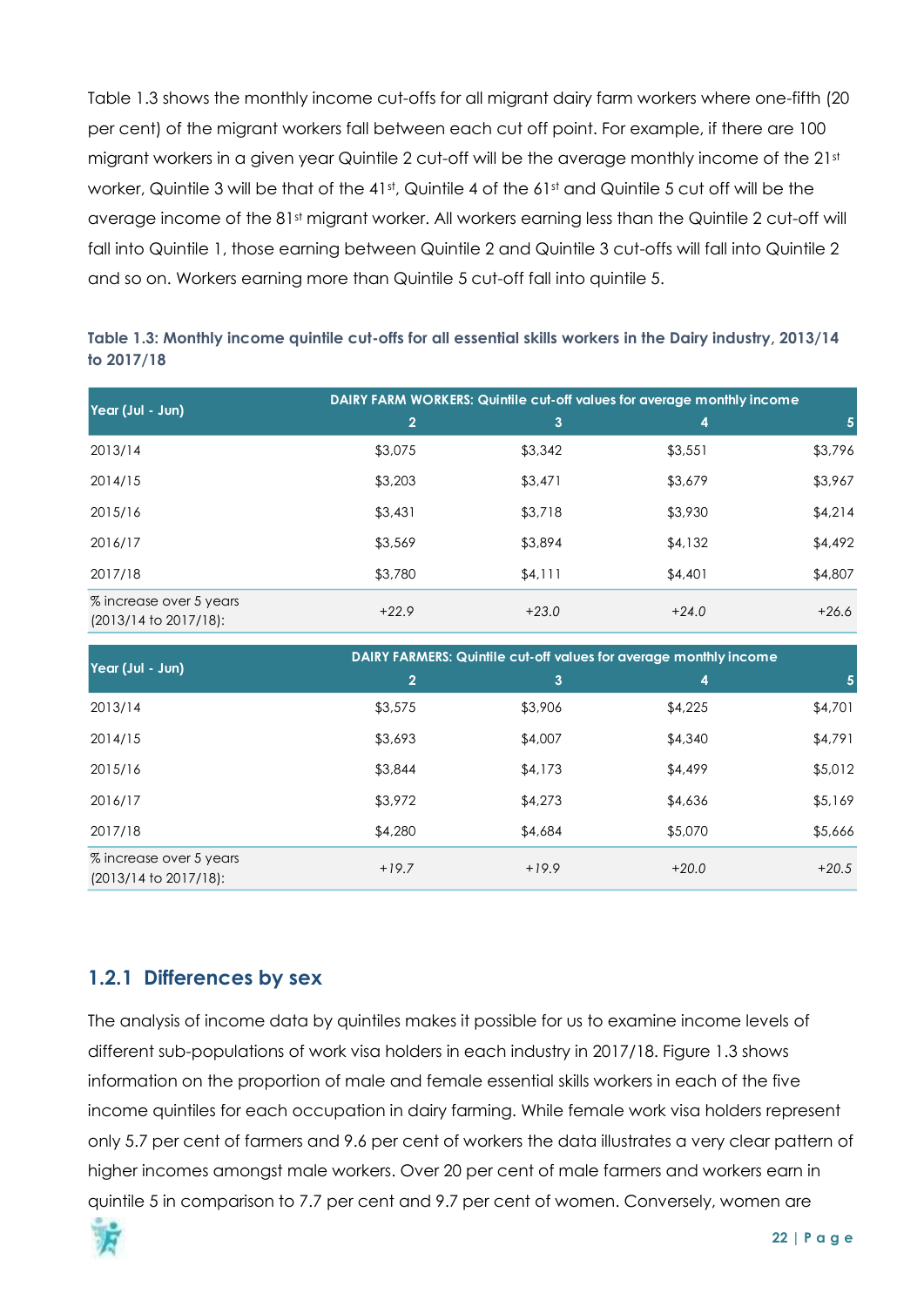much more likely to earn in the lowest quintile 1, 46.2 per cent and 42.4 per cent respectively. This pattern of income inequality is also evidenced in figures for the general workforce, where in 2018 women earned 17.4 per cent less than men working as dairy farm workers and 11.2 per cent less as dairy farmers (see Appendix 15).



<span id="page-22-1"></span>

## <span id="page-22-0"></span>**1.2.2 Differences by nationality**

Differences in income levels were also observed in relation to the nationality of work visa holders. In terms of average incomes, in 2017/18 dairy farmers from Great Britain earned an average monthly income of \$5,498, Chile \$5,392 and South Africa \$5,318. By contrast, workers from the Philippines (\$4,942), India (\$4,936), Pacific Island nations (\$4,965) and Sri Lanka (\$4,715) all earned less than \$5,000 on average per month. Average incomes were much more similar amongst dairy farm workers in 2017/18, ranging from \$4,324 (India) to \$4,402 (Pacific Islands) for the top six nations (see Appendix Table 6).

The income profile by quintiles for different nationalities is shown in Figure 1.4. Workers from the Philippines and India have a relatively wide income distribution, reflecting their proportion amongst all work visa holders. Nonetheless it is notable that a larger proportion of people from the Philippines (37.2 per cent) are earning in Quintile 4 and 5 compared to people from India (31.9 per cent), although incomes for Indian workers have been increasing over the five year period (see Appendix Table 5). Around 40 per cent of essential skills workers from Pacific Island nations also earn in the top 2 quintiles, although 28.2 per cent also earn in the lowest quintile,

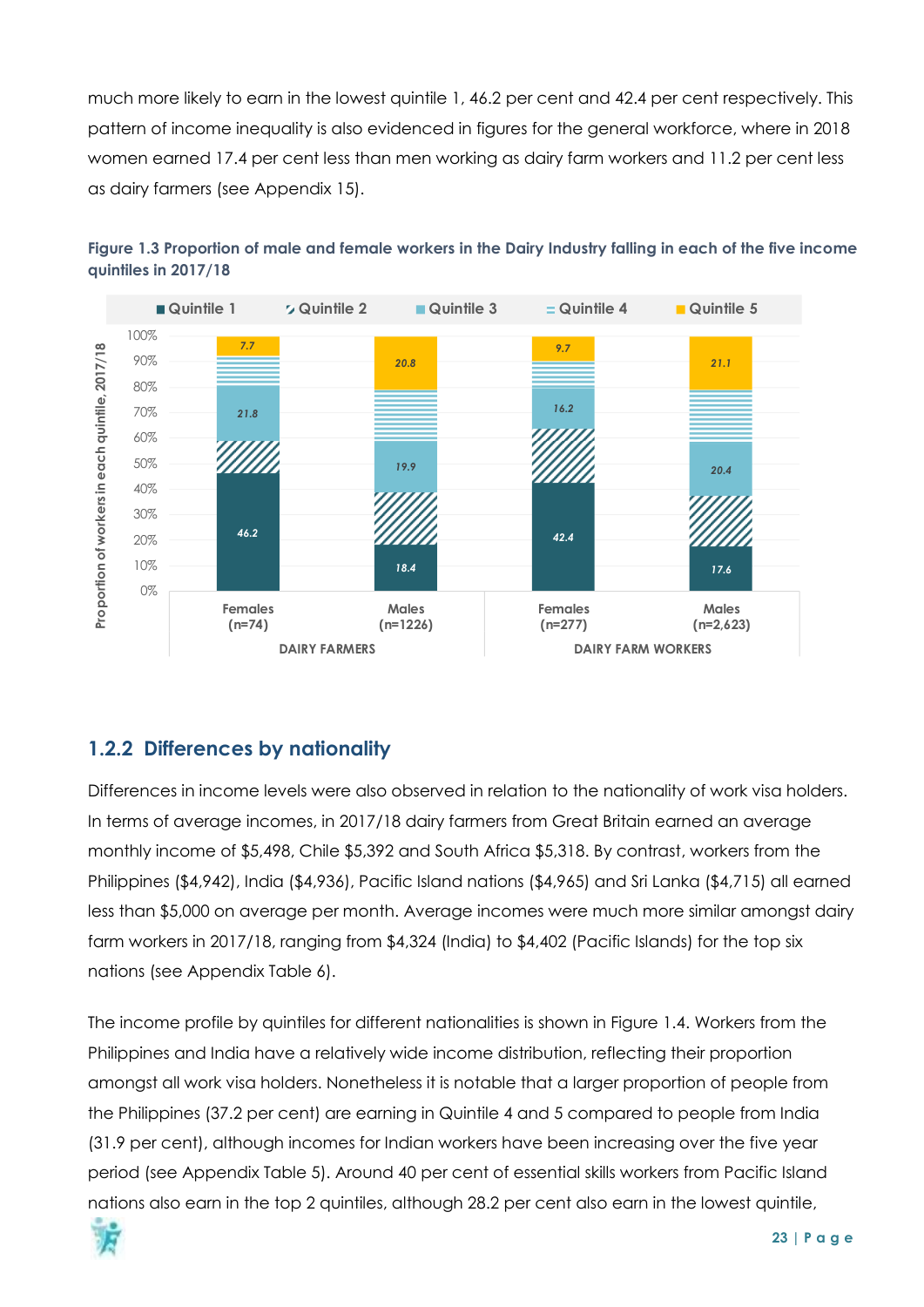much higher than any of the largest nationalities. In contrast, however, 53 per cent of workers from Great Britain and Ireland earned in the top two quintiles.

<span id="page-23-0"></span>



In relation to dairy farm workers, similar differences are also observed. Workers from the Philippines and India, because of their high proportion in this occupation, have relatively wide income distribution, with people from the Philippines having slightly higher proportions in the top three quintiles and slightly fewer in quintiles 1 and 2. For this occupation it is workers from Pacific Island nations (3.6 per cent of all workers in this occupation) who earn higher incomes, 47.6 per cent earning in quintile 4 and 5, a proportion that has increased over the five years (see Appendix Table 5). Workers from Chile are also more likely to earn in the highest income quintile (25.5 per cent) but otherwise have a relatively similar distribution to people from the Philippines and India.

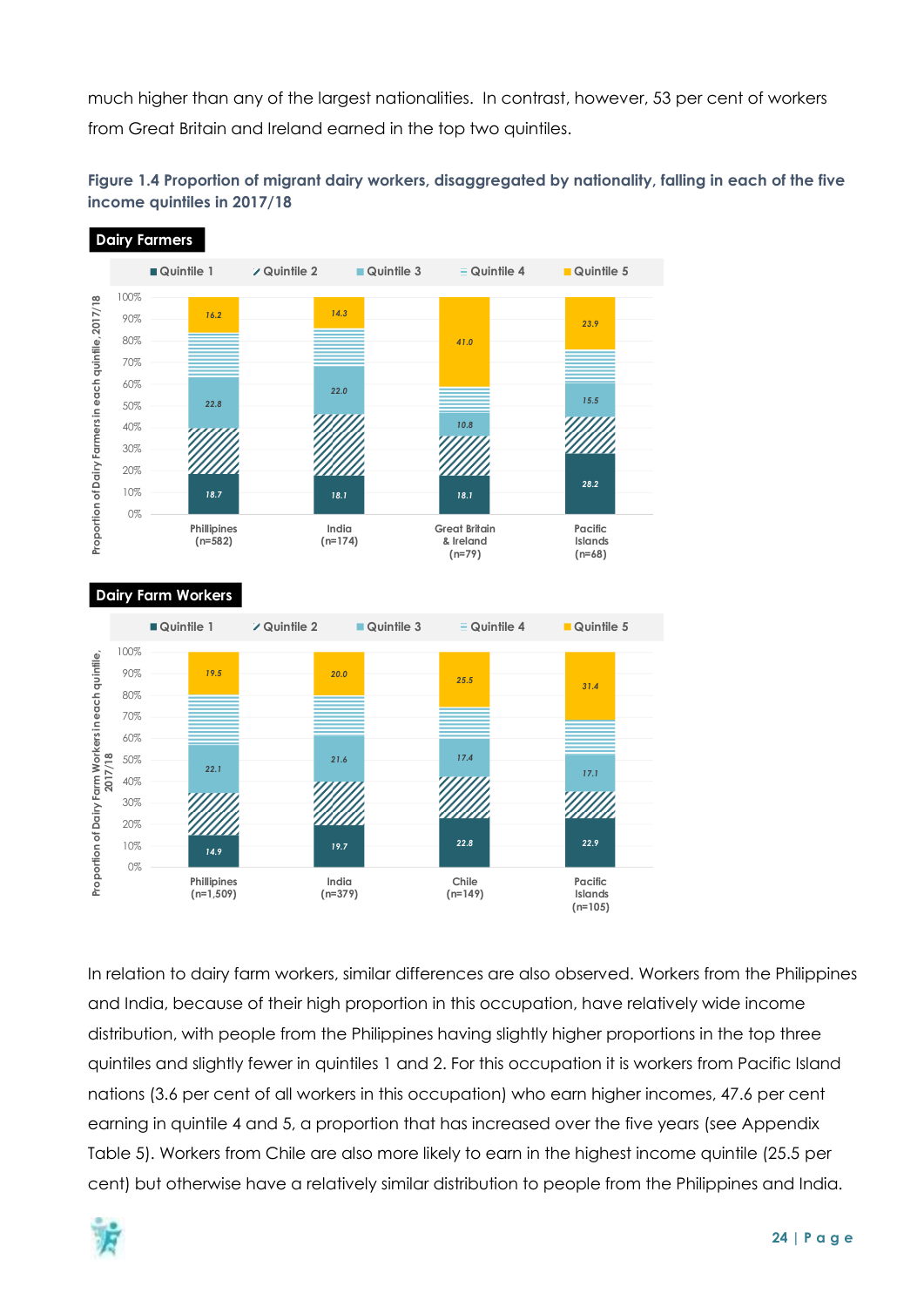## <span id="page-24-0"></span>**2 NURSING AND CARE WORKERS**

Like many other countries in the Global North, Aotearoa New Zealand is currently undergoing a period of notable population ageing (Ministry of Health, 2016), leading to increased demand for aged care both in residential and community settings as well as a growth in diseases associated with older age such as dementia. In addition to population ageing, there are concerns about the impacts of obesity, cancer, mental health and other complex diseases and health issues, alongside significant inequities in health outcomes particular in relation to ethnicity (Baker et al., 2012; Pearce et al., 2012). New Zealand healthcare providers also face workforce challenges in seeking to meet present and future demand for healthcare. Amongst nurses in 2015, for example, 45 per cent of current nurses are aged over 50 years, up from 40 per cent in 2009. New Zealand trained nurses are also highly mobile themselves and there are significant patterns of migration to Australia and the UK. There has, accordingly, been a continued need to recruit both experienced and relatively junior overseas trained nurses. Contemporaneously, there is a growth in health care assistant, support or kaiāwhina occupations (Ministry of Health, 2016; Nursing Council of New Zealand, 2013). The growth in these occupations relates in part to role-shifting as nurses start to take on tasks that were once primarily in the scope of medical practitioners and some nursing roles are being taken on by unregulated workers such as health care assistants (New Zealand Nurses Organisation, 2011).

## <span id="page-24-1"></span>**2.1 Demographic profile**

Over the five-year period of 2013-2018, a total of 9,600 work visas were issued for care workers and 2,500 work visas were issued for registered nurses (see Table 2.1). For the purposes of this report, the role care worker includes the ANZSCO occupations of 'Aged or Disabled Carer', 'Personal Care Assistant' and 'Nursing Support Worker', all Level 4 'lower skilled' positions; 'Registered Nurse' includes all registered nurse specialities (e.g. Aged Care, Mental Health, Child and Family Health, Surgical etc.), all Level 1 'highest skilled' positions. Over the five years there has been notable growth in the number of care worker visas issued, from 1,400 in 2013/14 to 3,000 in 2017/18 while work visas issued to nurses initially declined to 380 in 2014/15 before increasing steadily to 740 in 2017/18. Table 2.1 also demonstrates that extent to which individual workers gain multiple visas, with 4,400 individual care workers receiving 9,600 visas over the five years, while 2,000 individual nurses received only 2,500 visas over the same period. In other words, care workers are much more likely to reapply for visas, not least because they are usually issued visas for only one year at a time but also because nurses are much more likely to be eligible for a residence class visa once they are employed.

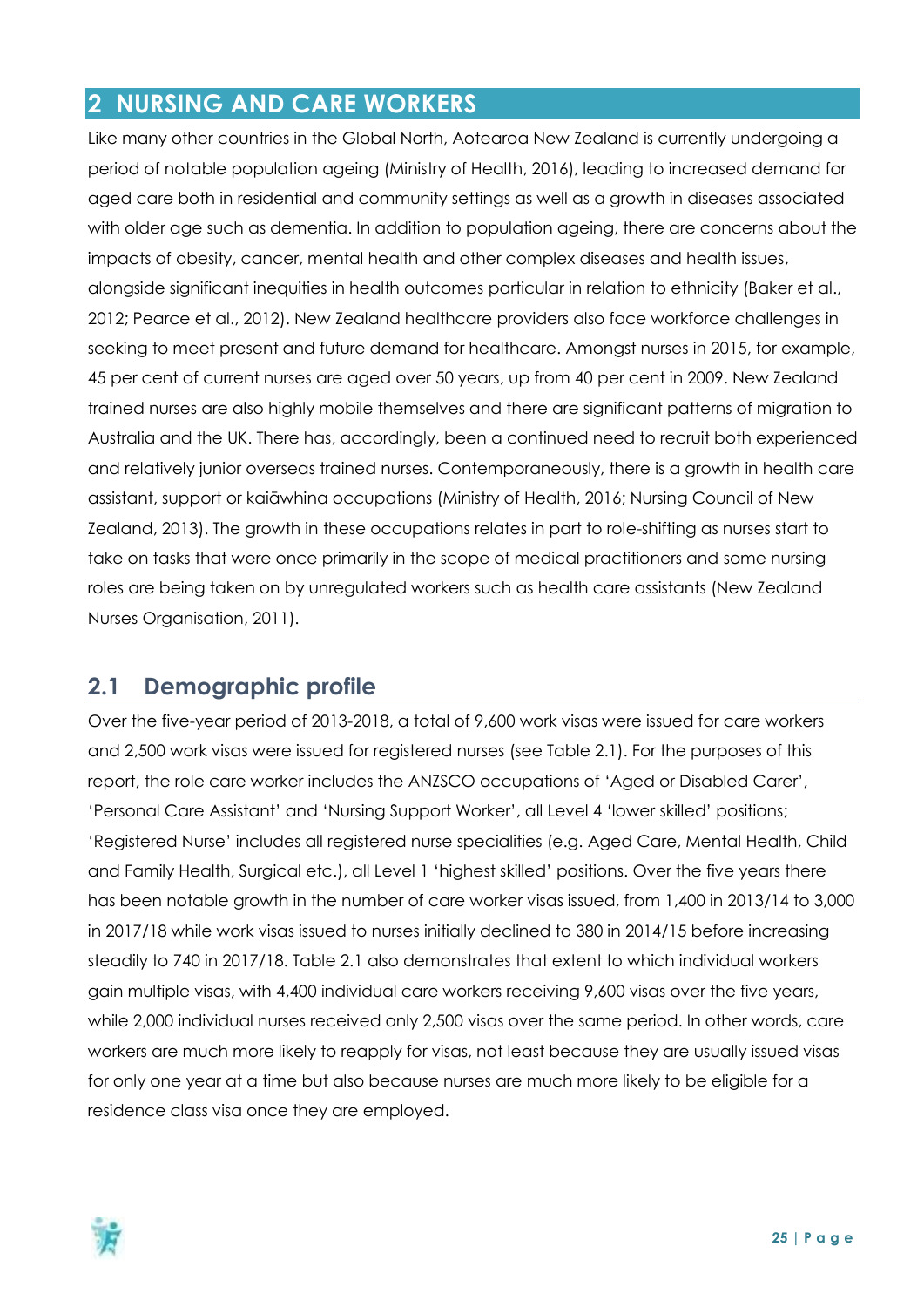<span id="page-25-0"></span>**Table 2.1: Number of essential skills (nursing and care) workers with approved work visa in the health industry (selected occupations), 2013/14 to 2017/18**

|                                                              |                              |         | Number of Workers with Approved Work Visa |         |         |         |        |                                         |
|--------------------------------------------------------------|------------------------------|---------|-------------------------------------------|---------|---------|---------|--------|-----------------------------------------|
|                                                              | <b>Skill</b><br><b>Level</b> | 2013/14 | 2014/15                                   | 2015/16 | 2016/17 | 2017/18 | Total* | <b>Total workers</b><br>(5-year period) |
| <b>CARE WORKERS</b>                                          | 4                            | 1,400   | 1,400                                     | .600    | 2.200   | 3,000   | 9.600  | 4,400                                   |
| <b>REGISTERED NURSES</b>                                     |                              | 530     | 380                                       | 400     | 470     | 740     | 2.500  | 2,000                                   |
| ALL ESSENTIAL SKILLS HEALTH WORKERS<br>ON APPROVED WORK VISA |                              | 1.900   | 1.700                                     | 2,000   | 2.700   | 3,600   | 12.100 | 6,200                                   |

\* A person can have an approved visa in multiple years and therefore this gives the total number of work visas approved and not the total number of people.

Note: All counts have been changed using GRR because of which some totals across rows/column may not add up.

Figure 2.1 shows the sex profile for nurses and care workers holding work visas 2013-2018. In both occupations, females make up around three quarters of all work visa holders. While this is substantial and reflects general gendered patterns in these occupations, the proportion of male work visa holders is substantially greater than for the general healthcare workforce. Indeed, in 2015 males made up only 9 per cent of all unregulated healthcare roles (Ministry of Health, 2016) and in 2018/19 males made up only 6 per cent of the total registered nurse workforce in New Zealand (Nursing Council of New Zealand, 2019). Moreover, the proportion of males holding work visas for care worker roles has increased over time, from 20.6 per cent in 2013/14 to 28.7 per cent in 2017/18. The higher proportion of male migrants taking up nurse and caring roles than the general workforce is a pattern observed internationally that reflects in part the growing significance of nursing as an occupation tied to migration strategies (Walton Roberts, 2019).



<span id="page-25-1"></span>**Figure 2.1 Sex profile of all essential skills (nursing and care) workers in the Health industry, 2013/14 to 2017/18**

Figure 2.2. presents the age profile for registered nurses and care workers holding work visas. In both cases, the temporary migrant populations are substantially younger than the overall workforce in these occupations. Some 92.7 per cent of registered nurses on work visas are below 45 years of age compared to 47.3 per cent of the entire registered nurse workforce (New

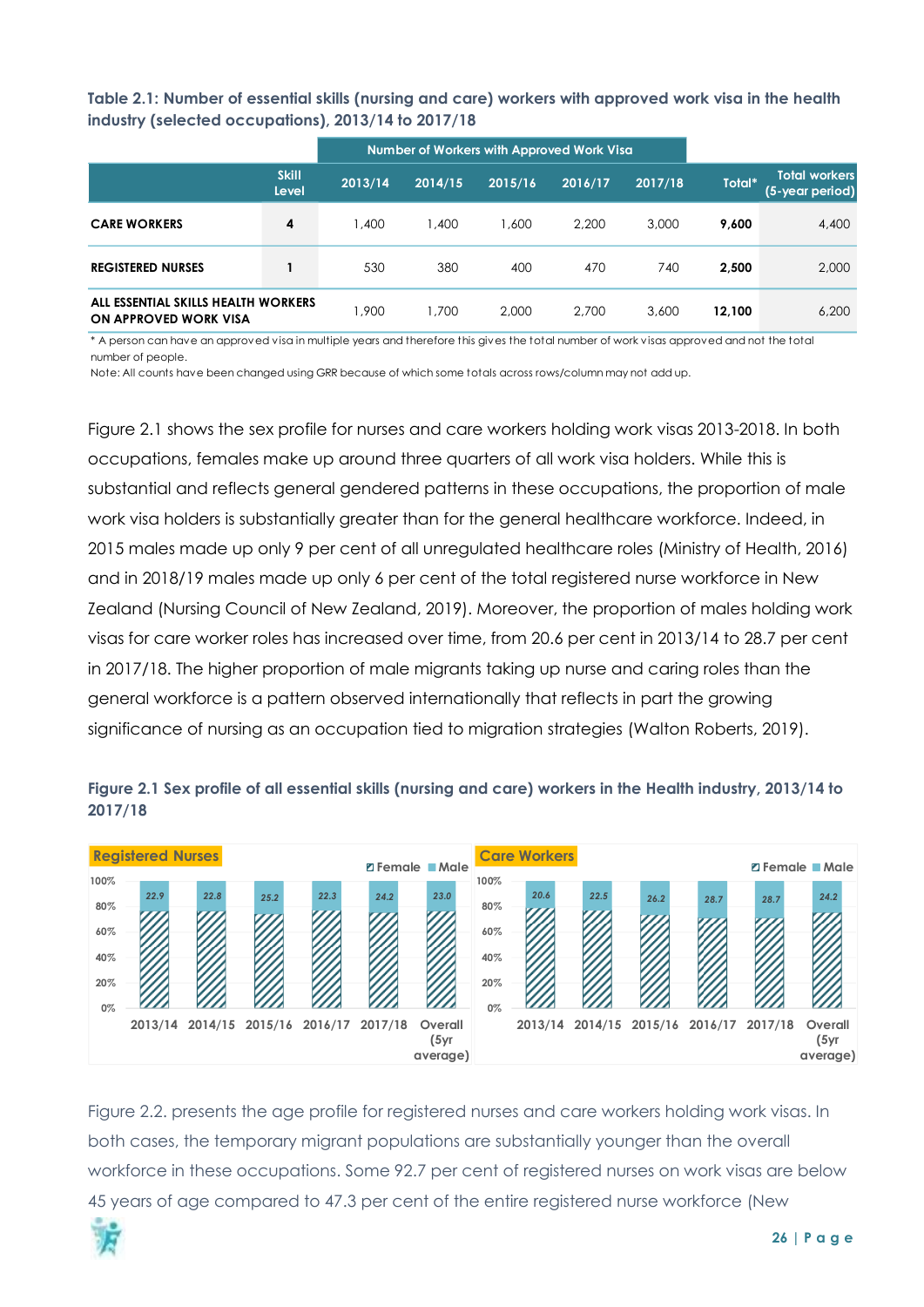Zealand Nursing Council, 2019); similarly amongst care workers 86.9 per cent are below 45 years of age, while only 46 per cent of the entire unregulated healthcare workforce is below 45 years of age (Ministry of Health, 2016). Over the five year period under study the age profile of work visa holders in each occupation has also gotten younger, with 86.3 per cent of work visa holding nurses younger than 35 years of age in 2017/18 (up from 77.1 per cent in 2013/14) and 72.8 per cent of care workers younger than 35 years of age in 2017/18 (compared to 59.9 per cent).



<span id="page-26-0"></span>

Table 2.2 shows information on the nationality of registered nurses and care workers holding work visas. People from the Philippines, in both occupations, are the largest nationality and made up 57.5 per cent of all registered nurses in 2017/18 and 50.5 per cent of care workers in 2017/18. Amongst registered nurses the growing proportion of people from the Philippines (from 30.2 per cent in 2013/14 to 57.5 per cent in 2017/18) has occurred alongside notable declines in the proportion of people from India (29.5 per cent to 18.9 per cent), Great Britain and Ireland (24.4 per cent to 13.4 per cent) as well as those from all other countries (15.9 per cent to 10.2 per cent). By contrast, amongst care workers, people from the Philippines have been around 50 per cent of work visa holders throughout this period. Concurrently, there has been an increase in the proportion of care workers from India (14.8 per cent to 28.4 per cent) and a decline in the proportion of care workers from Pacific Island countries (20.8 per cent to 9.7 per cent). This growth likely reflects the emergence of a distinct migration pathway amongst registered nurses from India (as well as the Philippines) who seek employment as care workers in as part of a process of seeking New Zealand nursing registration, often following the completion of care work diplomas (see Collins, 2020)

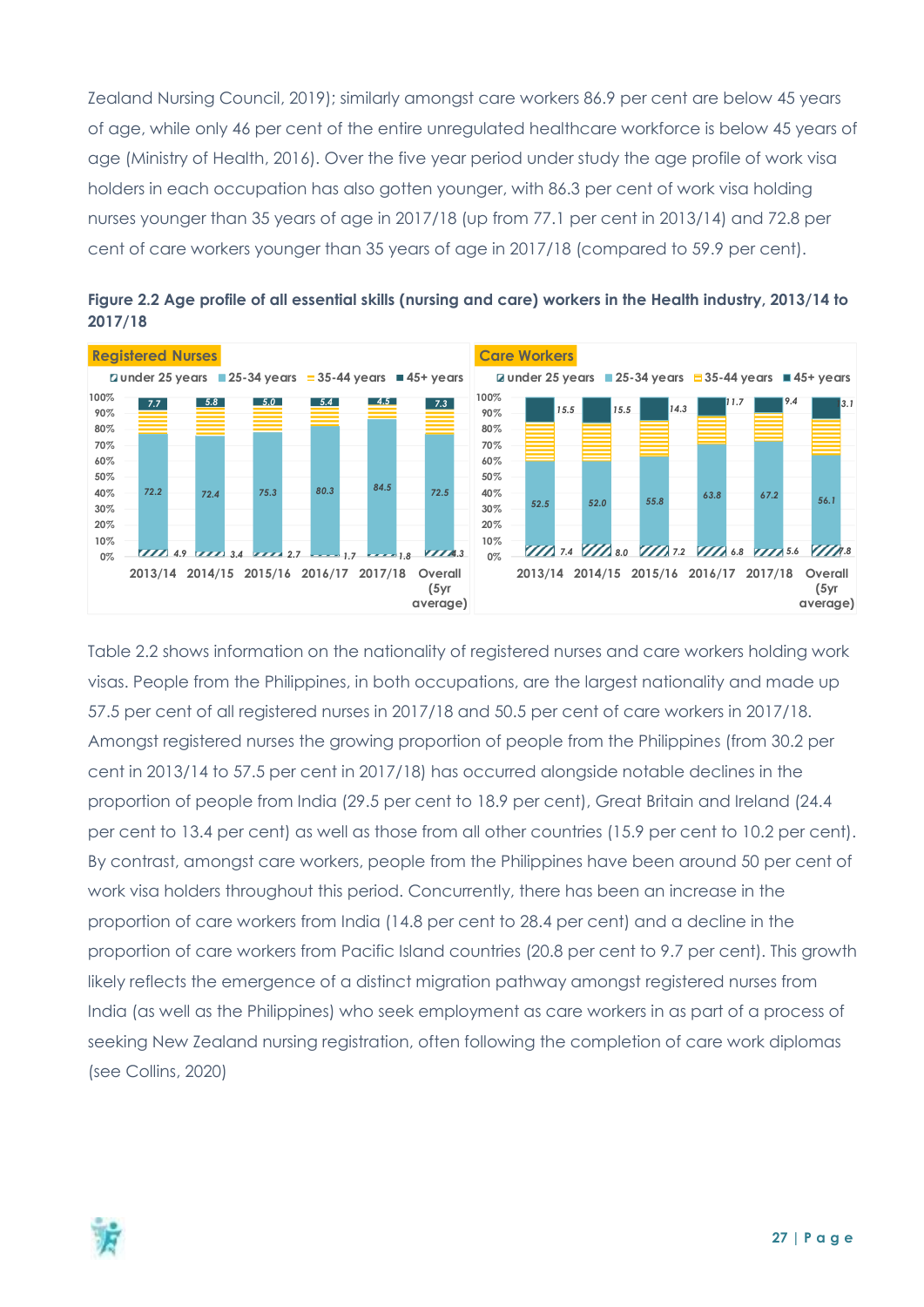<span id="page-27-1"></span>**Table 2.2: Nationality profile of all essential skills (nursing and care) workers in the health industry, 2013/14 to 2017/18**

|                         | Registered Nurses (%) |         |         |         |         |                          |  |  |
|-------------------------|-----------------------|---------|---------|---------|---------|--------------------------|--|--|
|                         | 2013/14               | 2014/15 | 2015/16 | 2016/17 | 2017/18 | Overall<br>(5yr average) |  |  |
| Philippines             | 30.2                  | 33.2    | 49.9    | 56.2    | 57.5    | 42.3                     |  |  |
| India                   | 29.5                  | 27.6    | 18.0    | 16.5    | 18.9    | 22.9                     |  |  |
| Great Britain & Ireland | 24.4                  | 23.6    | 20.4    | 17.4    | 13.4    | 20.8                     |  |  |
| Other (41 countries)    | 15.9                  | 15.6    | 11.7    | 9.9     | 10.2    | 14.                      |  |  |
| <b>Grand Total</b>      | 100.0                 | 100.0   | 100.0   | 100.0   | 100.0   | 100.0                    |  |  |

|                      | Care Workers (%) |         |         |         |         |                          |  |  |
|----------------------|------------------|---------|---------|---------|---------|--------------------------|--|--|
|                      | 2013/14          | 2014/15 | 2015/16 | 2016/17 | 2017/18 | Overall<br>(5yr average) |  |  |
| Philippines          | 47.3             | 48.9    | 51.8    | 52.0    | 50.5    | 51.7                     |  |  |
| India                | 14.8             | 13.4    | 14.9    | 21.6    | 28.4    | 17.2                     |  |  |
| Pacific Islands      | 20.8             | 20.4    | 18.7    | 13.2    | 9.7     | 16.4                     |  |  |
| China                | 4.9              | 4.0     | 3.5     | 2.5     | 1.5     | 3.3                      |  |  |
| Nepal                | 2.4              | 2.8     | 1.9     | 1.3     | 0.7     | 1.8                      |  |  |
| Other (60 countries) | 9.8              | 10.4    | 9.3     | 9.4     | 9.1     | 9.6                      |  |  |
| <b>Grand Total</b>   | 100.0            | 100.0   | 100.0   | 100.0   | 100.0   | 100.0                    |  |  |

## <span id="page-27-0"></span>**2.2 Income**

The average nominal monthly incomes of people holding essential skills work visas and employed as registered nurses and care workers have increased over the period, 2013/14 to 2017/18 (see Appendix Table 8). Amongst registered nurses the average monthly income for all essential skills work visa holders increased by 12.6 per cent over this period, from \$4,463 to \$5,110. For care workers, average monthly incomes increased incrementally from \$3,076 to \$3,243 between 2013/14 and 2016/17 (5.5 per cent). In 2017/18 care worker incomes jumped substantially to \$4,150 (34.9 per cent increase on 2013/14) as a result of the Care and Support Workers (Pay Equity) Settlement Act 2017, which set out new wage rates that would recognise experience in care work and increased from 2017 to 2021. In comparison, average income for nurses increased by 14.5 per cent from \$4,463 in 2013/14 to \$5,110 in 2017/18. Subsequent to this research, nurses have secured at least a 12.5 per cent pay increase coming into effect in August 2019 and May 2020. Table 2.3 shows the monthly income cut-offs for all migrant health workers where one-fifth (20 per cent) of the migrant workers fall between each cut off point.

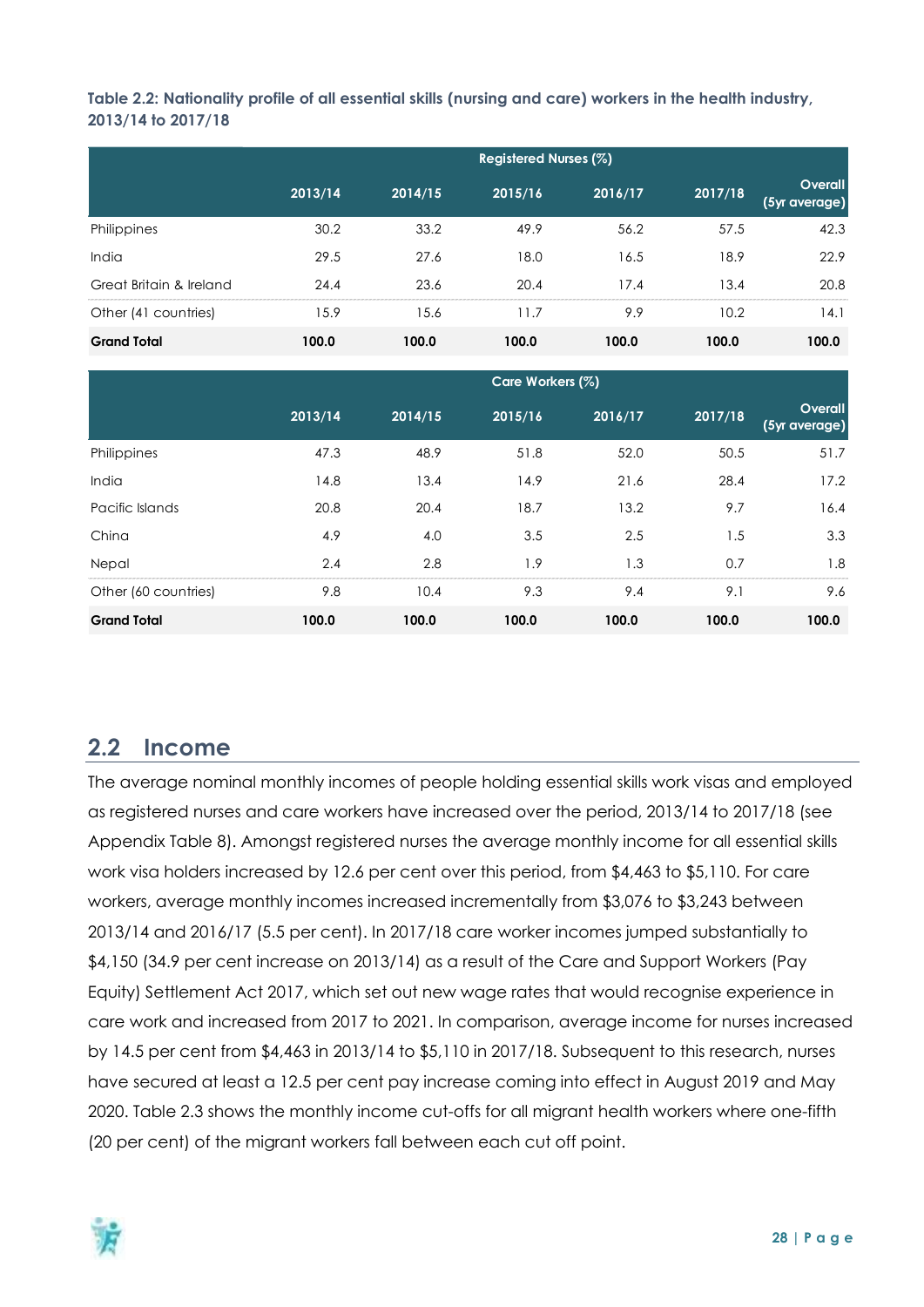<span id="page-28-1"></span>**Table 2.3: Monthly income quintile cut-offs for all essential skills (nursing and care) workers in the health industry, 2013/14 to 2017/18**

| Year (Jul - Jun)                                 | REGISTERED NURSES: Quintile cut-off values for average monthly income |         |         |         |  |  |  |  |
|--------------------------------------------------|-----------------------------------------------------------------------|---------|---------|---------|--|--|--|--|
|                                                  | $\overline{2}$                                                        | 3       | 4       |         |  |  |  |  |
| 2013/14                                          | \$3,122                                                               | \$4,057 | \$4,829 | \$5,786 |  |  |  |  |
| 2014/15                                          | \$3,499                                                               | \$4,341 | \$5,097 | \$6,006 |  |  |  |  |
| 2015/16                                          | \$3,582                                                               | \$4,424 | \$5,144 | \$5,897 |  |  |  |  |
| 2016/17                                          | \$3,670                                                               | \$4,366 | \$4,989 | \$6,004 |  |  |  |  |
| 2017/18                                          | \$4,111                                                               | \$4,702 | \$5,198 | \$5,996 |  |  |  |  |
| % increase over 5 years<br>(2013/14 to 2017/18): | $+31.7$                                                               | $+15.9$ | $+7.6$  | $+3.6$  |  |  |  |  |

|                                                  | <b>CARE WORKERS: Quintile cut-off values for average monthly income</b> |         |                         |         |  |  |  |  |
|--------------------------------------------------|-------------------------------------------------------------------------|---------|-------------------------|---------|--|--|--|--|
| Year (Jul - Jun)                                 | $\overline{2}$                                                          | 3       | $\overline{\mathbf{4}}$ | 5       |  |  |  |  |
| 2013/14                                          | \$2,424                                                                 | \$2,807 | \$3,133                 | \$3,606 |  |  |  |  |
| 2014/15                                          | \$2,485                                                                 | \$2,865 | \$3,184                 | \$3,656 |  |  |  |  |
| 2015/16                                          | \$2,509                                                                 | \$2,916 | \$3,268                 | \$3,756 |  |  |  |  |
| 2016/17                                          | \$2,614                                                                 | \$2,956 | \$3,314                 | \$3,808 |  |  |  |  |
| 2017/18                                          | \$3,372                                                                 | \$3,815 | \$4,246                 | \$4,844 |  |  |  |  |
| % increase over 5 years<br>(2013/14 to 2017/18): | $+39.1$                                                                 | $+35.9$ | $+35.6$                 | $+34.3$ |  |  |  |  |

#### <span id="page-28-0"></span>**2.2.1 Differences by sex**

The analysis of income data by quintiles makes it possible for us to examine income levels of different sub-populations of work visa holders employed as registered nurses and care workers in 2017/18. Figure 2.3 shows information on the proportion of male and female essential skills workers in nursing and care work in each of the five quintiles. Unlike income data on dairy farmers and farm workers, gender differences are not as apparent amongst health care workers. Amongst registered nurses the differences in proportions of male and female workers in each quintile is only marginally different. For care workers, it is notable that male care workers are generally paid higher wages, with 26.5 per cent in quintile 5 and 24.1 per cent in quintile 4. In contrast, 64.2 per cent of female care workers are earning in the lowest three quintiles and are much more likely to earn in the lowest quintile (22.7 per cent in contrast to 13.4 per cent). These gender differences mirror those in the general workforce for these occupations: in 2018 female registered nurses earned 8.2 per cent less than male nurses; female care workers earned 9.5 per cent less than male care workers (see Appendix 15).

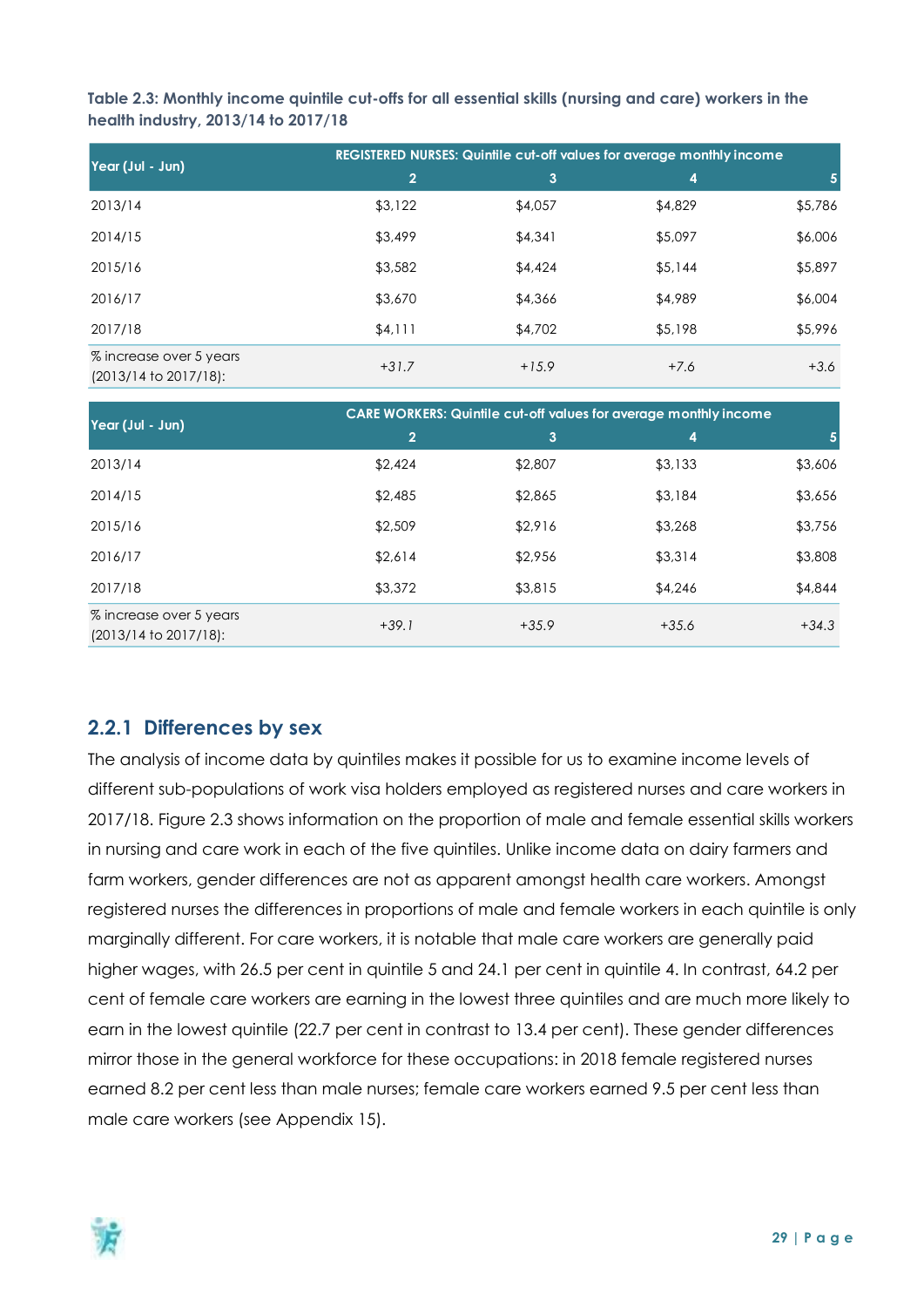<span id="page-29-1"></span>



#### <span id="page-29-0"></span>**2.2.2 Differences by nationality**

Differences in income are much more apparent in relation to nationality, particularly amongst registered nurses on work visas. Indeed, some 54.5 per cent of nurses from Great Britain and Ireland earn an income that positions them in quintile 5, a figure that has increased from 44.6 per cent in 2013/14; only 12.2 per cent of nurses from Great Britain and Ireland earn in the lowest two quintiles. By contrast, only 13.9 per cent and 10.1 per cent of nurses from the Philippines and India earn in quintile 5 respectively, and 45.5 per cent and 49.7 per cent respectively earn in the lowest two quintiles. Other, less striking nationality differences are evident amongst care workers. Here people from the Philippines and India are distributed relatively evenly across income quintiles, while for those from countries in the Pacific Islands 49.6 per cent earn in the lowest two quintiles and only 15.4 per cent earn in the highest quintile.

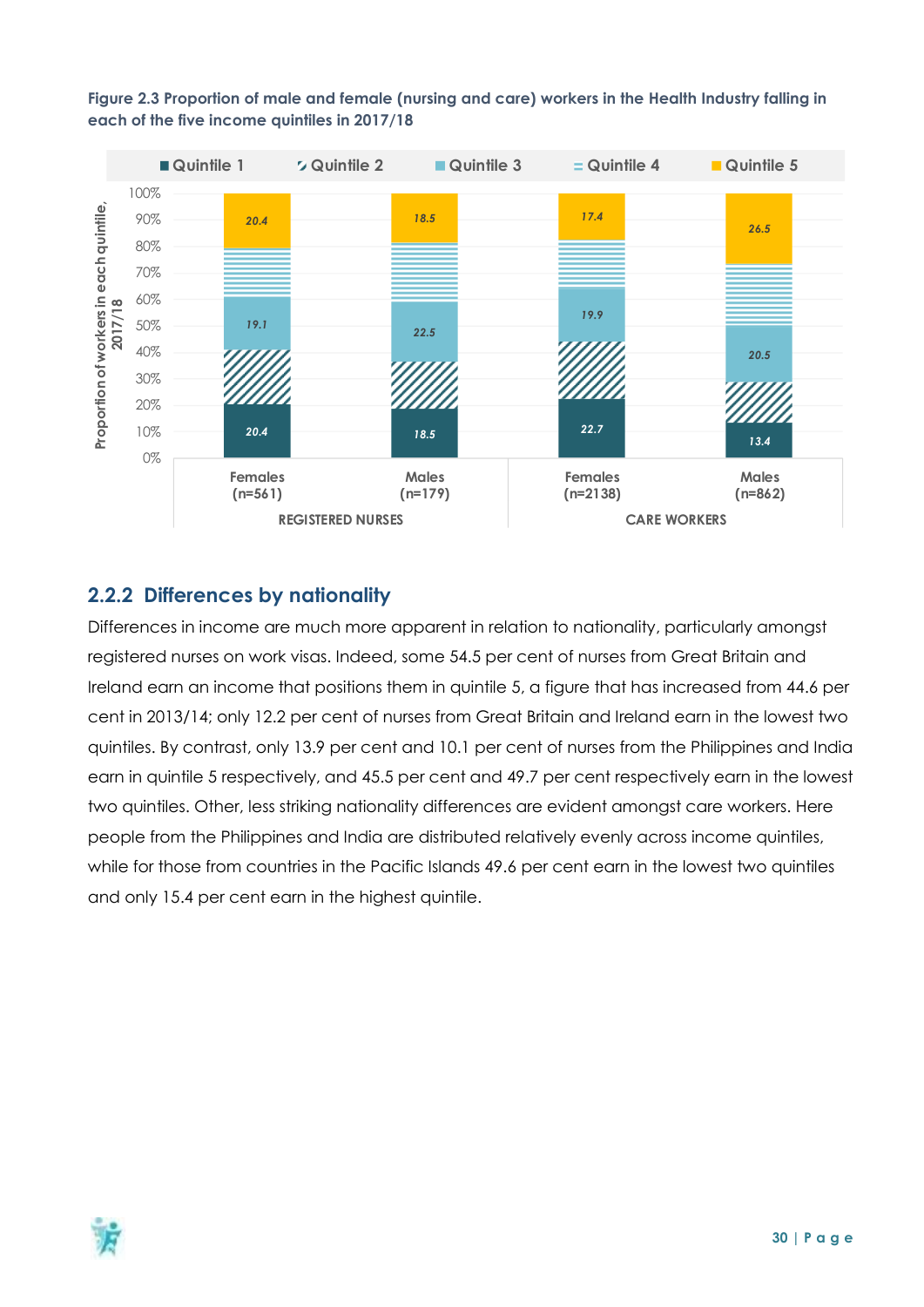<span id="page-30-0"></span>**Figure 2.4 Proportion of migrant nursing and care workers disaggregated by nationality, falling in each of the five income quintiles in 2017/18**



#### **Care Workers**



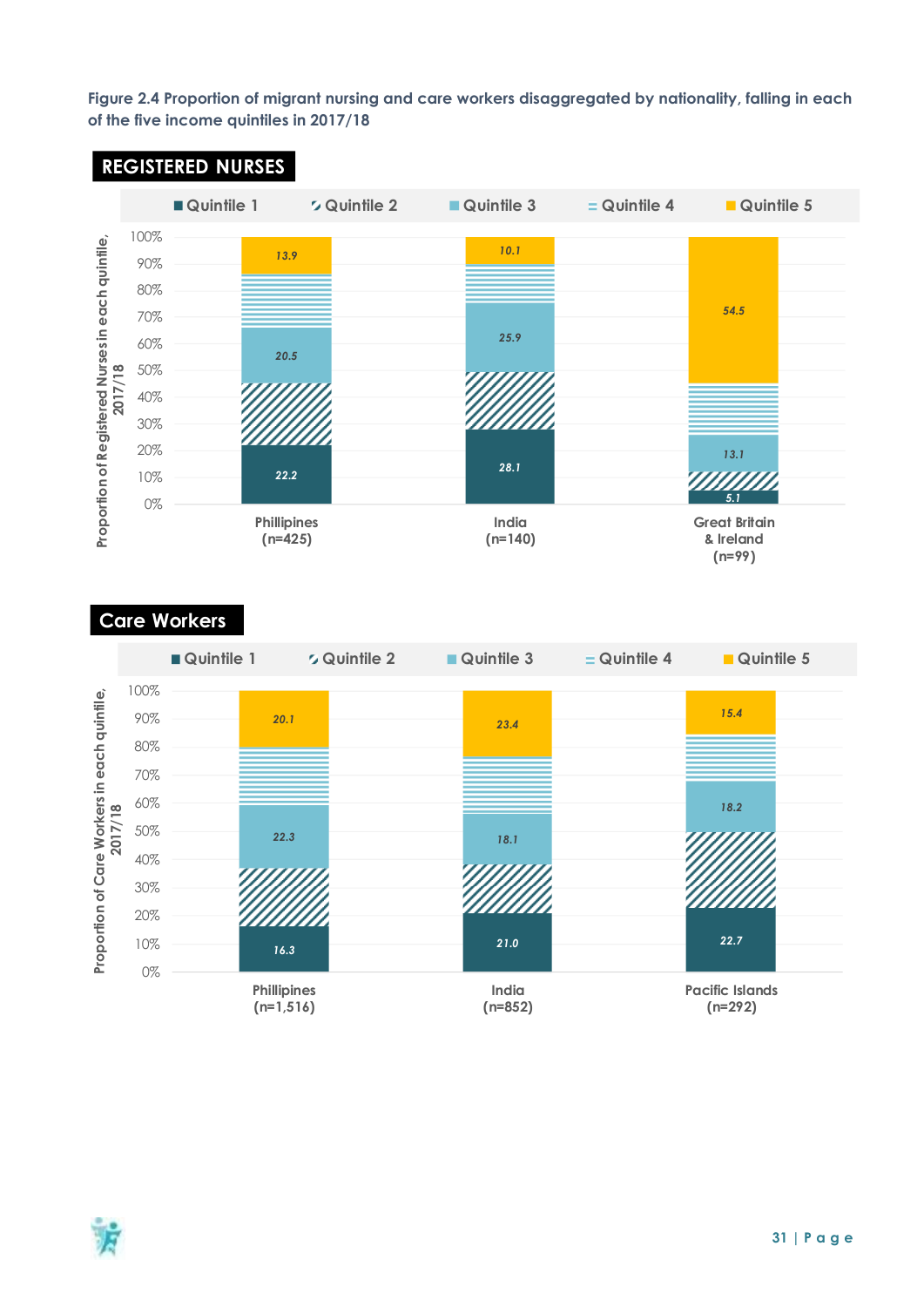## <span id="page-31-0"></span>**3 CONSTRUCTION WORKERS**

Since 2011 there has been a significant increase in activity in New Zealand's construction industry that has led to growing demand from employers to recruit trades workers offshore or amongst people on work and study visas already in Aotearoa New Zealand. Initially, growth in the number of people on work visas employed in construction was directly related to the Canterbury earthquake rebuild. Indeed, in the 24 months following the quakes between 2011/12 and 2013/14 the number of work visas approved for construction trades workers increased from 672 to 2,145 annually, 80.1 per cent of which were for employment in the Canterbury region. More recently, however, growth has shifted to Auckland as major housing, commercial, rail, roading and other infrastructure projects have been initiated by government and the private sector. By 2017/18 the number of work visas issued annually had increased to 3,744 with 56.7 per cent of those for employment in the Auckland region. Despite this substantial growth in migrants employed in the sector, the government's Construction Skills Action Plan suggest that there remain significant shortages in appropriately skilled labour (Salesa, 2018) while the National Construction Pipeline Report projects continued growth in industry investment and activity into the third decade of this century (MBIE, 2019).

## <span id="page-31-1"></span>**3.1 Demographic profile**

For the purposes of this report we have selected five broad occupations that represent key areas of the construction industry where there have been notable numbers of people on work visas and representing different skills levels. These occupations—carpenter/joiner, painter/plasterer, plumber, structural steel construction workers and building and plumbing labourers—were defined around different types of work (e.g. carpentry, painting etc.) and different skills levels ranging from Level 3 'mid-skilled' to Level 5 'lowest skilled'; each of the occupations used here are made up of more than one occupation within the ANZSCO framework (see Table A in the introduction section for full details on these occupations). Over the five-year period of 2013-2018, a total of 20,600 work visas were issued for the five construction occupations covered in this report (see Table 3.1). Over the course of the five years, these visas have been issued to a total of 9,700 workers, suggesting that each worker is on average issued approximately two visas during this time, a pattern that is relatively constant across these occupations. While all of these occupations have increased over this period, growth in visa approvals and workers has been particularly notable for structural steel construction workers (1400 per cent, from 200 in 2013/14 to 3,000 in 2017/18) and carpenters/joiners (from 1,000 in 2013/14 to 3,400 in 2017/18). As Table 3.2 demonstrates, work visa holders in these construction occupations are almost exclusively men, with only 0.7 per cent of workers or 68 individuals over the five years being women. Amongst the general workforce, women are only 2.8 per cent of all construction trades occupations.

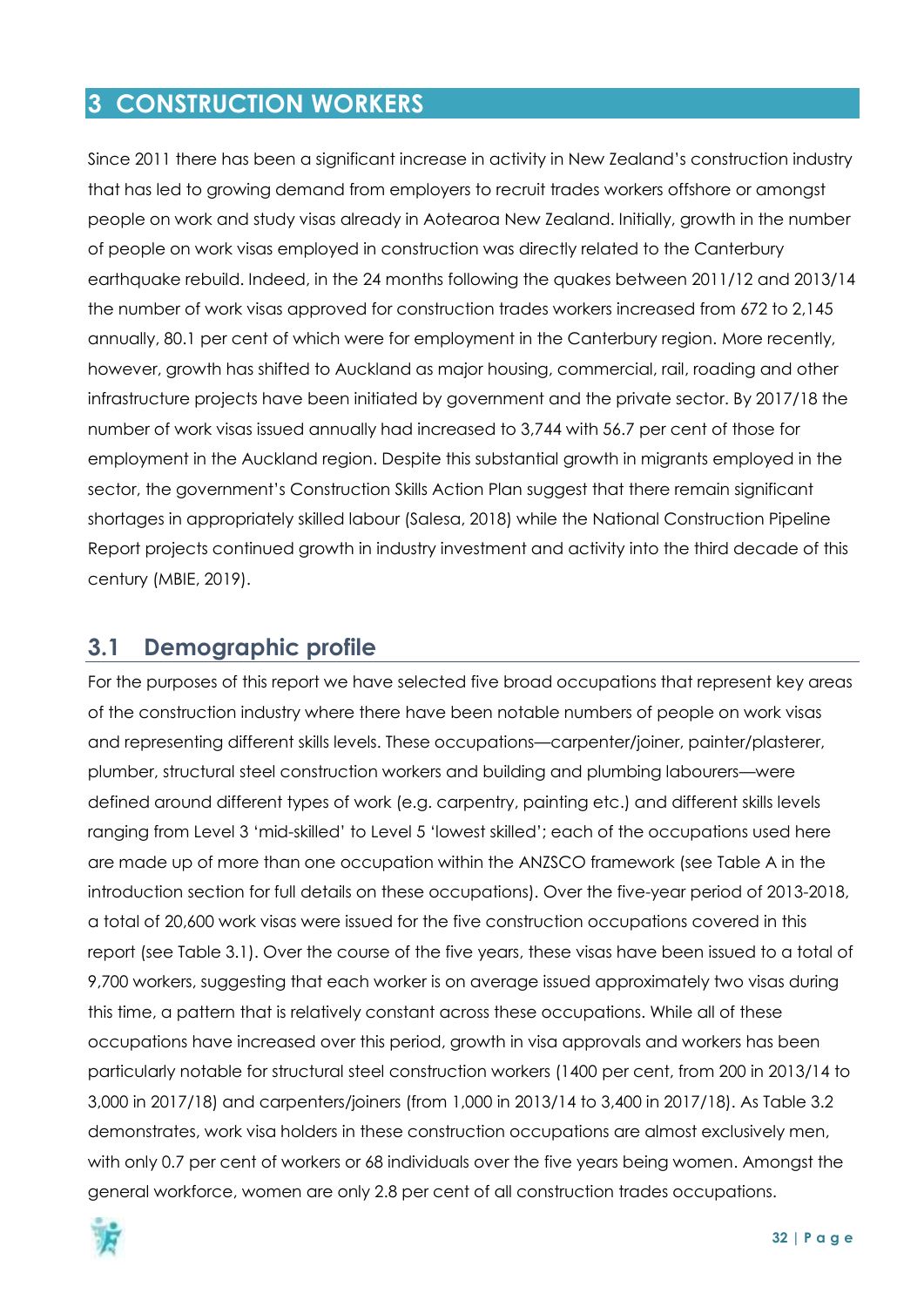<span id="page-32-0"></span>**Table 3.1: Number of essential skills workers with approved work visa in the construction industry (selected occupations), 2013/14 to 2017/18**

|                                                        |                              | Number of Workers with Approved Work Visa |         |         |         |         |        |                                         |
|--------------------------------------------------------|------------------------------|-------------------------------------------|---------|---------|---------|---------|--------|-----------------------------------------|
|                                                        | <b>Skill</b><br><b>Level</b> | 2013/14                                   | 2014/15 | 2015/16 | 2016/17 | 2017/18 | Total* | <b>Total workers</b><br>(5-year period) |
| <b>CARPENTER/JOINER</b>                                | 3                            | 1,000                                     | 1,600   | 1,800   | 2,300   | 3,400   | 10,200 | 4,900                                   |
| <b>PAINTER/PLASTERER</b>                               | 3                            | 660                                       | 800     | 780     | 730     | 920     | 3,900  | 1,800                                   |
| <b>PLUMBER</b>                                         | 3                            | 160                                       | 210     | 250     | 280     | 360     | 1,200  | 650                                     |
| <b>STRUCTURAL STEEL</b><br><b>CONSTRUCTION WORKERS</b> | 4                            | 200                                       | 310     | 540     | 700     | 1,200   | 3,000  | 1,500                                   |
| <b>BUILDING &amp; PLUMBING</b><br><b>LABOURERS</b>     | 5                            | 220                                       | 280     | 370     | 520     | 760     | 2,100  | 1,200                                   |
| <b>Total</b>                                           |                              | 2,300                                     | 3,200   | 3,800   | 4,600   | 6.700   | 20,600 | 9,700                                   |

\* A person can have an approved visa in multiple years and therefore this gives the total number of work visas approved and not the total number of people.

Note: All counts have been changed using GRR because of which some totals across rows/column may not add up.

#### <span id="page-32-1"></span>**Table 3.2: Sex profile of all essential skills workers in the construction industry (selected occupations), 2013/14 to 2017/18**

|        | 2013/14 | 2014/15 | 2015/16 | 2016/17 | 2017/18 | Overall<br>(5yr average) |
|--------|---------|---------|---------|---------|---------|--------------------------|
| Female | 1.1     | 0.9     | 0.9     | 0.7     | 0.5     | 0.7                      |
| Male   | 98.9    | 99.1    | 99.1    | 99.3    | 99.5    | 99.3                     |
| Total  | 100.0   | 100.0   | 100.0   | 100.0   | 100.0   | 100.0                    |

Figure 3.1 shows the age profile for all essential skills workers in construction industry occupations analysed in this report. The charts for each occupation illustrate that over the five-year period there has been a consistent increase in the proportion of workers who are aged 35 years of age and older, and in the case of carpenters/joiners a near doubling of the proportion of workers who are 45 years and older. By 2017/18, 72.3 per cent of carpenters/joiners were 35 years of age or older, and amongst structural steel construction workers that figure was 74.3 per cent. In this regard, the construction industry and these occupations in particular differ somewhat from the overall temporary migrant work population where in June 2018 some 61.4 per cent of workers were *under* the age of 35 years. Some of this ageing is likely related to the time that migrants spend in New Zealand on temporary visas, with visas for carpenters/joiners usually issued for three years and an average of two visas per worker substantial ageing will occur while workers are in New Zealand. It is also likely these trends are related to changing recruitment practices or international labour supply.

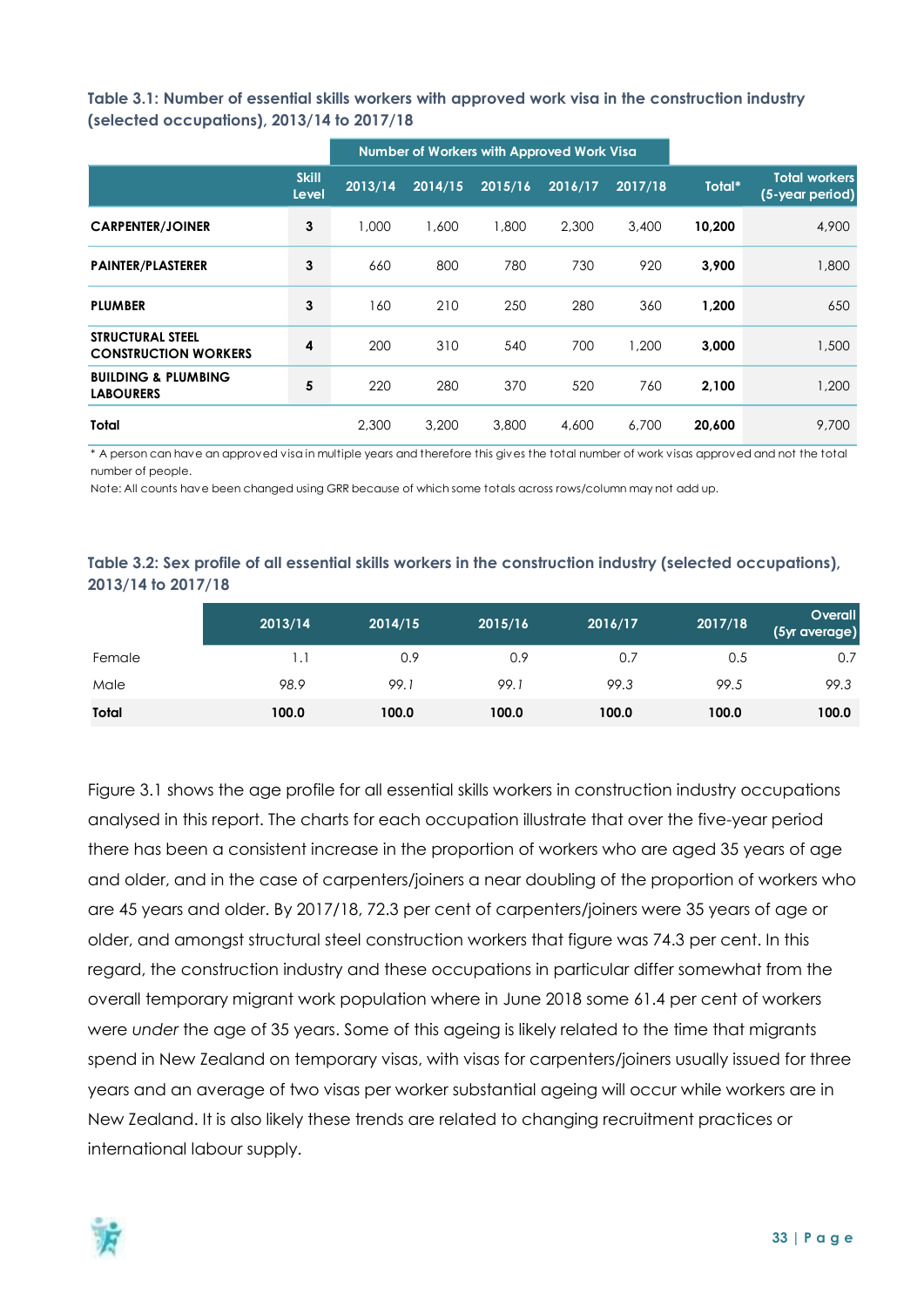#### <span id="page-33-0"></span>**Figure 3.1 Age profile of all essential skills workers in the construction industry (selected occupations), 2013/14 to 2017/18**



**average)**

Table 3.3 presents data on the nationality of all essential skills workers in these construction industry occupations. There is some variation in the nationalities that dominate each occupation, although in all cases the vast majority of workers come from the Philippines, Great Britain or Ireland and Pacific Island countries, with workers from Brazil and South Africa making up small proportions in painter/plasterer and plumber occupations respectively. There are also changes over time in each of these occupations. In carpenter/joiner, painter/plasterer, structural steel construction workers and building and plumbing labourers, the proportion of people from the

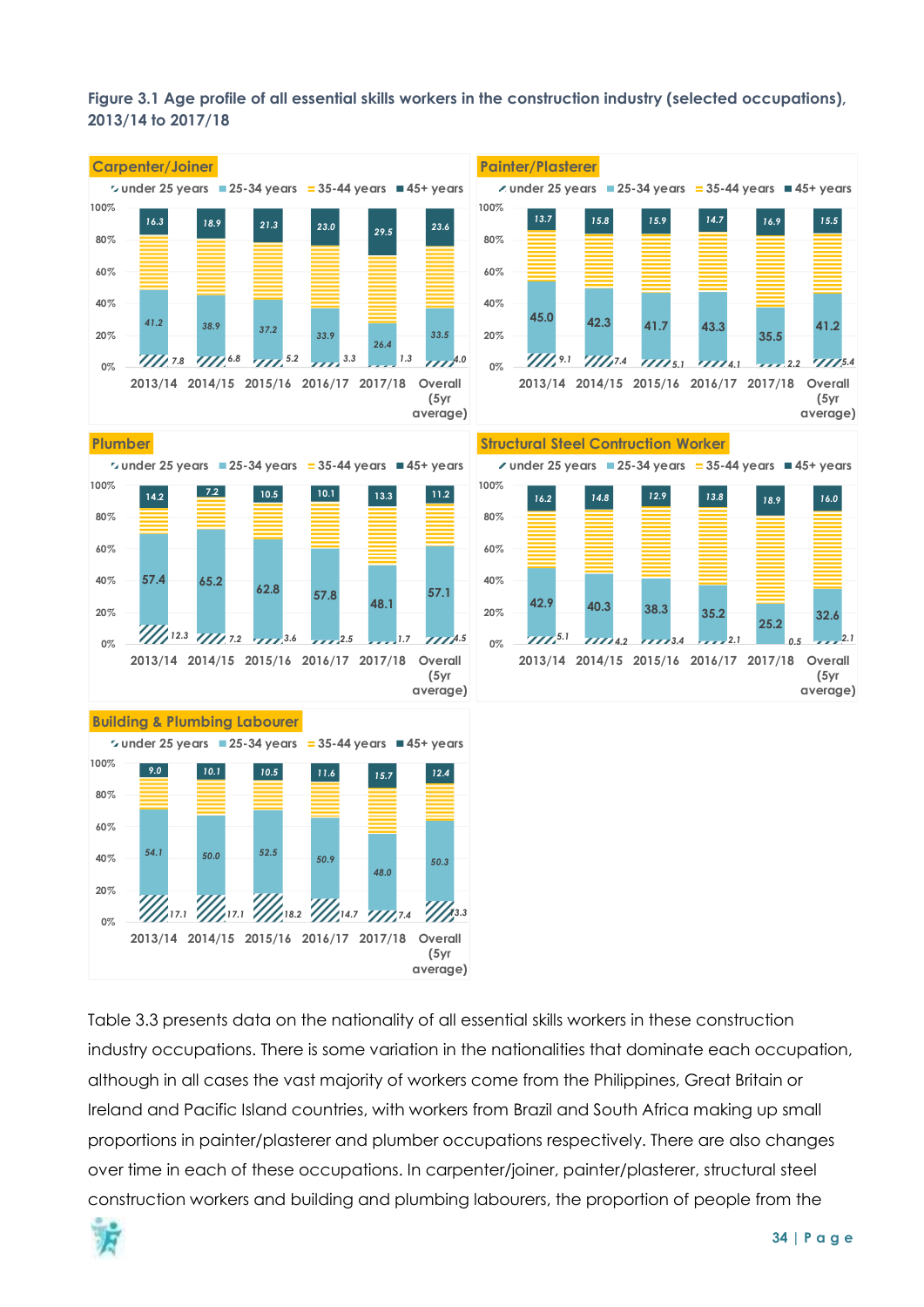Philippines has increased over the five-year period. Particularly notable has been the increase in people from the Philippines working as carpenters/joiners, rising from 40.8 per cent in 2013/18 to 61.3 per cent in 2017/18, and as structural steel construction workers, from 48.5 per cent to 80.6 per cent; note that these are also the occupations that have grown in the number the most so these increases for these nationalities are both absolute and proportional. There have been notable but much more modest increases in the proportions of workers from Pacific Island countries (amongst plumbers and building and plumbing labourers), Brazil (painters/plasterers) and South Africa (plumbers). Concurrently, the proportion of workers from Great Britain and Ireland has reduced in all occupations, which means that with the exception of plumbers those workers now represent less than 17 per cent in all areas whereas in 2013/14 they represented around one third of workers in all of these occupations.

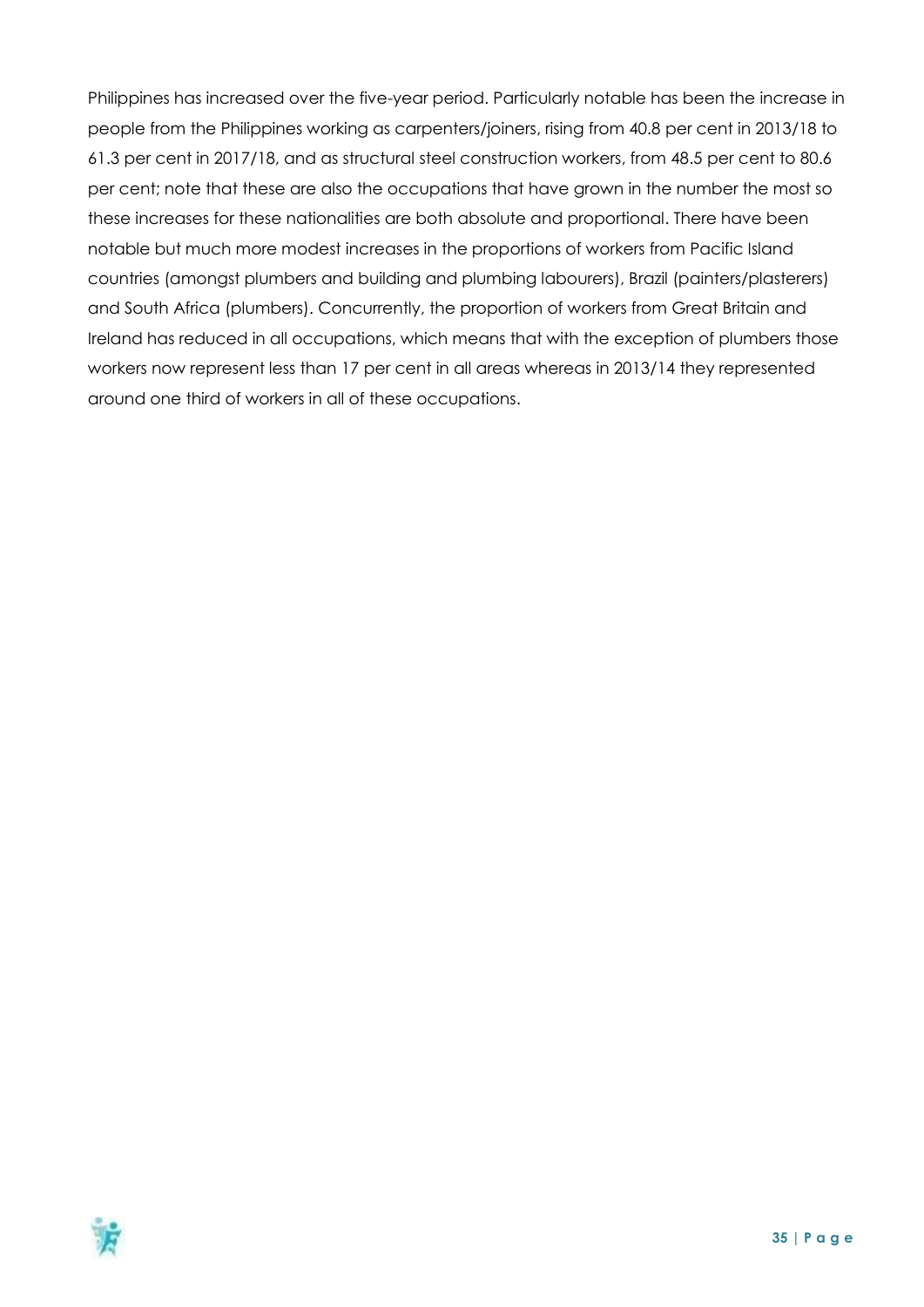<span id="page-35-0"></span>**Table 3.3: Nationality profile of all essential skills workers in the construction industry (selected occupations), 2013/14 to 2017/18**

|                         | <b>CARPENTER/JOINER</b> |         |         |         |         |                                 |
|-------------------------|-------------------------|---------|---------|---------|---------|---------------------------------|
|                         | 2013/14                 | 2014/15 | 2015/16 | 2016/17 | 2017/18 | <b>Overall</b><br>(5yr average) |
| Philippines             | 40.8                    | 48.8    | 54.1    | 57.9    | 61.3    | 55.3                            |
| Great Britain & Ireland | 36.9                    | 30.5    | 22.7    | 14.4    | 9.6     | 19.0                            |
| Pacific Islands         | 7.6                     | 6.2     | 6.8     | 7.7     | 7.0     | 7.1                             |
| Other (56 countries)    | 14.6                    | 14.4    | 16.5    | 20.0    | 22.1    | 18.7                            |
| Total                   | 100.0                   | 100.0   | 100.0   | 100.0   | 100.0   | 100.0                           |

|                         |         | <b>PAINTER/PLASTERER</b> |         |         |         |                                 |  |
|-------------------------|---------|--------------------------|---------|---------|---------|---------------------------------|--|
|                         | 2013/14 | 2014/15                  | 2015/16 | 2016/17 | 2017/18 | <b>Overall</b><br>(5yr average) |  |
| Philippines             | 31.9    | 38.5                     | 41.3    | 42.4    | 42.7    | 39.7                            |  |
| Great Britain & Ireland | 32.5    | 27.5                     | 21.5    | 18.8    | 12.5    | 21.9                            |  |
| <b>Brazil</b>           | 12.4    | 10.4                     | 13.1    | 15.1    | 16.8    | 13.7                            |  |
| Other (54 countries)    | 23.3    | 23.6                     | 24.1    | 23.7    | 28.0    | 24.7                            |  |
| Total                   | 100.0   | 100.0                    | 100.0   | 100.0   | 100.0   | 100.0                           |  |

|                         |         | <b>PLUMBER</b> |         |         |         |                          |  |
|-------------------------|---------|----------------|---------|---------|---------|--------------------------|--|
|                         | 2013/14 | 2014/15        | 2015/16 | 2016/17 | 2017/18 | Overall<br>(5yr average) |  |
| Great Britain & Ireland | 63.9    | 60.9           | 53.0    | 39.7    | 33.9    | 47.2                     |  |
| Pacific Islands         | 11.6    | 11.6           | 11.3    | 14.8    | 5.6     | 13.4                     |  |
| South Africa            | 7.1     | 7.2            | 8.5     | 15.2    | 17.8    | 12.3                     |  |
| Other (29 countries)    | 17.4    | 20.3           | 27.1    | 30.3    | 32.8    | 27.1                     |  |
| Total                   | 100.0   | 100.0          | 100.0   | 100.0   | 100.0   | 100.0                    |  |

|                         |         | <b>STRUCTURAL STEEL CONSTRUCTION WORKERS</b> |         |         |         |                                 |  |
|-------------------------|---------|----------------------------------------------|---------|---------|---------|---------------------------------|--|
|                         | 2013/14 | 2014/15                                      | 2015/16 | 2016/17 | 2017/18 | <b>Overall</b><br>(5yr average) |  |
| Philippines             | 48.5    | 61.0                                         | 74.4    | 76.8    | 80.6    | 74.4                            |  |
| Great Britain & Ireland | 38.4    | 28.1                                         | 17.6    | 12.6    | 6.8     | 4.4                             |  |
| Other (37 countries)    | 3.1     | 11.0                                         | 8.0     | 10.6    | 12.6    | 11.2                            |  |
| Total                   | 100.0   | 100.0                                        | 100.0   | 100.0   | 100.0   | 100.0                           |  |

|                         |         | <b>BUILDING &amp; PLUMBING LABOURERS</b> |         |         |         |                          |  |
|-------------------------|---------|------------------------------------------|---------|---------|---------|--------------------------|--|
|                         | 2013/14 | 2014/15                                  | 2015/16 | 2016/17 | 2017/18 | Overall<br>(5yr average) |  |
| Philippines             | 18.9    | 22.7                                     | 23.8    | 33.5    | 37.5    | 30.3                     |  |
| Great Britain & Ireland | 36.0    | 31.5                                     | 28.5    | 24.6    | 16.6    | 24.5                     |  |
| Pacific Islands         | 9.5     | 14.7                                     | 11.0    | 8.8     | 15.6    | 12.4                     |  |
| Other (40 countries)    | 35.6    | 31.1                                     | 36.7    | 33.1    | 30.3    | 32.7                     |  |
| Total                   | 100.0   | 100.0                                    | 100.0   | 100.0   | 100.0   | 100.0                    |  |

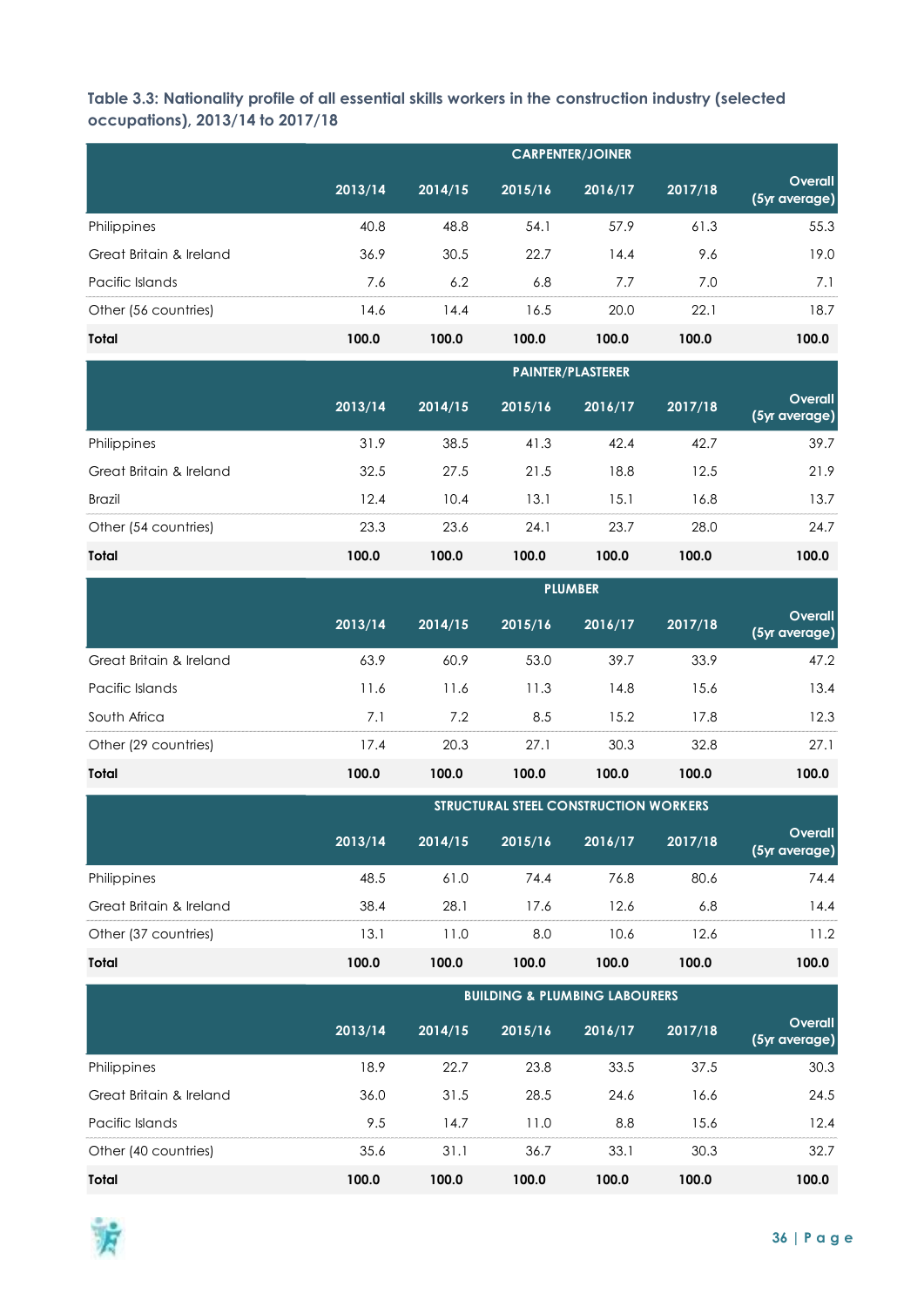## <span id="page-36-0"></span>**3.2 Income**

The average nominal incomes of people holding essential skills work visas and employed in these selected occupations in the construction industry have increased by 11.7 per cent, from \$4,450 in 2013/14 to \$4,972 in 2017/18 (see Appendix Table 12). These increases are notably lower than the 13.0 per cent per cent growth for average incomes in building construction industry over this period (LEED data – Building Construction). Although there are insufficient numbers of female workers in construction to properly analyse income data in relation to gender, it is notable that on average females earned 18.7 per cent less than males in 2017/18 (\$4,045 compared to \$4,979) and over five year period female average incomes have increased 9.0 per cent compared to 11.7 per cent for males. There is a substantial gender pay gap and it is increasing, a pattern that is reflected more generally in the industry where it is reported that men earn 20 per cent more than women (OneStaff, 2019). Analysis was also undertaken in relation to age, although we do not detail it here as this revealed a relatively predictable pattern of older workers earning higher incomes, likely resulting from greater experience in their occupations. The table below shows the monthly income cut-offs for all essential skills construction workers where one-fifth (20 per cent) of the workers fall between each cut off point.

<span id="page-36-1"></span>

| Table 3.4: Monthly income quintile cut-offs for all essential skills workers in the Construction Industry |  |
|-----------------------------------------------------------------------------------------------------------|--|
| (selected occupations), 2013/14 to 2017/18                                                                |  |

|                                                  | <b>CARPENTERS/JOINERS: Quintile cut-off values for average monthly income</b> |         |         |         |  |  |
|--------------------------------------------------|-------------------------------------------------------------------------------|---------|---------|---------|--|--|
| Year (Jul - Jun)                                 | $\overline{2}$                                                                | 3       | 4       | 5.      |  |  |
| 2013/14                                          | \$3,674                                                                       | \$4,224 | \$4,788 | \$5,316 |  |  |
| 2014/15                                          | \$3,893                                                                       | \$4,468 | \$4,967 | \$5,548 |  |  |
| 2015/16                                          | \$3,965                                                                       | \$4,486 | \$5,023 | \$5,594 |  |  |
| 2016/17                                          | \$4,013                                                                       | \$4,54] | \$5,029 | \$5,604 |  |  |
| 2017/18                                          | \$4,131                                                                       | \$4,639 | \$5,092 | \$5,631 |  |  |
| % increase over 5 years<br>(2013/14 to 2017/18): | $+12.4$                                                                       | $+9.8$  | $+6.4$  | $+5.9$  |  |  |

|                                                       | PAINTERS/PLASTERERS: Quintile cut-off values for average monthly income |         |         |         |  |  |  |
|-------------------------------------------------------|-------------------------------------------------------------------------|---------|---------|---------|--|--|--|
| Year (Jul - Jun)                                      | $\overline{2}$                                                          | 3       | 4       | 5       |  |  |  |
| 2013/14                                               | \$3,200                                                                 | \$3,753 | \$4,259 | \$4,926 |  |  |  |
| 2014/15                                               | \$3,355                                                                 | \$3,897 | \$4,394 | \$5,012 |  |  |  |
| 2015/16                                               | \$3,301                                                                 | \$3,905 | \$4,341 | \$4,917 |  |  |  |
| 2016/17                                               | \$3,411                                                                 | \$3,999 | \$4,472 | \$5,087 |  |  |  |
| 2017/18                                               | \$3,611                                                                 | \$4,144 | \$4,581 | \$5,149 |  |  |  |
| % increase over 5 years<br>$(2013/14$ to $2017/18$ ): | $+12.9$                                                                 | $+10.4$ | $+7.6$  | $+4.5$  |  |  |  |

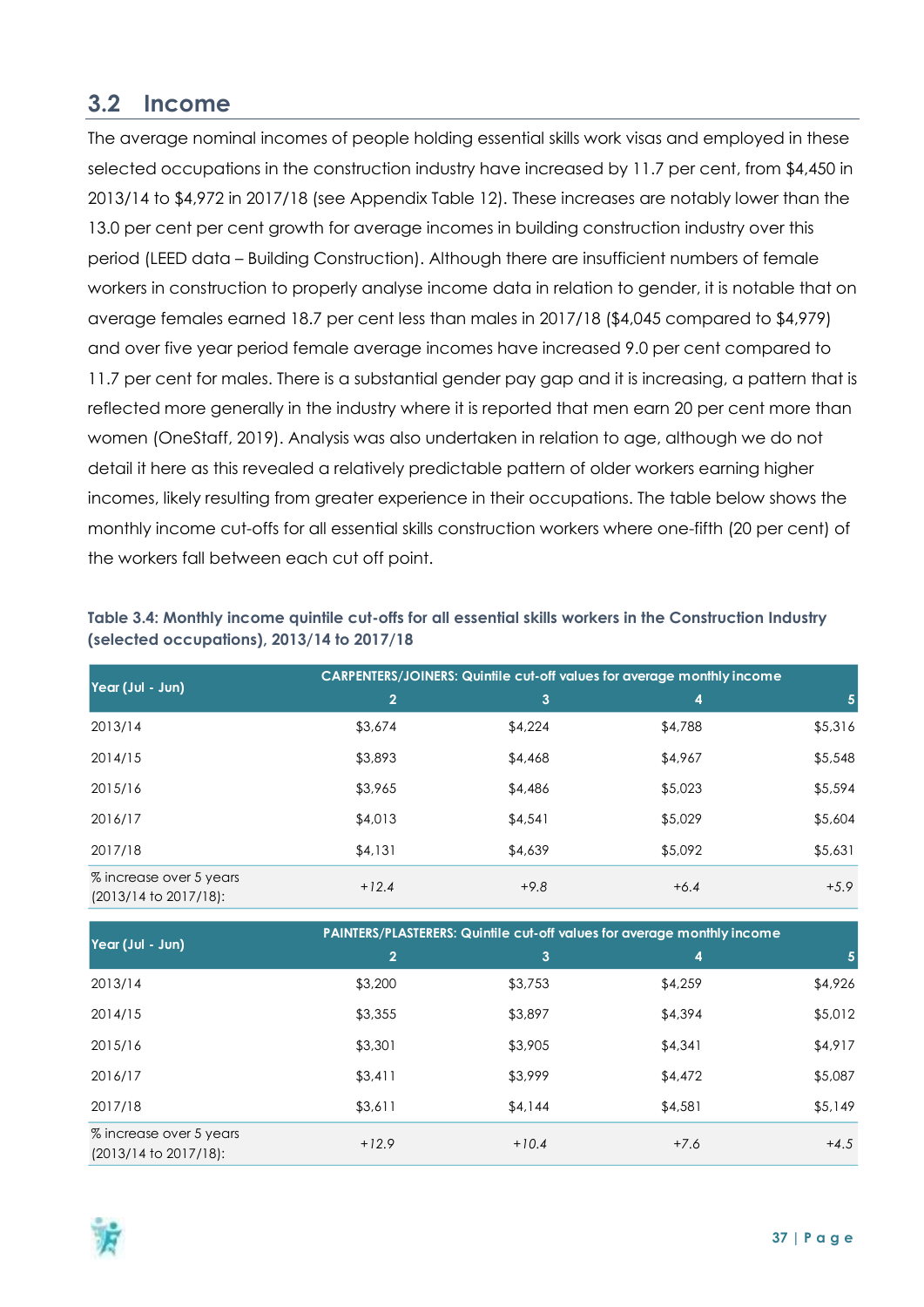|                                                       | PLUMBERS: Quintile cut-off values for average monthly income |         |         |         |  |  |
|-------------------------------------------------------|--------------------------------------------------------------|---------|---------|---------|--|--|
| Year (Jul - Jun)                                      | 2                                                            | 3       | 4       |         |  |  |
| 2013/14                                               | \$3,732                                                      | \$4,328 | \$5,027 | \$5,436 |  |  |
| 2014/15                                               | \$3,912                                                      | \$4,515 | \$4,954 | \$5,613 |  |  |
| 2015/16                                               | \$4,092                                                      | \$4,636 | \$5,169 | \$5,963 |  |  |
| 2016/17                                               | \$3,918                                                      | \$4,613 | \$5,221 | \$6,061 |  |  |
| 2017/18                                               | \$4,252                                                      | \$4,829 | \$5,419 | \$6,200 |  |  |
| % increase over 5 years<br>$(2013/14$ to $2017/18$ ): | $+13.9$                                                      | $+11.6$ | $+7.8$  | $+14.1$ |  |  |

| Year (Jul - Jun)                                      | <b>BUILDING &amp; PLUMBER LABOURERS: Quintile cut-off values for average monthly income</b> |         |         |         |  |  |  |
|-------------------------------------------------------|---------------------------------------------------------------------------------------------|---------|---------|---------|--|--|--|
|                                                       | $\overline{2}$                                                                              | 3       | 4       |         |  |  |  |
| 2013/14                                               | \$3,287                                                                                     | \$3,715 | \$4,287 | \$4,673 |  |  |  |
| 2014/15                                               | \$3,308                                                                                     | \$3,832 | \$4,361 | \$4,863 |  |  |  |
| 2015/16                                               | \$3,418                                                                                     | \$4,008 | \$4,508 | \$5,050 |  |  |  |
| 2016/17                                               | \$3,424                                                                                     | \$3,977 | \$4,548 | \$5,140 |  |  |  |
| 2017/18                                               | \$3,511                                                                                     | \$4,062 | \$4,607 | \$5,241 |  |  |  |
| % increase over 5 years<br>$(2013/14$ to $2017/18)$ : | $+6.8$                                                                                      | $+9.3$  | $+7.4$  | $+12.1$ |  |  |  |

| Year (Jul - Jun)                                      | STRUCTURAL STEEL CONTRUCTION WORKERS: Quintile cut-off values for average monthly income |                |         |         |  |  |  |  |
|-------------------------------------------------------|------------------------------------------------------------------------------------------|----------------|---------|---------|--|--|--|--|
|                                                       | $\overline{2}$                                                                           | $\overline{3}$ | 4       |         |  |  |  |  |
| 2013/14                                               | \$3,804                                                                                  | \$4,323        | \$4,914 | \$5,842 |  |  |  |  |
| 2014/15                                               | \$3,979                                                                                  | \$4,571        | \$5,074 | \$5,916 |  |  |  |  |
| 2015/16                                               | \$4,137                                                                                  | \$4,668        | \$5,186 | \$5,812 |  |  |  |  |
| 2016/17                                               | \$4,349                                                                                  | \$4,929        | \$5,480 | \$6,235 |  |  |  |  |
| 2017/18                                               | \$4,206                                                                                  | \$4,932        | \$5,543 | \$6,254 |  |  |  |  |
| % increase over 5 years<br>$(2013/14$ to $2017/18$ ): | $+10.6$                                                                                  | $+14.1$        | $+12.8$ | $+7.0$  |  |  |  |  |

## <span id="page-37-0"></span>**3.2.1 Differences by nationality**

Differences in income levels are observed by nationality across all occupations we analysed in the construction industry. In four out of five cases, workers from Great Britain and Ireland earn more than other nationalities, usually followed by workers from the Philippines and then those from Pacific Island countries, Brazil or South Africa. In the case of carpenters/joiners (who are the largest occupation in the construction industry), workers from Great Britain and Ireland earned an average income in 2017/18 (\$5,704) that was 12.8 per cent higher than those from the Philippines (\$5,054), and 29.9 per cent higher than those from countries in the Pacific Islands (\$4,392). The differences are much smaller for painters/plasterers where those from Great Britain and Ireland

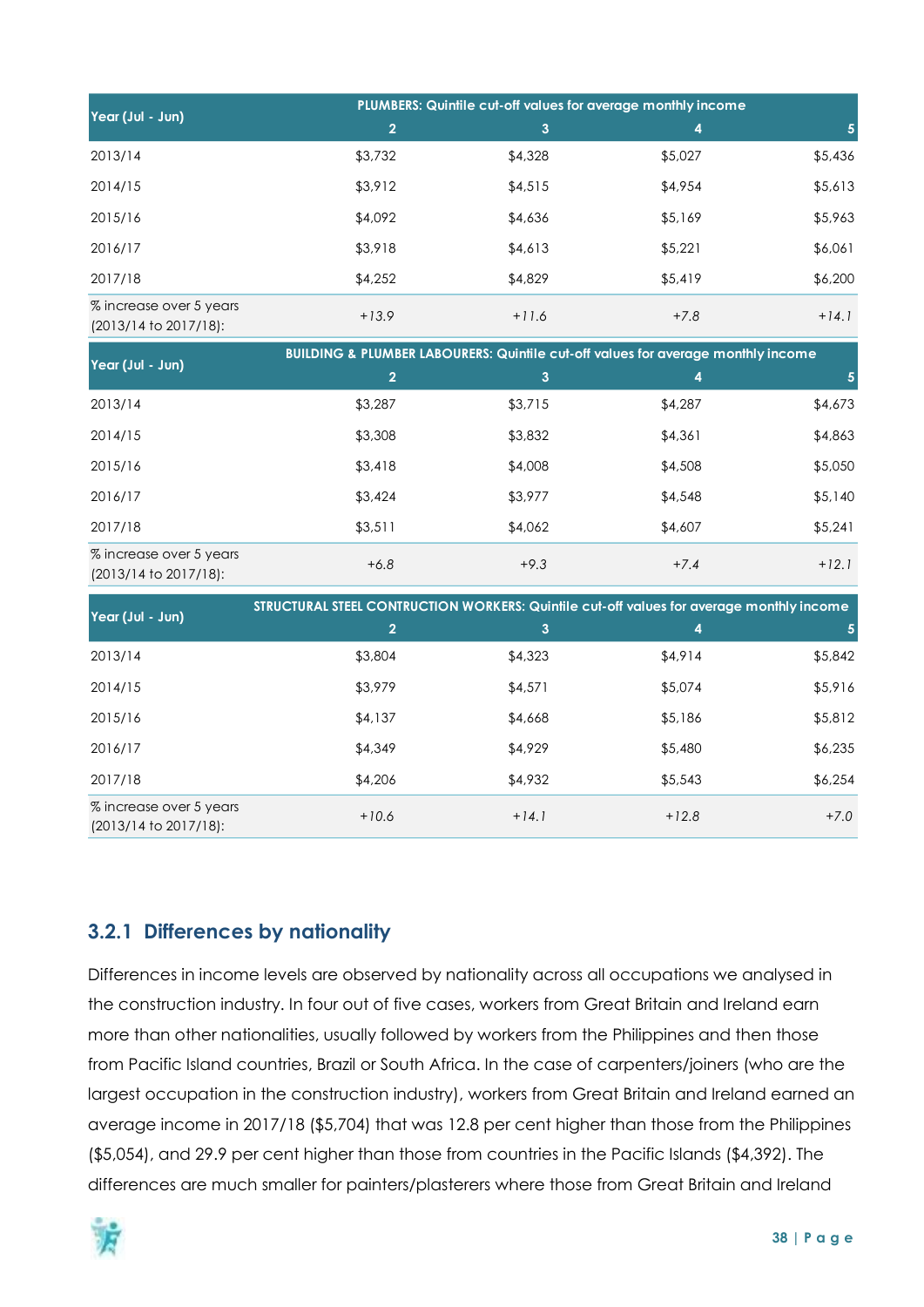(\$4,806) and the Philippines (\$4,710) earn relatively similar incomes following an increase in average income of 22.7 per cent for workers from the Philippines over the five-year period. Painters/plasterers from Brazil and 'other countries', however, earn 15.1 per cent and 15.5 per cent less that workers from Great Britain and Ireland respectively. Amongst plumbers, workers from Great Britain and Ireland (\$5,721) and South Africa (\$5,867) earn more than 27 per cent higher incomes on average than workers from Pacific Island countries. Similar patterns exist for structural steel construction workers, where workers from Great Britain and Ireland (\$6,013) earn 8.8 per cent more than workers from the Philippines (\$5,525). Lastly, for building and plumbing labourers a different pattern was apparent in relation to average incomes. In this occupation, workers from the Philippines earned the highest average income, \$4,909, 7.4 per cent higher than workers from Great Britain (\$4,571) and 21.5 per cent higher than those from Pacific Island countries (\$4,039). These differences in average income are particularly notable between workers from Pacific Island countries and other nationalities. Indeed, both carpenters/joiners and plumbers (both Level 3 mid-skilled positions) from Pacific Island countries earn less on average than labourers (Level 5 lowest skill positions) from Great Britain and Ireland and the Philippines in both these occupations (see Appendix Table 14 for average income data).

<span id="page-38-0"></span>



#### **CARPENTER/JOINER**

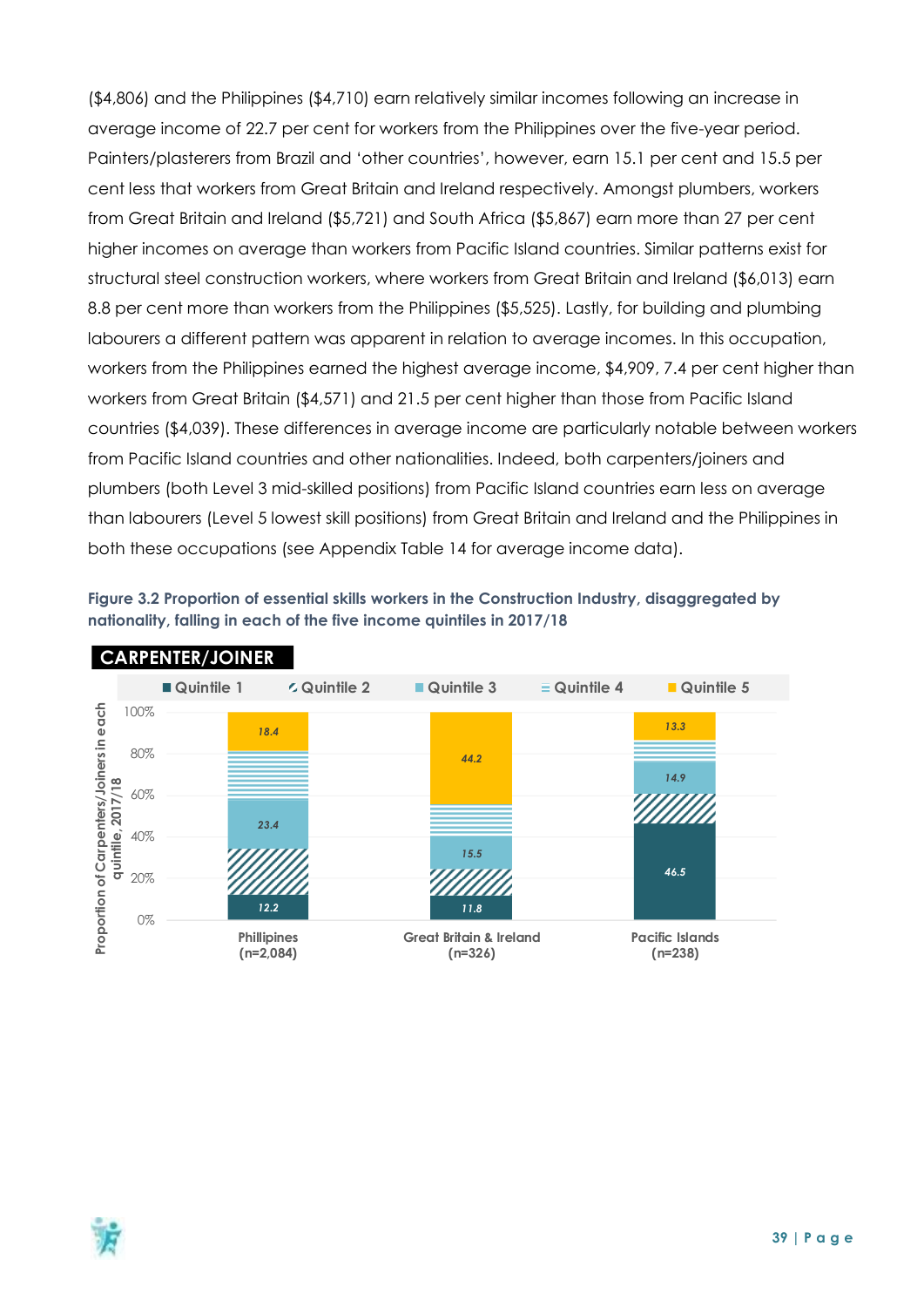## **PAINTER/PLASTERER**



#### **STRUCTURAL STEEL CONSTRUCTION WORKERS**



#### **BUILDING & PLUMBING LABOURERS**



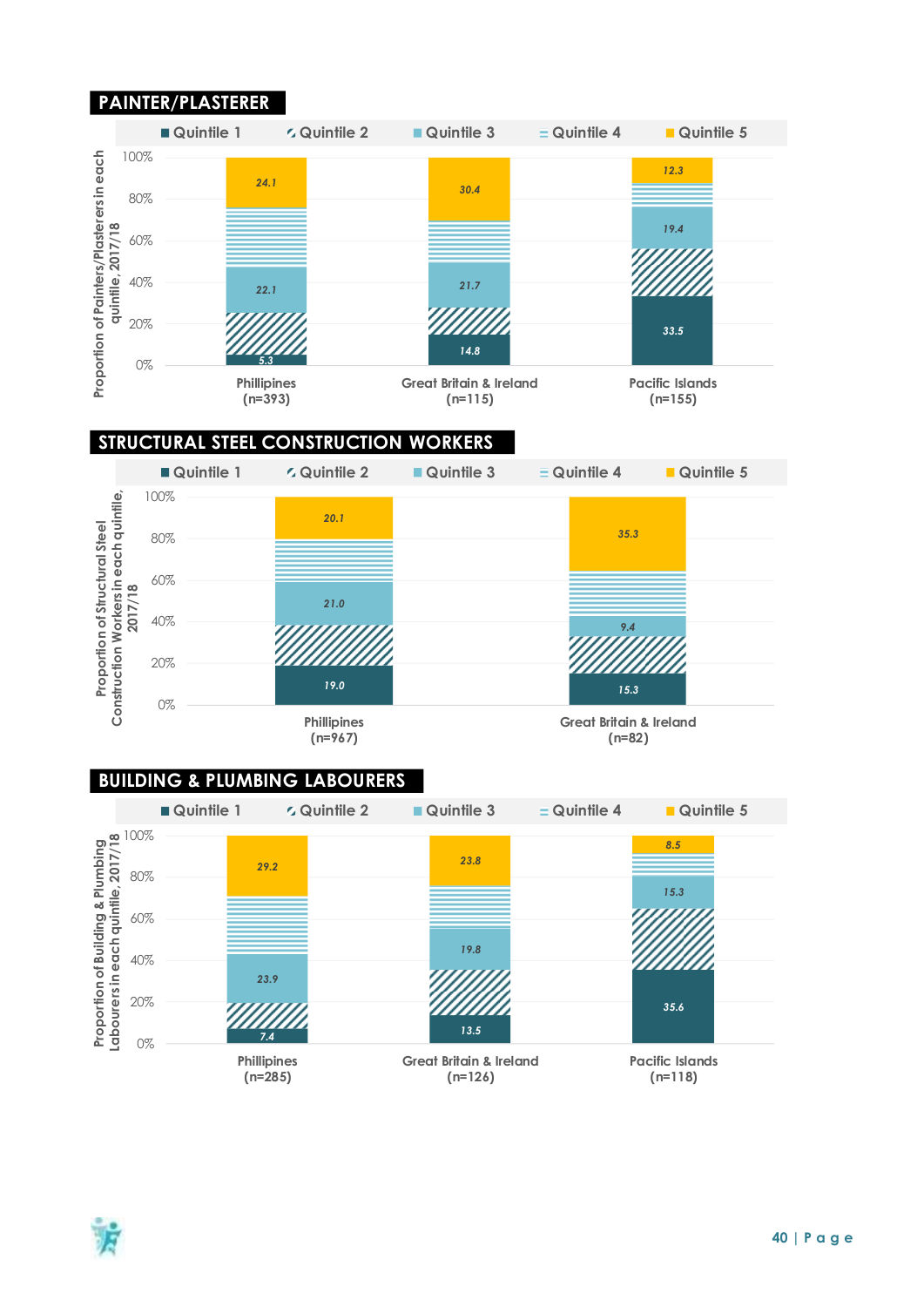The income profile by quintile for these occupations by nationality is shown in Figure 3.2 (insufficient data was available to present information on plumbers by quintile). In each occupation nationality differences by quintile further reinforce observed differences in relation to average income. In all occupations except building and plumbing labourers, workers from Great Britain and Ireland are more likely to earn in the highest income than any other nationality, and in the case of carpenters/joiners some 44.2 per cent are in this top income quintile (compared to only 18.2 per cent and 13.3 per cent for those from the Philippines and Pacific Island countries). By contrast, in all occupations where people from Pacific Island countries significant, they are much more likely to earn in the lowest quintile 1 than any other nationality, reaching as high as 46.5 per cent for carpenters/joiners.

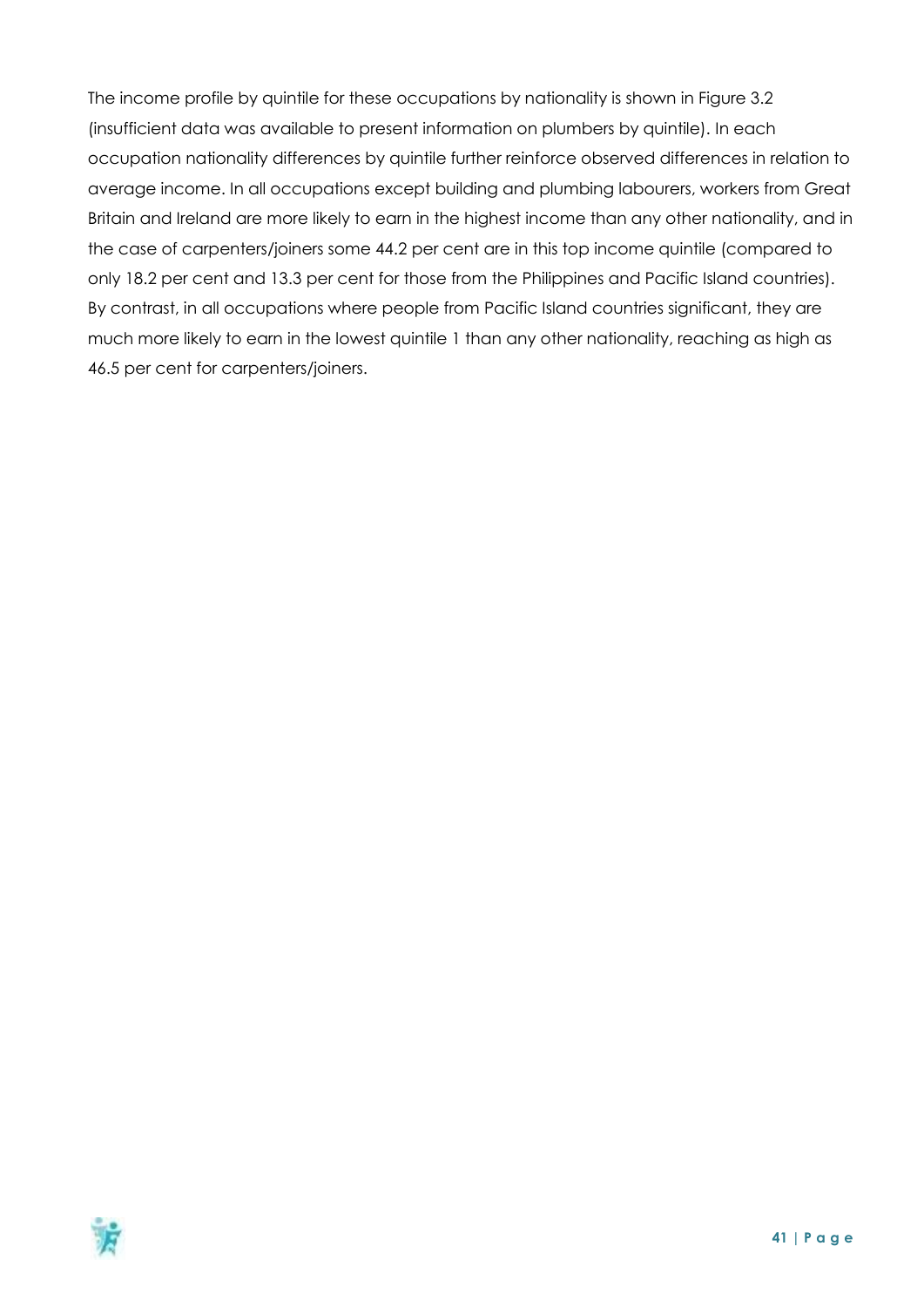## <span id="page-41-0"></span>**4 INCOME CHANGE OVER TIME**

The differences in income observed by nationality and gender have been substantial across the five year period from 2013/14 to 2017/18. However, we have also observed that there has been a notable and favourable growth in the average incomes of work visa holders in some of these occupations, and a reduction in the gap between highest and lowest quintiles and the income differences between nationalities. The analysis of incomes presented in this report demonstrates that the pay rates of people on work visas have increased considerably over the period 2013/14- 2017/18 (see Table 4.1), especially in dairy farming and health. Migrants working on dairy farms have seen increases of 19.3 per cent as farmers and 24.1 per cent as workers, while in health care the incomes of nurses on work visas have increased by 12.6 per cent and those of care workers by 34.9 per cent. Migrants working in the construction sector have also seen increases but at varying rates ranging between 7.1 per cent and 14.3 per cent.

|                          |                                              |                                                 | Average Income: % Change, 2013-2018            |                    |
|--------------------------|----------------------------------------------|-------------------------------------------------|------------------------------------------------|--------------------|
| <b>Industry (ANZSIC)</b> | <b>Occupation (ANZSCO)</b>                   | <b>Work Visa</b><br><b>Holders</b><br>(IR Data) | <b>General</b><br><b>Workforce</b><br>(Census) | Industry<br>(HLFS) |
| Agriculture, Forestry    | Dairy Cattle Farm Worker                     | $+24.1$                                         | $+0.0$                                         | $+22.6$            |
| and Fishing              | Dairy Cattle Farmer                          | $+19.3$                                         | $+1.7$                                         |                    |
|                          | Carpenters and Joiners                       | $+8.0$                                          | $+14.2$                                        |                    |
|                          | <b>Painters and Plasterers</b>               | $+7.1$                                          | $+10.0$                                        |                    |
| Construction             | Plumbers                                     | $+14.3$                                         | $+16.5$                                        | $+14.0$            |
|                          | <b>Structural Steel Construction Workers</b> | $+12.6$                                         | $+5.7$                                         |                    |
|                          | <b>Building and Plumbing Labourers</b>       | $+10.8$                                         | $+7.2$                                         |                    |
|                          | Care Workers                                 | $+34.9$                                         | $+20.1$                                        |                    |
| Health                   | Registered Nurses - All                      | $+14.5$                                         | $+4.8$                                         | $+12.0$            |
|                          | Registered Nurse - Aged care                 | $+23.7$                                         | $+2.1$                                         |                    |
|                          | Registered Nurse - Medical                   | $+9.3$                                          | $+3.7$                                         |                    |

<span id="page-41-1"></span>**Table 4.1: Income change for work visa holders (IR Data), general workforce (Census 2013 and 2018) and industry (Household Labour Force Survey) between 2013 and 2018**

*Note: Census data presented above is based on customised job number 10680 provided by StatsNZ (personal income, including average and median income) by age group and sex for employed census usually resident population aged 15 years and over in select grouped occupations.*

Table 4.1 shows percentage change in average monthly income of work visa holders in each occupation (IR Data) alongside percentage change in self-reported annual income data for the general workforce (Census 2013 and 2018 questions on income and occupation), and percentage change in average weekly earnings for each industry between 2013 and 2018

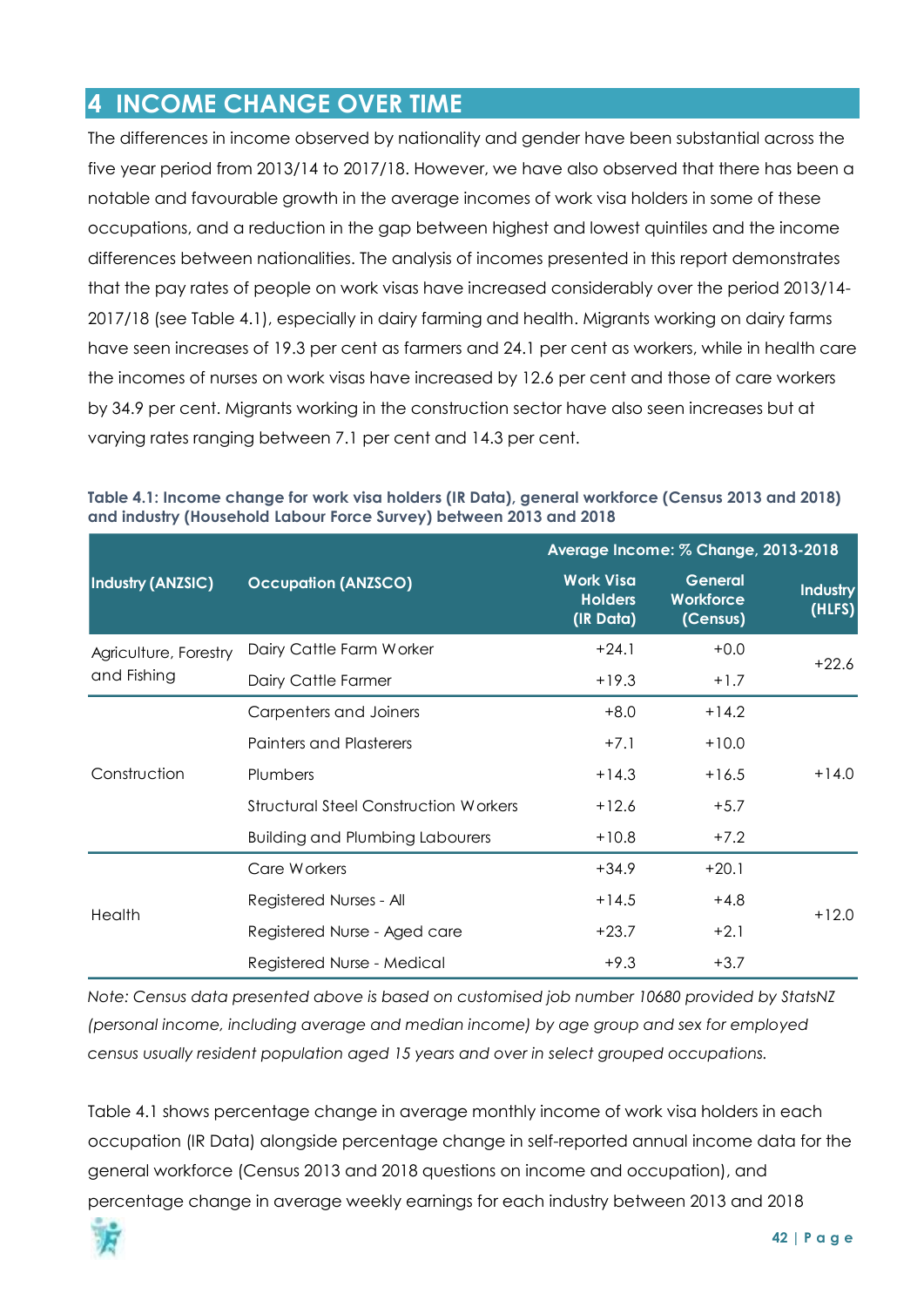(Household Labour Force Survey (HLFS)). The actual incomes from each of these datasets cannot be directly compared due to differences in measures and modes of collection. This is compounded by the absence of data on hours worked generally and for work visa holders specifically – it is not possible to assess to what extent increased incomes have occurred as a result of greater wages and salaries or increases in hours worked, which may vary substantially between migrants and the general workforce.

Despite these limitations, the comparable differences in income change over time are illustrative of the situation of migrants in different occupations and industries. In dairy farming, for example, the per cent growth of incomes of work visa holders compares to effectively zero self-reported income growth from census data and on par with industry wide income growth. In health care, aged care nurses on work visas have fared especially well in comparison to the general workforce and industry, experiencing more than ten times the self-reported income growth from census data and nearly twice that of industry wide income growth. Care worker incomes have also grown notably more than self-reported general workforce incomes. In construction, midskilled work visa holders have fared less favourably. In the carpenter/joiner, painter/plasterer occupations (the two largest groups of work visa holders), income growth is lower than the general workforce and just over half of the industry-wide rates. The per cent income growth of plumbers is slightly below general workforce income growth and on par with industry wide income growth. It is only amongst lower skilled occupations that growth rates for work visa holders have been favourable; structural steel construction workers have experienced more than twice and building and plumbing labourers are slightly ahead of general workforce income change, although in both cases income growth is lower than the industry as a whole.

The different levels of growth in incomes for workers in these sectors overall intersects in a range of way with changes in the spread of incomes by quintile as well as changes in average incomes by nationality. There are no notable differences in income growth by gender across any of these occupations.

## <span id="page-42-0"></span>**4.1.1 Dairy farming**

In dairy farming the distribution of income has not varied significantly (see Table 4.2). For dairy farmers the growth in income by quintile between 2013/14 and 2017/18 ranged from 19.7 to 20.5 per cent. Amongst dairy farm workers there is slightly greater growth in the income of the highest quintile (26.6 per cent) in comparison to the other income quintiles (22.9 to 24 per cent). A similar pattern is apparent in relation to nationality for dairy farm workers, where incomes of all major nationalities grew by between 22.7 per cent (Philippines) and 29.9 per cent (Chile) over the five year period and the difference between average incomes in 2017/18 was less than two per cent.

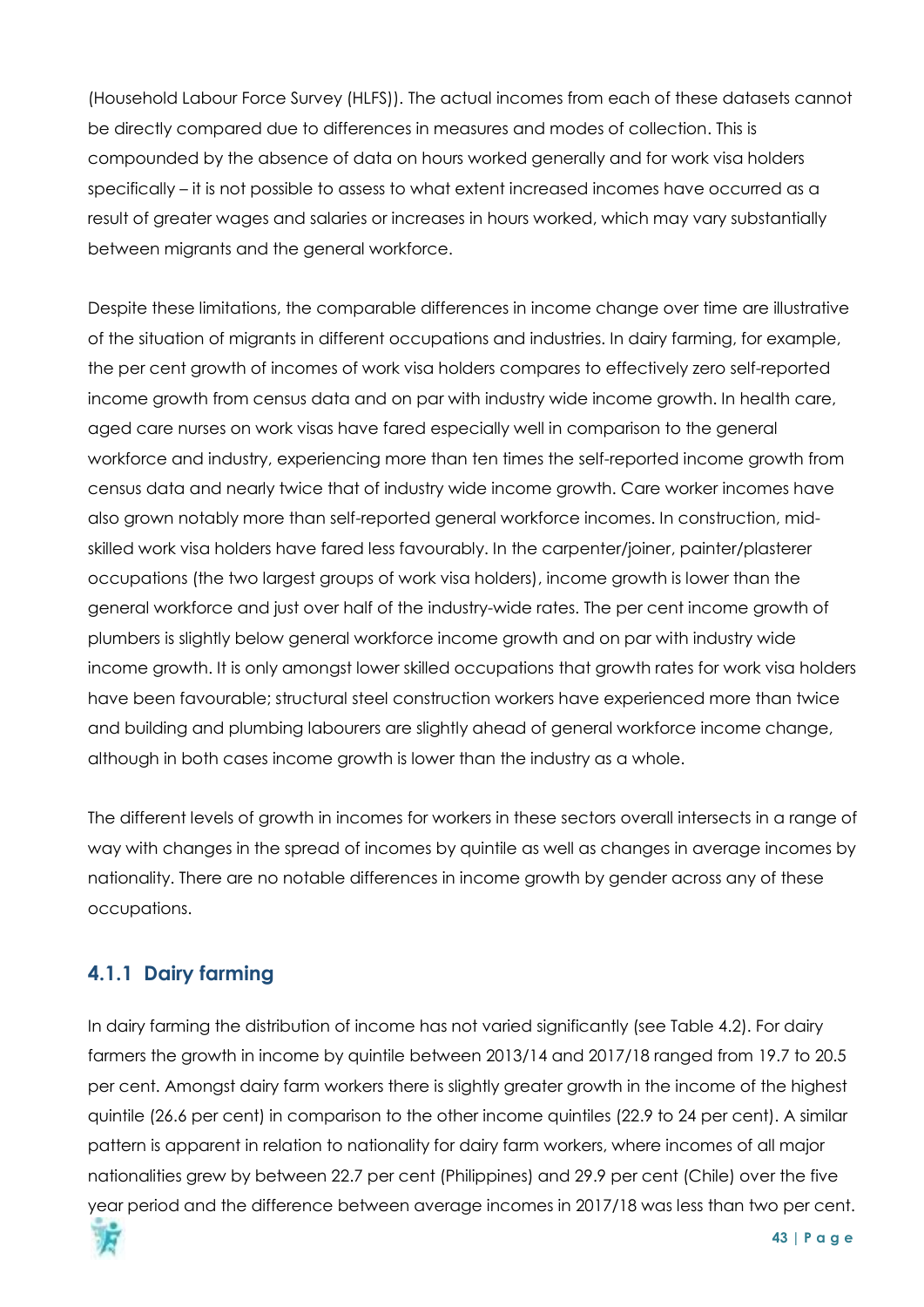By contrast, amongst higher skilled dairy farmers income growth has been greatest for work visa holders from Chile (27.6 per cent) and India (26.6 per cent), particularly in comparison to farmers from the Philippines (16.7 per cent) and Sri Lanka (15.2 per cent). By the end of the five-year period, the gap between the highest paid and the lowest paid major nationality (Great Britain/Ireland and Sri Lanka respectively) had increased from 10.7 per cent to 16.6 per cent. As Appendix Table 5 also shows, people from Chile, Great Britain and to a lesser degree Pacific Island nations were more likely to earn in the highest quintiles by the end of the five year period, the opposite of which was true for people from the Philippines.

|                           | INCOME CHANGE BETWEEN 2013/14 AND 2017/18 |                  |
|---------------------------|-------------------------------------------|------------------|
|                           |                                           | Occupation       |
|                           | Dairy Farm Worker                         | Dairy Farmer     |
| <b>QUINTILE</b>           |                                           |                  |
| Quintile 2                | $+22.9$ per cent                          | +19.7 per cent   |
| Quintile 3                | $+23.0$ per cent                          | +19.9 per cent   |
| Quintile 4                | $+24.0$ per cent                          | $+20.0$ per cent |
| Quintile 5                | $+26.6$ per cent                          | $+20.5$ per cent |
| <b>SEX</b>                |                                           |                  |
| Female                    | $+15.3$ per cent                          | $+21.9$ per cent |
| Male                      | $+19.3$ per cent                          | $+23.7$ per cent |
| <b>NATIONALITY</b>        |                                           |                  |
| Philippines               | $+22.7$ per cent                          | $+16.7$ per cent |
| India                     | +26.1 per cent                            | $+26.6$ per cent |
| Pacific Islands           | $+26.9$ per cent                          | $+23.4$ per cent |
| Great Britain and Ireland | $+27.4$ per cent                          | $+21.3$ per cent |
| Chile                     | +29.9 per cent                            | $+27.6$ per cent |
| Sri Lanka                 | No data                                   | $+15.2$ per cent |
| South African             | No data                                   | +18.8 per cent   |

#### <span id="page-43-1"></span>**Table 4.2: Income change for the dairy farming sector, 2013/14-2017/18**

#### <span id="page-43-0"></span>**4.1.2 Nursing & care**

In the health care sector (nursing and care), income changes also reveal different patterns by occupation and that relate in particular to the impact of the Care and Support Workers (Pay Equity) Settlement Act 2017 (CSWSA). Amongst the lower skilled care worker occupations, incomes across all quintiles have grown at relatively similar rates across the five years, ranging

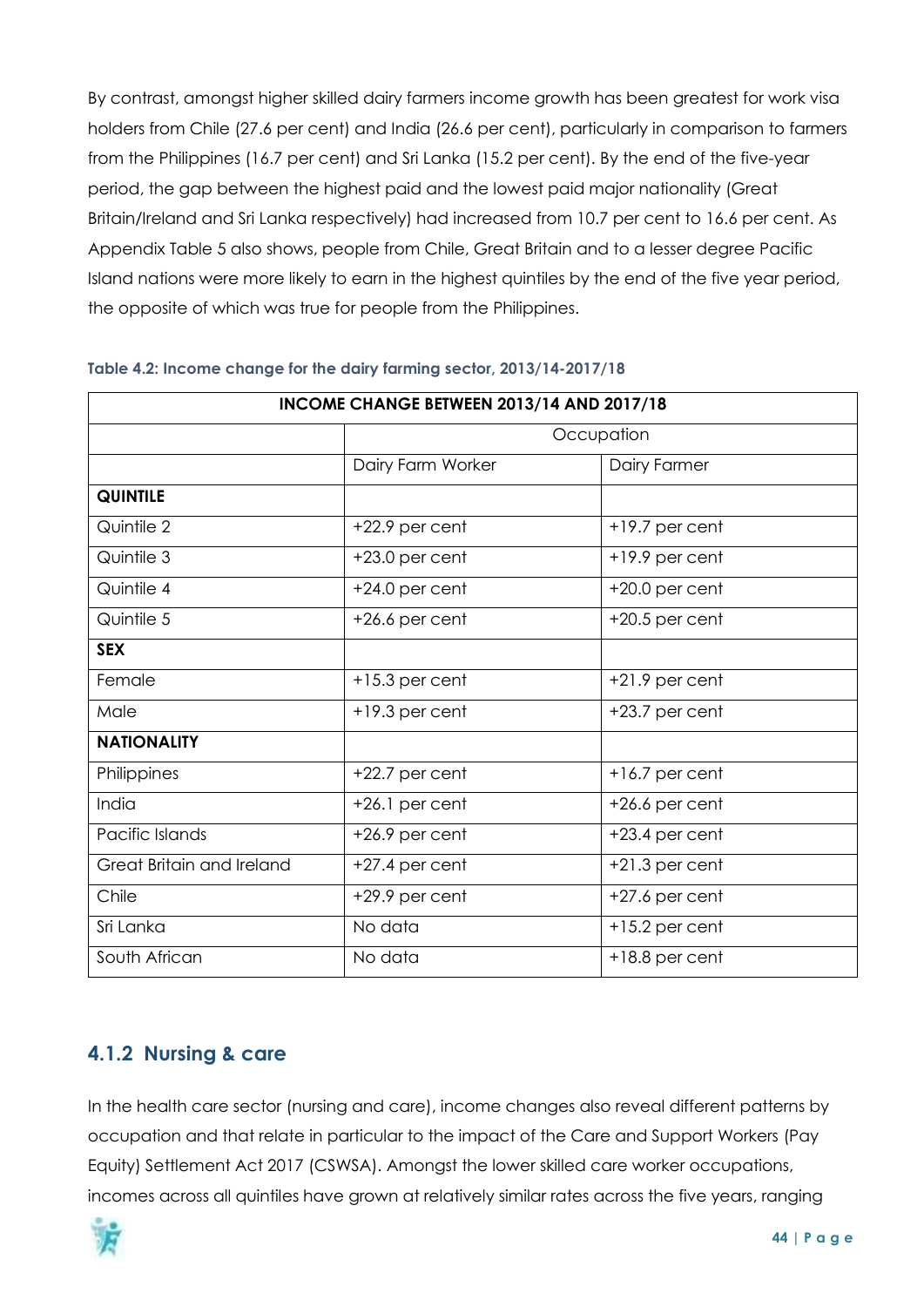from 34.3 per cent (quintile 5) to 39.1 per cent (quintile 2). Unsurprisingly, the effect of the CSWSA has been apparent for all workers but more so for those on the lowest incomes. There has been more variability in the average income growth between nationalities, which has led to a flattening of income differences over the five years. In 2013/14 the difference between the average income of the highest and lowest paid major nationalities (Philippines and China) was 15.7 per cent. Over the five years, higher income growth for care workers from India (49.4 per cent) and China (38.6 per cent) in comparison to the Philippines (28.2 per cent) and Pacific Islands (30.4 per cent) has reduced the difference between highest and lowest average income by nationality to 7.9 per cent (now between India and China).

|                           | INCOME CHANGE BETWEEN 2013/14 AND 2017/18 |                                |
|---------------------------|-------------------------------------------|--------------------------------|
|                           |                                           | Occupation                     |
|                           | <b>Care Workers</b>                       | <b>Registered Nurses (all)</b> |
| <b>QUINTILE</b>           |                                           |                                |
| Quintile 2                | +39.1 per cent                            | $+31.2$ per cent               |
| Quintile 3                | $+35.9$ per cent                          | $+15.9$ per cent               |
| Quintile 4                | $+35.6$ per cent                          | +7.6 per cent                  |
| Quintile 5                | $+34.3$ per cent                          | $+3.6$ per cent                |
| <b>SEX</b>                |                                           |                                |
| Female                    | $+34.1$ per cent                          | $+14.3$ per cent               |
| Male                      | $+34.0$ per cent                          | $+15.1$ per cent               |
| <b>NATIONALITY</b>        |                                           |                                |
| Philippines               | $+28.2$ per cent                          | $+16.0$ per cent               |
| India                     | +49.4 per cent                            | $+32.5$ per cent               |
| Pacific Islands           | $+30.4$ per cent                          | No data                        |
| Great Britain and Ireland | $+33.2$ per cent                          | +9.4 per cent                  |
| China                     | $+38.6$ per cent                          | No data                        |

#### <span id="page-44-0"></span>**Table 4.3: Income change for the health (nursing and care) sector, 2013/14-2017/18**

Amongst nurses there is a much more varied pattern of change. Income growth has been much more apparent for those in the lowest quintile (the cut off for quintile 2 rising by 31.7 per cent), with lower income growth in the higher quintiles (3.6 per cent for quintile 5). This difference is likely the result of the CSWSA, which created upward pressure on the incomes of aged care nurses working alongside care workers. Over the five years, the average incomes of aged care nurses have increased by 23.7 per cent while those of the second largest group, registered nurses (medical), grew by only 9.3 per cent and the total growth for all registered nurses was 14.5 per cent. This pattern is reflected in the nationality changes too, the average incomes of nurses from

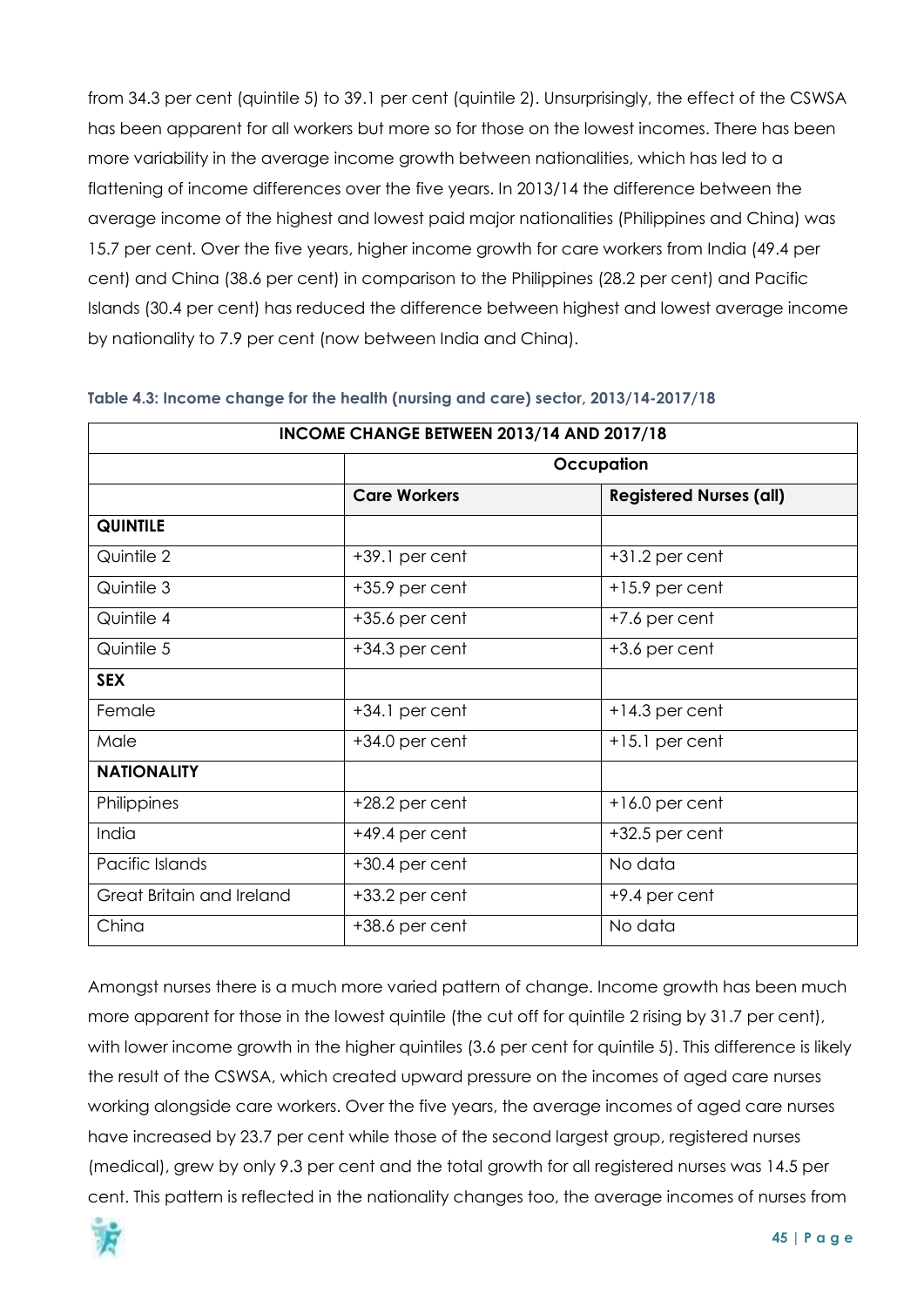the Philippines and India (nearly two thirds of whom work in aged care) increased by 16.0 per cent and 32.5 per cent over the five years, while for nurses from Great Britain and Ireland income growth was 9.4 per cent. The difference between the average incomes of major nationalities in nurses have thus also shifted. In 2013/14 the average incomes of nurses from Great Britain and Ireland were 59.4 per cent higher than those from India, while by 2017/18 this had reduced to 31.6 per cent as the average incomes of nurses from India have nearly reached the same level as those from the Philippines.

## <span id="page-45-0"></span>**4.1.3 Construction**

As noted above, work visa holders in the construction industry have overall experienced lower rates of income growth than the other two sectors and there is also variability in changes between quintiles. Amongst carpenters/joiners there has been more growth in quintile 2 at 12.4 per cent, then declining to 5.9 per cent for quintile 5. For structural steel construction workers, there has been higher growth in the 3rd and 4th quintiles (14.1 per cent and 12.8 per cent respectively), with slightly lower growth for quintile 2 (10.6 per cent) and quintile 5 (7.0 per cent). Conversely, amongst building and plumber labourers, income growth is highest in quintile 5 (12.1 per cent) and lowest at quintile 2 (6.8 per cent), suggesting an increase in spread of income over the five years studied.

|                           | INCOME CHANGE BETWEEN 2013/14 AND 2017/18 |                             |                           |  |  |  |  |  |  |  |  |  |
|---------------------------|-------------------------------------------|-----------------------------|---------------------------|--|--|--|--|--|--|--|--|--|
|                           |                                           | Occupation                  |                           |  |  |  |  |  |  |  |  |  |
|                           | <b>Carpenters/Joiners</b>                 | <b>Structural Steel</b>     | <b>Building and</b>       |  |  |  |  |  |  |  |  |  |
|                           |                                           | <b>Construction Workers</b> | <b>Plumbing Labourers</b> |  |  |  |  |  |  |  |  |  |
| <b>QUINTILE</b>           |                                           |                             |                           |  |  |  |  |  |  |  |  |  |
| Quintile 2                | $+12.4$ per cent                          | $+10.6$ per cent            | $+6.8$ per cent           |  |  |  |  |  |  |  |  |  |
| Quintile 3                | $+9.8$ per cent                           | $+14.1$ per cent            | $+9.3$ per cent           |  |  |  |  |  |  |  |  |  |
| Quintile 4                | $+6.4$ per cent                           | $+12.8$ per cent            | +7.4 per cent             |  |  |  |  |  |  |  |  |  |
| Quintile 5                | +5.9 per cent                             | $+7.0$ per cent             | $+12.1$ per cent          |  |  |  |  |  |  |  |  |  |
| <b>SEX</b>                |                                           |                             |                           |  |  |  |  |  |  |  |  |  |
| Female                    | No data                                   | No data                     | No data                   |  |  |  |  |  |  |  |  |  |
| Male                      | No data                                   | No data                     | No data                   |  |  |  |  |  |  |  |  |  |
| <b>NATIONALITY</b>        |                                           |                             |                           |  |  |  |  |  |  |  |  |  |
| Philippines               | $+11.7$ per cent                          | $+19.6$ per cent            | $+12.6$ per cent          |  |  |  |  |  |  |  |  |  |
| Great Britain and Ireland | $+11.7$ per cent                          | $+13.9$ per cent            | $+7.5$ per cent           |  |  |  |  |  |  |  |  |  |
| Pacific Islands           | $+21.4$ per cent                          | No data                     | -1.6 per cent             |  |  |  |  |  |  |  |  |  |

#### <span id="page-45-1"></span>**Table 4.4: Income change for the construction sector, 2013/14-2017/18**

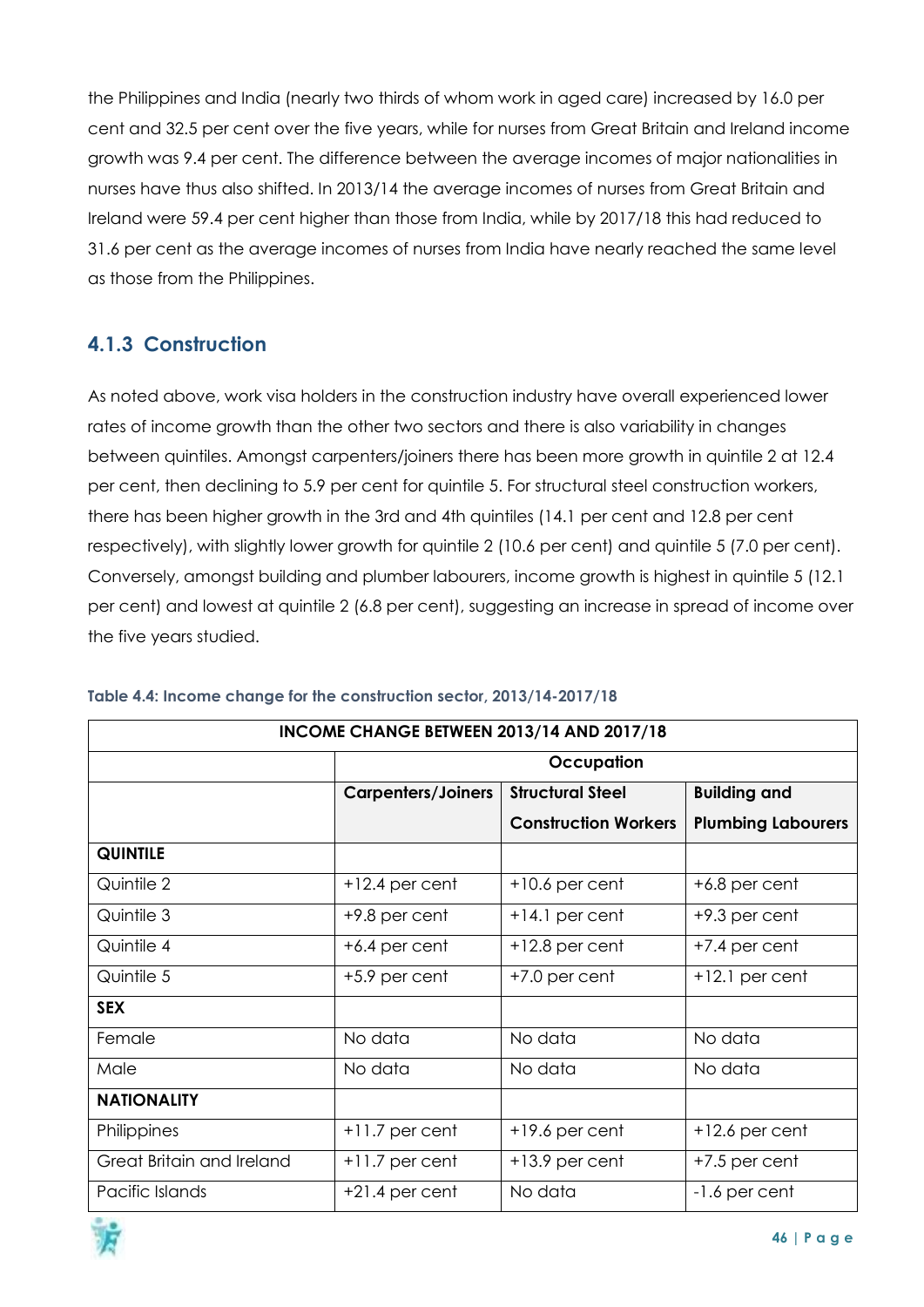In relation to nationality, average incomes of carpenters/joiners from the Philippines and Great Britain/Ireland both grew by 11.7 per cent, while those from Pacific Island countries grew by 21.4 per cent. This difference has led to a reduction in the gap between highest and lowest paid nationality (Great Britain/Ireland and Pacific Islands) from 41.1 per cent in 2013/14 to 29.9 per cent in 2017/18. Amongst structural steel construction workers, a less notable reduction in income differences is apparent as average incomes of workers from the Philippines grew by 19.6 per cent in comparison to 13.9 per cent for those from Great Britain and Ireland; in 2017/18, the average income difference between these nationalities was 8.8 per cent, having declined from 14.2 per cent in 2013/14. In contrast, the difference between the average incomes of different nationalities of building and plumbing labourers have increased over the five years; those from the Philippines (who had the highest average incomes in 2013/14) increased by 12.6 per cent, Great Britain/Ireland by 9.6 per cent and those from the Pacific Islands experienced a decline of 1.6 per cent over the five years. The result is that the gap between the average incomes of these nationalities is now greater, 21.5 per cent in 2017/18, up from 6.2 per cent in 2013/14. In other words, whether in terms of the spread of incomes or differences between nationalities, there was more income inequality amongst building and plumbing labourers at the end of the five years than at the beginning.

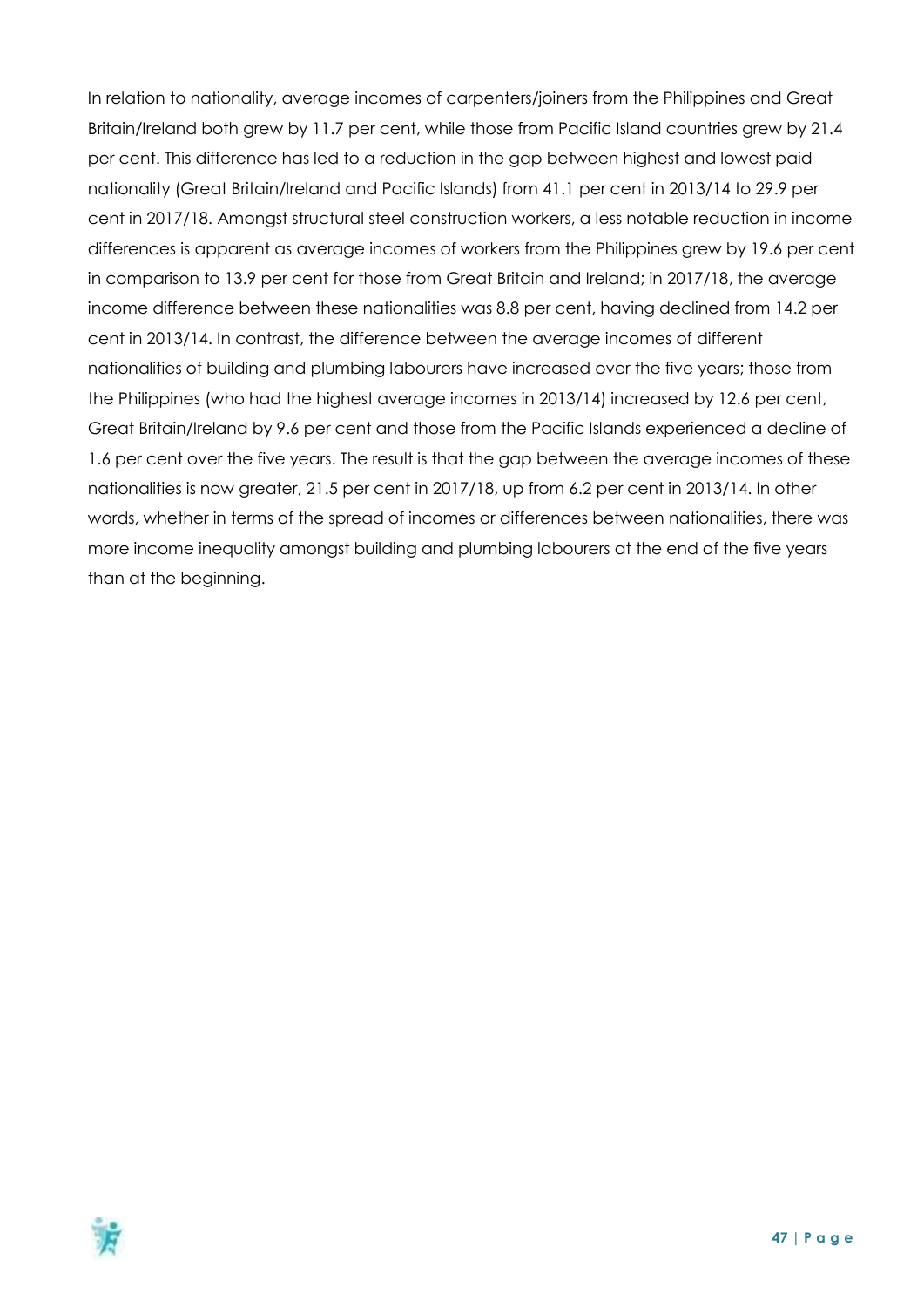## <span id="page-47-0"></span>**5 DISCUSSION**

#### <span id="page-47-1"></span>**5.1.1 Intersectional occupational niches**

The demographic profiles presented here point to the emergence of occupational niches (Liu-Farrer, 2011; Waldinger, 1994) in the dairy farming, health and construction industries in Aotearoa New Zealand. In descriptive terms, an occupational niche related to ethnicity or immigration status highlights "the tendency of members of a specific ethnic group [and/or people with shared migrant status] to be over-represented in an activityor job associated with the production of a good or service" (Wilson, 2003: 431). Such niches come about through the intersection of migration pathways for particular nationalities, the role of social networks in recruitment and socially constructed notions of suitability of different nationalities/ethnicities for particular occupations. In Aotearoa New Zealand, it is now well known that certain industries have higher proportions of people on work visas for reasons that vary but often relate to the availability of appropriately skilled workers and the desirability of certain occupations (Collins, 2020; Collins and Bayliss, 2020). This report shows that these migrant occupational niches also intersect with nationality and gender in ways that vary by both industry and specific occupations.

Nationality patterns in some of these occupations are not stable, however, and our analysis has demonstrated some notable shifts in composition. In dairy farming, for example, there has been a noted increase in the share of workers from India in both dairy farmer and farm worker occupations over the five-year period under study, while workers from the Philippines have increased in proportion to a more limited degree. In the dairy farm worker occupation there has been a concurrent decline in workers from Great Britain and Ireland, countries in the Pacific Islands and all 'other' countries. The net effect is an incremental but notable decline in the nationality diversity of these occupations. Another apparent change in composition is a result of changing government practices, as we observed a substantial increase in the lower skilled farm worker occupation in 2017/18 as the higher skilled farmer occupation declined by more than a third. The data presented here suggest that this change may have impacted workers from the Philippines more than other nationalities – i.e. they were more likely to be categorised as working in a 'lower skilled' occupation by 2017/18 than they were at in 2013/14.

These nationality patterns are apparent in health and construction as well, although there are differences too. In health, for example, while there are a substantial proportion of nurses from Great Britain and Ireland (although this has declined over time), they are not a significant feature of the care worker occupation, and the opposite is true for people from the Pacific Islands. In construction too, we observe quite different nationality patterns at the level of occupation –

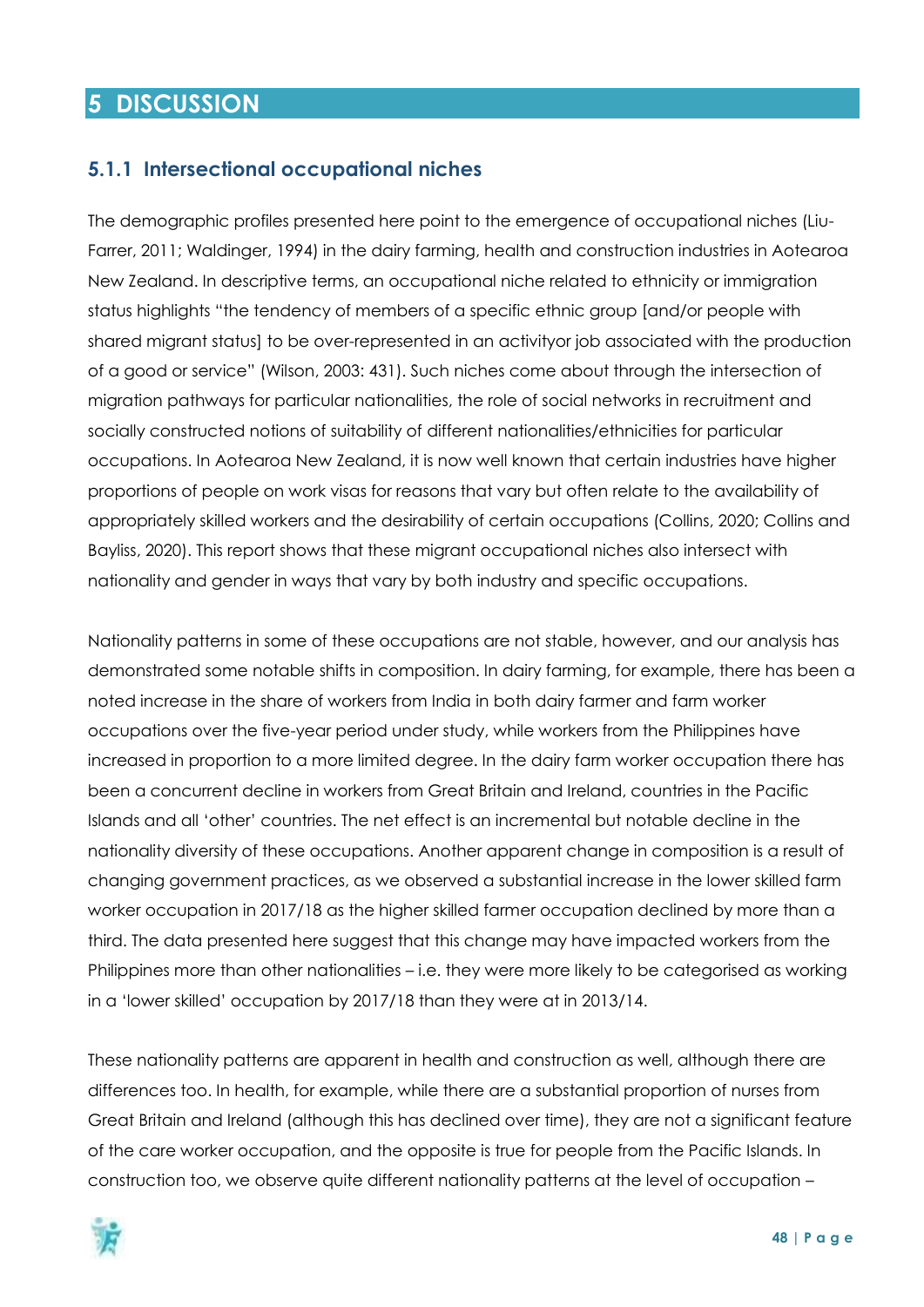Great Britain and Ireland significant for plumbers, painters/plasterers and carpenters/joiners but less so in other occupations, while there are very few plumbers from the Philippines and specific nationalities such as Brazil and South Africa are apparent only in certain occupations.

People from the Philippines are particularly significant in all of these industries and occupations, a pattern that reflects the different opportunities available for entry into New Zealand, employer preferences for different nationalities and the emergence of particular 'mobility pathways' into New Zealand labour market opportunities (Friesen, 2017). Indeed, in related research (Collins 2021) it has been shown that the presence of people from the Philippines in certain occupations relates to a growing pattern of 'multinational migration' (Paul and Yeoh, 2020) that links Aotearoa New Zealand to labour markets in the Philippines, the Middle East and Japan via the inducements of migration agents. Further, it has been found that employers in the dairy farming (see Collins and Bayliss 2020) and health industries (see Collins, 2020) have developed a preference for workers from the Philippines because of racial stereotypes about work ethic and docility, a preference that also relates partly to the activities of migration agents.

Moreover, nationality and migrant status intersects with gender especially and also age in these occupations. Both construction and dairy farming are overwhelming staffed by male work visa holders. While both occupations are traditionally quite gendered the ratio of migrant men to women is much greater than is the case for the general workforce, especially in dairy farming. In in relation to health a different gendered pattern emerges. The migrant workforce is predominantly female but the ratio of migrant women to men is actually smaller than is the case in the general workforce. Amongst care workers, the proportion of males is also growing notably over the five year period, suggesting a shift in migration patterns and practices that relates partly to the viability of particular migration pathways (see also Collins, 2021).

In relation to age, while work visa holders in dairy farming and especially construction are getting older, those in health are getting younger. The ageing of the migrant workforce is particularly apparent amongst construction workers, especially carpenters/joiners and structural steel construction workers where three quarters are 35 years of age and older. This is likely at least partly the result of multiple extensions of work visas in construction as industry activity and labour shortages continue to grow (MBIE, 2019), while the pathway to residence-class visas is quite narrow for many of these workers (see Table C2). In contrast, work visa holders who are nurses and care workers have become younger on average over the five-year period under study. Amongst nurses over 85 per cent are under 35 years of age, a proportion that likely reflects the very quick progress of nurses to residence class visas (see Table C3). For care workers, the transition to residence class visas generally relies on care workers becoming nurses and so is less certain, but we still observe that the workforce is becoming younger, with 73 per cent under 35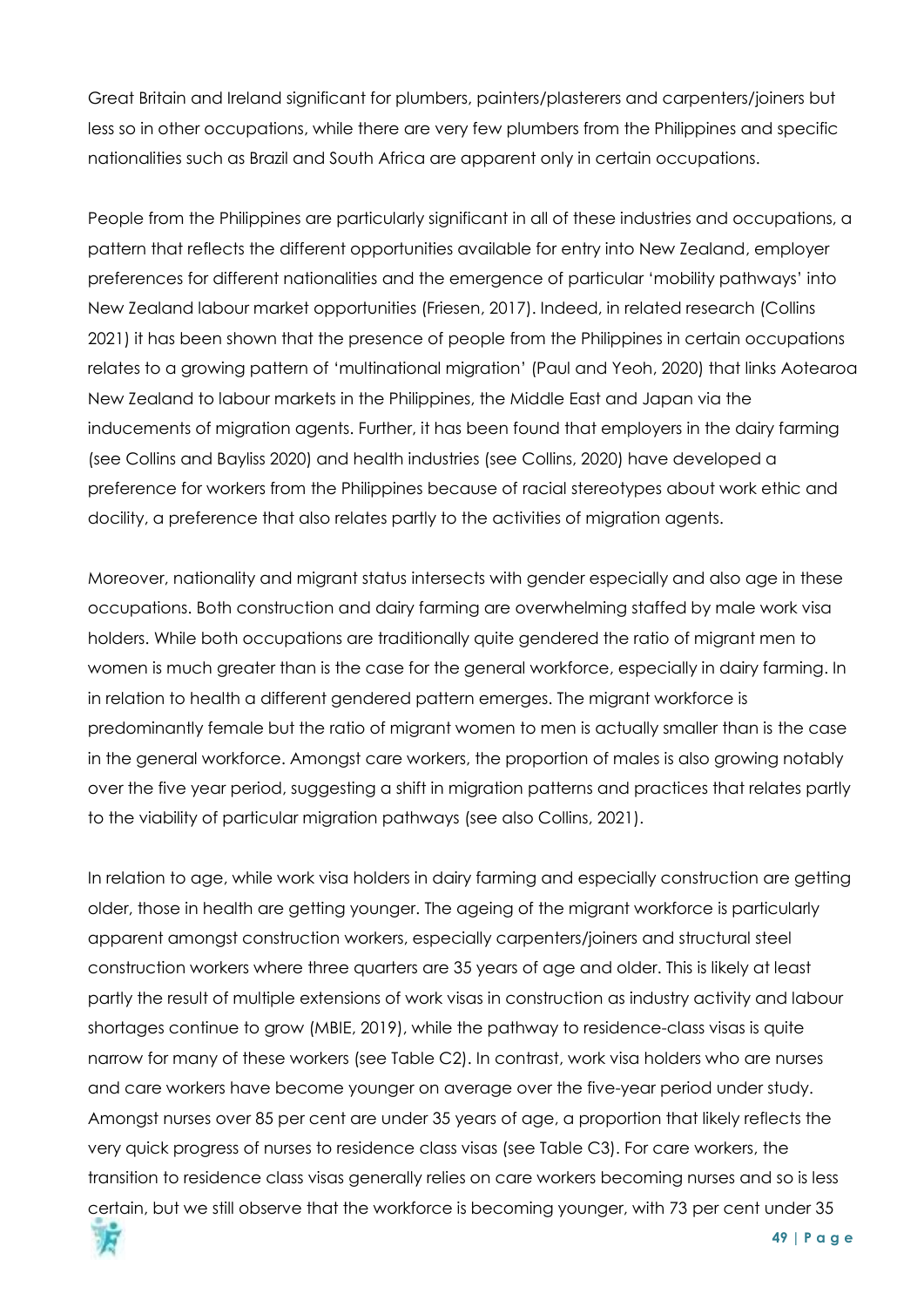years of age by the end of the five year period in 2017/18. These age profiles for health workers are also starkly different to the age profile of the general workforce of nurses and care workers, which is ageing rapidly (Ministry of Health, 2016).

Overall, then, these demographic profiles reveal a complex and dynamic set of intersectional occupational niches wherein migrant status, nationality, gender and age are taking shape around particular occupations and industries. These patterns are significant for understanding contemporary migration in Aotearoa New Zealand because they will influence the character of the workforce, their composition today and into the future and the way that migration emerges through transnational and local patterns of multinational migration. These occupational niches are also significant because they relate to our other significant questions here about the relative income inequality between temporary migrants in these occupations.

## <span id="page-49-0"></span>**5.1.2 Variable pay queue**

The analysis of incomes presented in this report demonstrate that there are apparent differences in the earnings of people on temporary work visas in most of these occupations that relate to nationality and gender. Indeed, whether analysed in terms of average incomes or income quintiles there are stark differences that suggest that some workers have been given more preferable treatment, or at least that their skills and contribution are valued at a higher rate than others. These findings echo recent research by the Human Rights Commission (2020), which has highlighted that unequal pay is a common feature of the New Zealand labour market, particularly in relation to age, ethnicity and gender.

Most apparent across almost all occupations is that when there are workers from Great Britain and Ireland they earn more than other nationalities on average, often substantially, and are far more likely to earn in the highest income quintile. In the higher skilled occupations of dairy farmer and nurse and the mid-skilled carpenter/joiner occupation, these differences are particularly notable, with 41 per cent, 54.5 per cent and 44.2 per cent respectively of workers from Great Britain and Ireland earning in the highest quintile. In some instances these wage differences reflect more granular dimensions of the occupational niches outlined above. In nursing, for example, there are very few nurses from Great Britain and Ireland working in aged care, the speciality that has the lowest income for migrants (see Appendix Table 11) and the general workforce (see Appendix 15), while nearly half of nurses from India and the Philippines are employed in this speciality. People from Great Britain and Ireland also earn more in occupations like structural steel construction work that are deemed lower skilled and are on par only with South Africans in a mid-skilled occupation like plumbing. While our analysis does not preclude other explanations, when it is placed alongside related research demonstrating racial

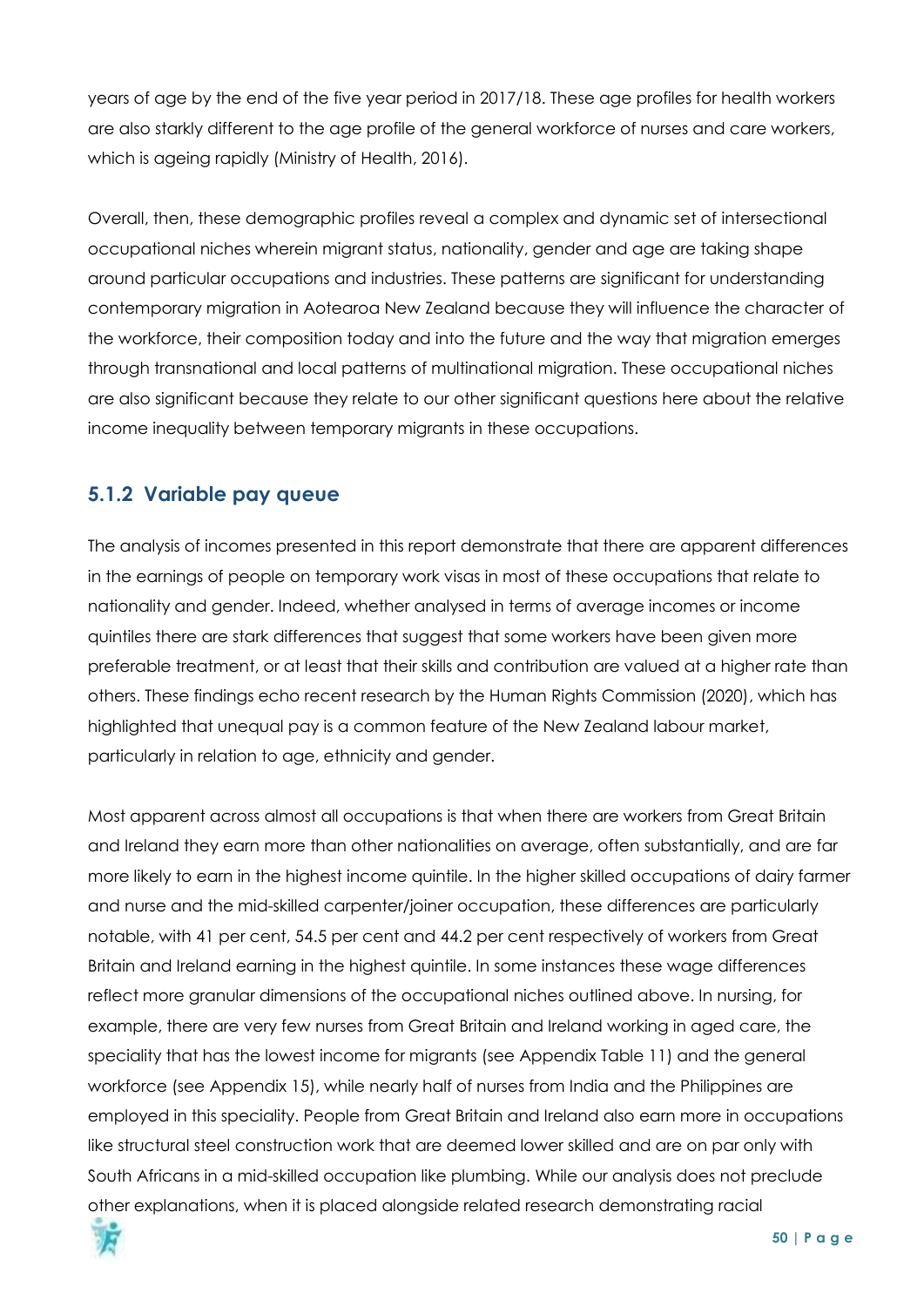stereotyping in sectors employing temporary migrants (Collins, 2020; Collins and Bayliss, 2020; Human Rights Commission, 2020), it suggests that there is a premium that some employers are willing to pay for anglophone white workers.

The incomes of people from other major nationalities accross these occupations—Philippines, India, Pacific Islands—varies depending on the specific industries and occupations in question. In dairy farming, for example, the average incomes of people from Pacific Island countries are on par with those from the Philippines and India, and they are more likely to earn in the highest income quintile. By contrast, in all construction occupations people from Pacific Island countries earn substantially less than all other nationalities and more than a third in each occupation are earning in the lowest income quintile and very few in the highest income quintile. Because people from the Philippines occupy a significant proportion in many of these occupations their incomes tend to be evenly spread across the quintiles in each case.

Changes in income for different nationalities have in some cases moderated inequalities in income that were much more apparent in 2013/4 but only to a limited degree. Work visa holders from India, in particular, have seen notable increases in income above other nationalities in the dairy farmer, registered nurse and care worker occupations. As a result, by 2017/18 Indian nurses and dairy farmers were earning on par with those from the Philippines, although both were still earning substantially less than work visa holders from Great Britain and Ireland (as well as Chile and South Africa in the case of dairy farmers). In contrast, work visa holders from the Philippines, who represent the largest group in all of these occupations, have only experienced favourable income growth in construction occupations (especially lower skilled structural steel construciton workers and building/plumbing labourers) and have had relatively lower income growth than other nationalities in dairy farming and health care.

Gender has other kinds of patterns in relation to income. While there are very few women on work visas in dairy farming or construction work, the little data we have indicates a substantial gender pay gap in the dairy farmer occupation (15.2 per cent) and throughout the construction occupations we analysed (18.7 per cent). Amongst both care workers and nurses there are many more female work visa holders, although there remains a gender pay gap that priveleges males, 2.0 per cent for nurses and 7.3 per cent for care workers. These gaps echo the gaps that are evident in the general workforce – male dairy farmers earn 17.1 per cent more than females, male construction workers earn between 7.4 per cent and 25.5 per cent more than females, and even in the female dominated healthcare professions there is a gender pay gap of 8.4 per cent for care workers and 7.2 per cent for registered nurses. While these comparisons to general gender pay gaps highlights wider issues of discrimination in the labour market the inability to measure hourly rates in these occupations means we cannot take into account differences in the

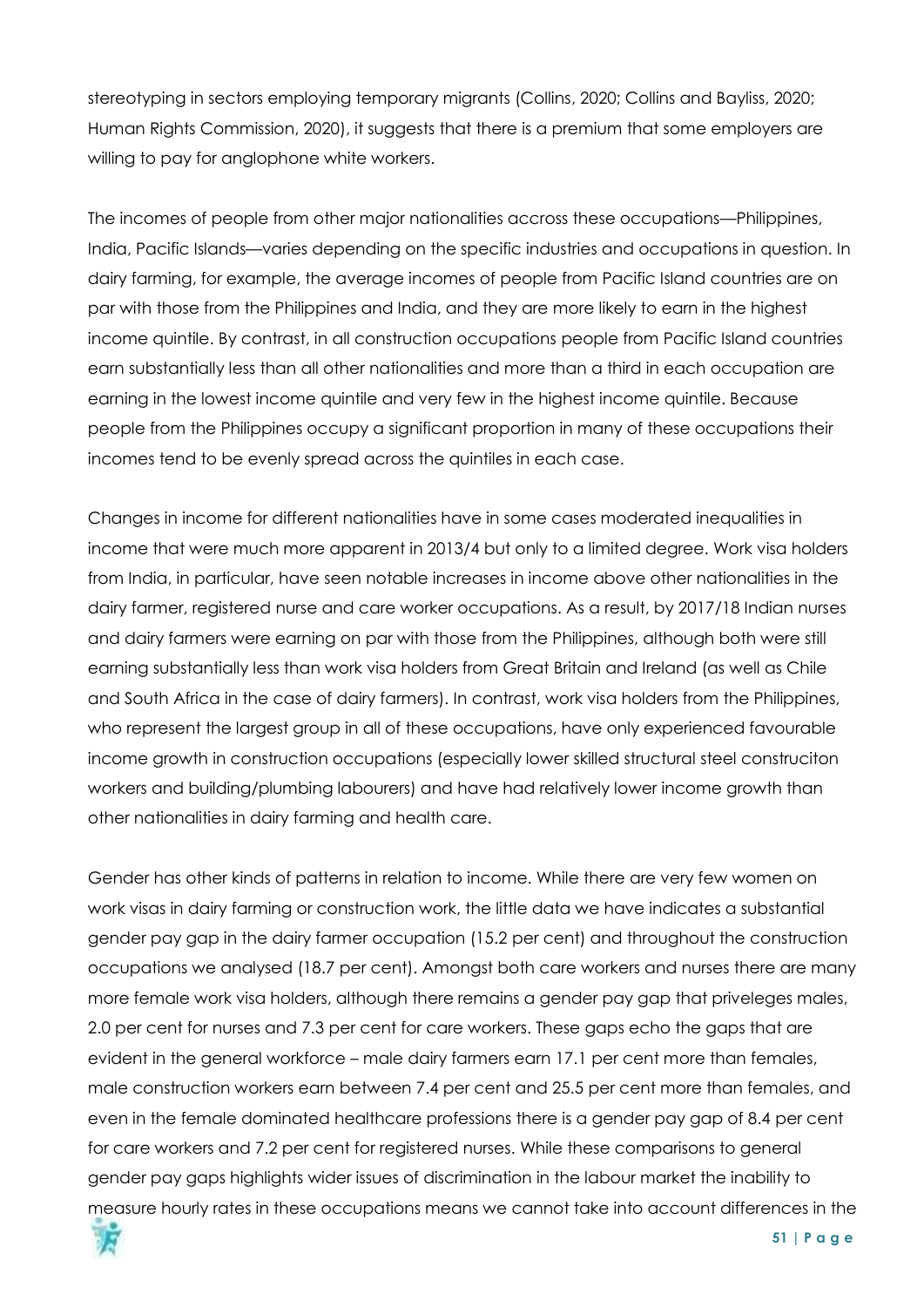amount of time worked by men and women. Nonetheless, the persistence of these gaps suggests that women on work visas from nationalities who are more poorly paid in these occupational areas face substantial economic disadvantage that bring together compound forms of discrimination on the basis of gender, migrant status and nationality (Raghuram, 2004).

Read in relation to the intersectional occupational niche's outlined above, these differences in income suggest that variable hiring and variable pay rates have been a characteristic of migrant labour recruitment and management in these sectors in New Zealand. A modified notion of the variable 'hiring queue' outlined by Waldinger and Lichter (2003) offers a probable explanation for these differences. The notion of the hiring queue is that employers select people for jobs not only based on purportedly objective assessments of skills but also through stereotypes about and assessments of "socially meaningful but arbitrary traits" that coalesce around ethnicity. The result is that preferences for jobs, the variable hiring queue, manifests in an "ordering of job candidates by ethnic or racial groups" (Waldinger and Licther 2003: 8). In the case of temporary labour migration that has emerged in New Zealand, the hiring queue clearly operates transnationally through recruitment channels and agents (Collins, 2021; Friesen, 2017) sourcing available workers from a range of countries for industries like health, construction and farming that suit the preferences of employers (Collins and Bayliss, 2020).

As the analysis of income differences outlined in this report demonstrate, overlaying the emergence of occupational niches around nationality and gender are differential pay rates wherein workers from different nationalities, and amongst them men and women, are offered distinctly unequal incomes. While the analysis in this report does not extend to accounting for the rationales behind different pay rates it is unlikely that these inequalities can be accounted for only through meaningful differences in skills and workplace contribution. Indeed, part of the function of the current work visa regime is that workers need to meet quite particular thresholds for qualifications and experience (e.g. number of years work experience) in order to qualify for a visa for a particular occupation such as dairy farmer, carpenter etc. The differences reveal here also need to be read in relation to qualitative research on temporary migration and employment (Collins, 2020; Collins and Bayliss, 2020) and workplace discrimination (Human Rights Commission, 2020) that has shown how different ethnicities/nationalities are valued differently by employers. In combination with such findings, the descriptive analysis here suggests that differences in income by nationality and gender are also likely the result of assessments of socially meaningful but arbitrary traits by employers that establish the value of individual and groups of workers in a discriminatory fashion.

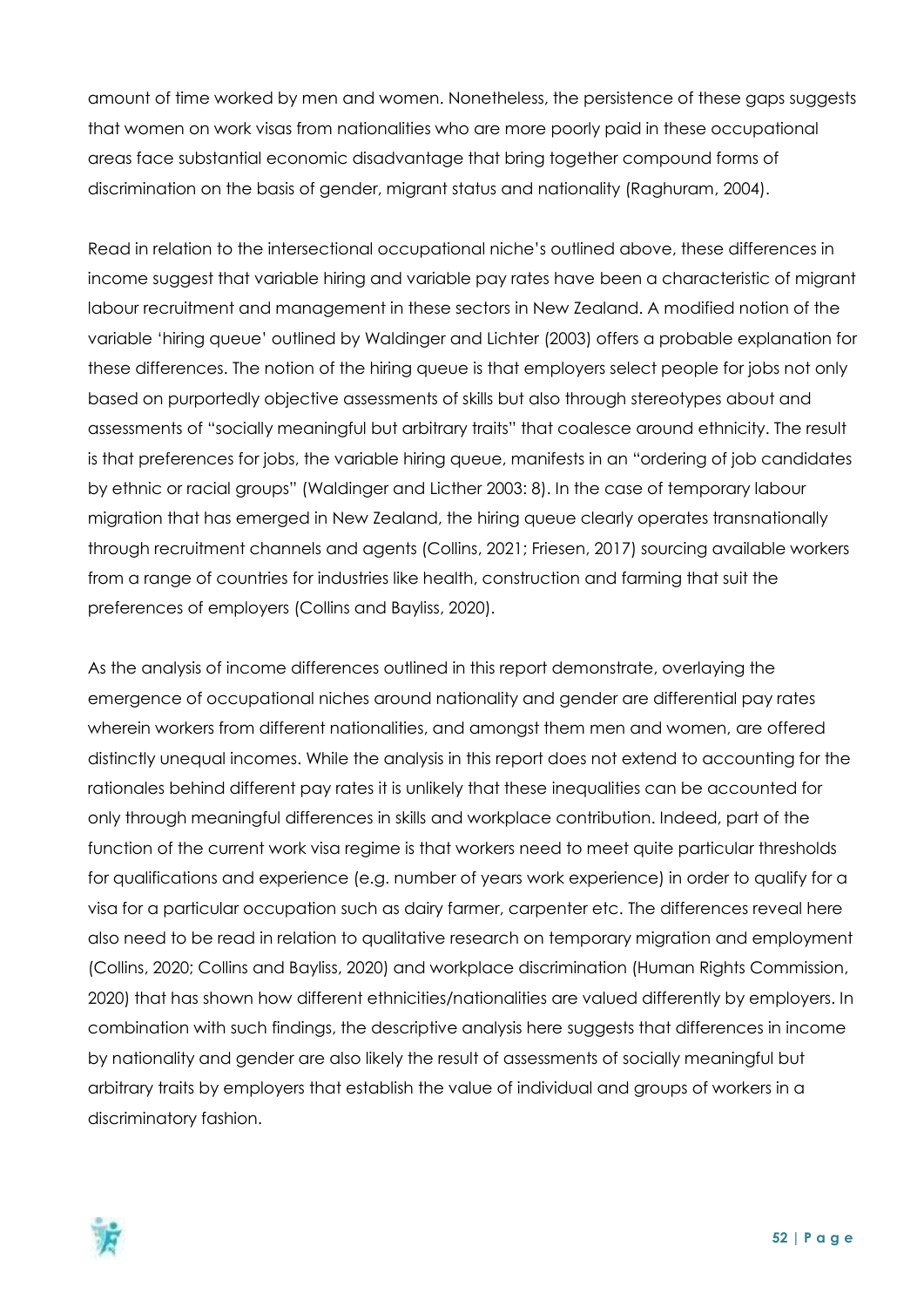## <span id="page-52-0"></span>**6 Conclusion**

This report has examined the population makeup and income of people holding temporary work visas employed in the dairy farming, health care and construction sectors in New Zealand. Over the last decade the size of the temporary worker population has increased substantially and there has been growing evidence that people on work visas experience disadvantageous working conditions and wages, including in some cases being subject to workplace exploitation and trafficking (Collins and Stringer, 2019; Stringer, 2016). While there has been some earlier research on income and employment conditions of work visa holders (Searle, 2015a; Searle, 2015b), there remains only limited evidence about the incomes of migrant workers. This report has drawn on anlaysis of administrative data on income and immigration from the IDI to document the differences in income that exist within three sectors where work visa holders have become a substantial part of the labour force.

Our findings demonstrate the extent to which occupational niches have emerged alongside the growth in work visa holders in these sectors of the labour market. These occupational niches are intersectional, reflecting a growing gendered and racialised character of temporary migration into New Zealand. Each of the occupations discussed in this report have particular nationality and gender characteristics amongst work visa holders that are different from the general workforce and point to the effects of migration systems and recruitment practices.

The findings discussed here also demonstrate that there is substantial inequality in income earned within these occupations, particularly in relation to nationality and gender (although gender pay gaps appear to be similar to those in the general workforce). Most notably, workers from Britain and Ireland earn substantially more in all occupations where they are present, with varying pay levels for other nationalities depending on the occupation under examination. Alongside the observation of occupational niches these income differences appear to reveal evidence of employer preferences in recruitment and treatment of people on work visas.

Our report is limited to descriptive analysis of income levels amongst work visa holders in these selected occupations. The differences observed here suggest the need for further research examining the differences between temporary migrants and other workers, particularly those holding residence-class visas and citizens who are overseas and New Zealand-born. Future research could also look to analyse income differences for a wider range of occupations and across regions in New Zealand, as well as the impact of disruptive events such as the Covid-19 pandemic on employment status and income.

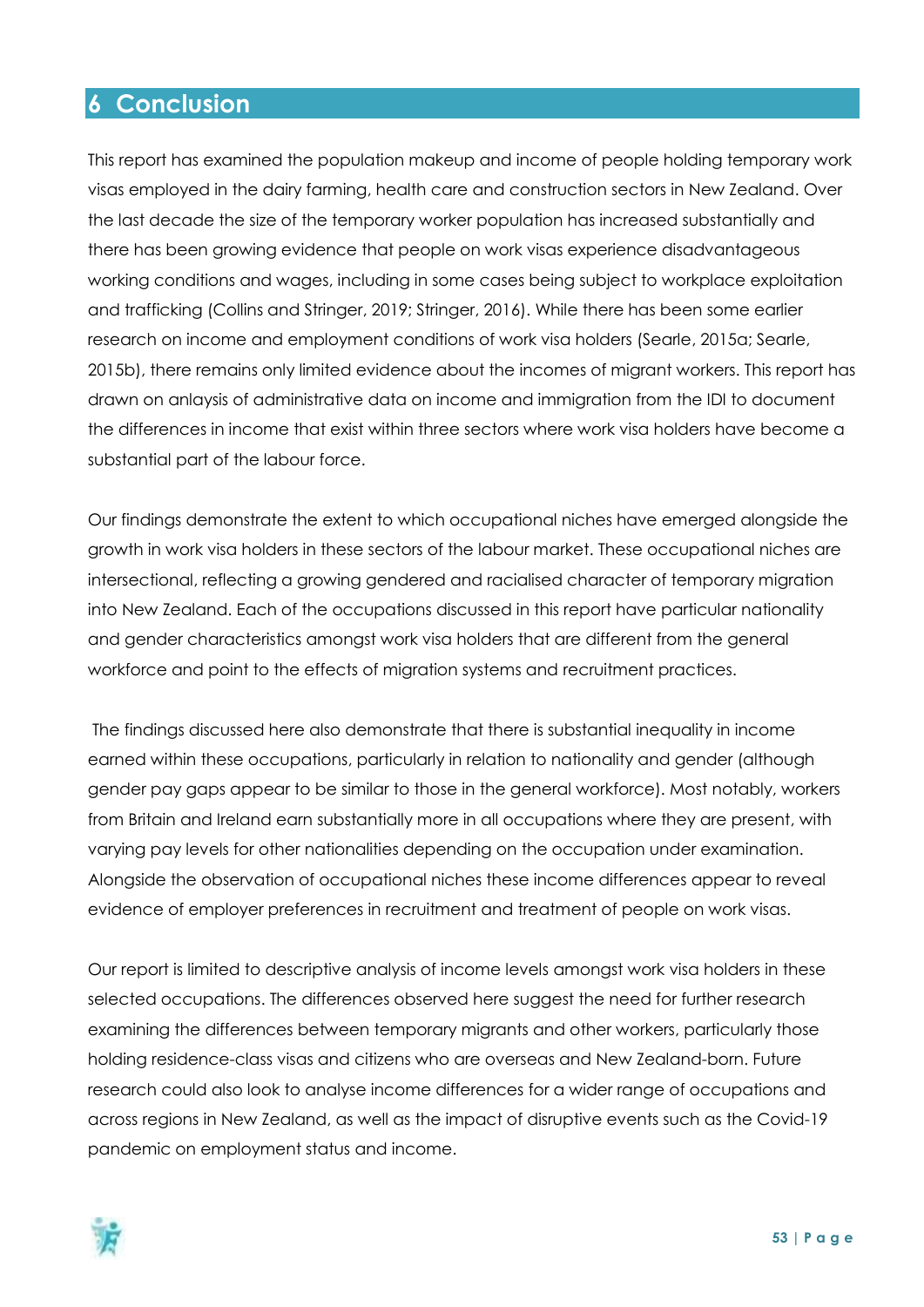## <span id="page-53-0"></span>**References**

Baker, M. G., Barnard, L. T., Kvalsvig, A., Verrall, A., Zhang, J., Keall, M., ... & Howden-Chapman, P. (2012). Increasing incidence of serious infectious diseases and inequalities in New Zealand: a national epidemiological study. *The Lancet*, 379(9821), 1112-1119.

Bedford, R., Bedford, C., Wall, J., & Young, M. (2017). Managed temporary labour migration of Pacific islanders to Australia and New Zealand in the early twenty-first century. *Australian Geographer*, *48*(1), 37-57.

Collins, F. L. (2019). Anxious desires: Temporary status and future prospects in migrant lives. *Emotion, Space and Society*, *31*, 162-169.

Collins, F. L. (2020). Legislated inequality: Provisional migration and the stratification of migrant lives. In *Intersections of inequality, migration and diversification* (pp. 65-86). Palgrave Pivot, Cham.

Collins, F. L. (2021). 'Give me my pathway!': multinational migration, transnational skills regimes and migrant subjectification. *Global Networks*, 21(1), 18-39.

Collins, F. L., & Bayliss, T. (2020). The good migrant: Everyday nationalism and temporary migration management on New Zealand dairy farms. *Political Geography*, *80*, 102193.

Collins, F. L. and Stringer, C. (2019). *Temporary Migrant Worker Exploitation in New Zealand*. Wellington: Ministry of Business, Innovation and Employment.

DairyNZ (2019). *New Zealand Dairy Statistics 2018-19*. Hamilton: DairyNZ.

Desai, S., & Banerji, M. (2008). Negotiated identities: male migration and left-behind wives in India. *Journal of Population Research*, *25*(3), 337-355.

Friesen, W. (2017). Migration management and mobility pathways for Filipino migrants to New Zealand. *Asia Pacific Viewpoint*, *58*(3), 273-288.

Gutiérrez-Rodríguez, E. (2010). *Migration, domestic work and affect: A decolonial approach on value and the feminization of labor*. Routledge.

Lenard, P. T., & Straehle, C. (Eds.). (2012). *Legislated inequality: Temporary labour migration in Canada*. McGill-Queen's Press-MQUP.

Liepins, R. (2000). Making men: The construction and representation of agriculture‐based masculinities in Australia and New Zealand. *Rural Sociology* 65(4):605–620.

Liu-Farrer, G. (2011). Making careers in the occupational niche: Chinese students in corporate Japan's transnational business. *Journal of Ethnic and Migration Studies*, *37*(5), 785-803.

Maré, D. and McLeod, K. (2018). *Impact of Temporary Migration on Employment and Earnings of New Zealanders*. Wellington: Ministry of Business, Innovation and Employment.

Ministry of Business, Innovation and Employment (2019). *National Construction Pipeline Report*. Wellington: Ministry of Business, Innovation and Employment.

Ministry of Business, Innovation and Employment (2020). Migration Data Explorer. Available online: [https://mbienz.shinyapps.io/migration\\_data\\_explorer/](https://mbienz.shinyapps.io/migration_data_explorer/)

Ministry of Health. (2016). *Health of the Health Workforce 2015*. Wellington: Ministry of Health.

McLeod, K. and Maré, D. (2013). *The Rise of Temporary Migration in New Zealand and its Impact on the Labour Market*. Wellington: Ministry of Business, Employment and Innovation.

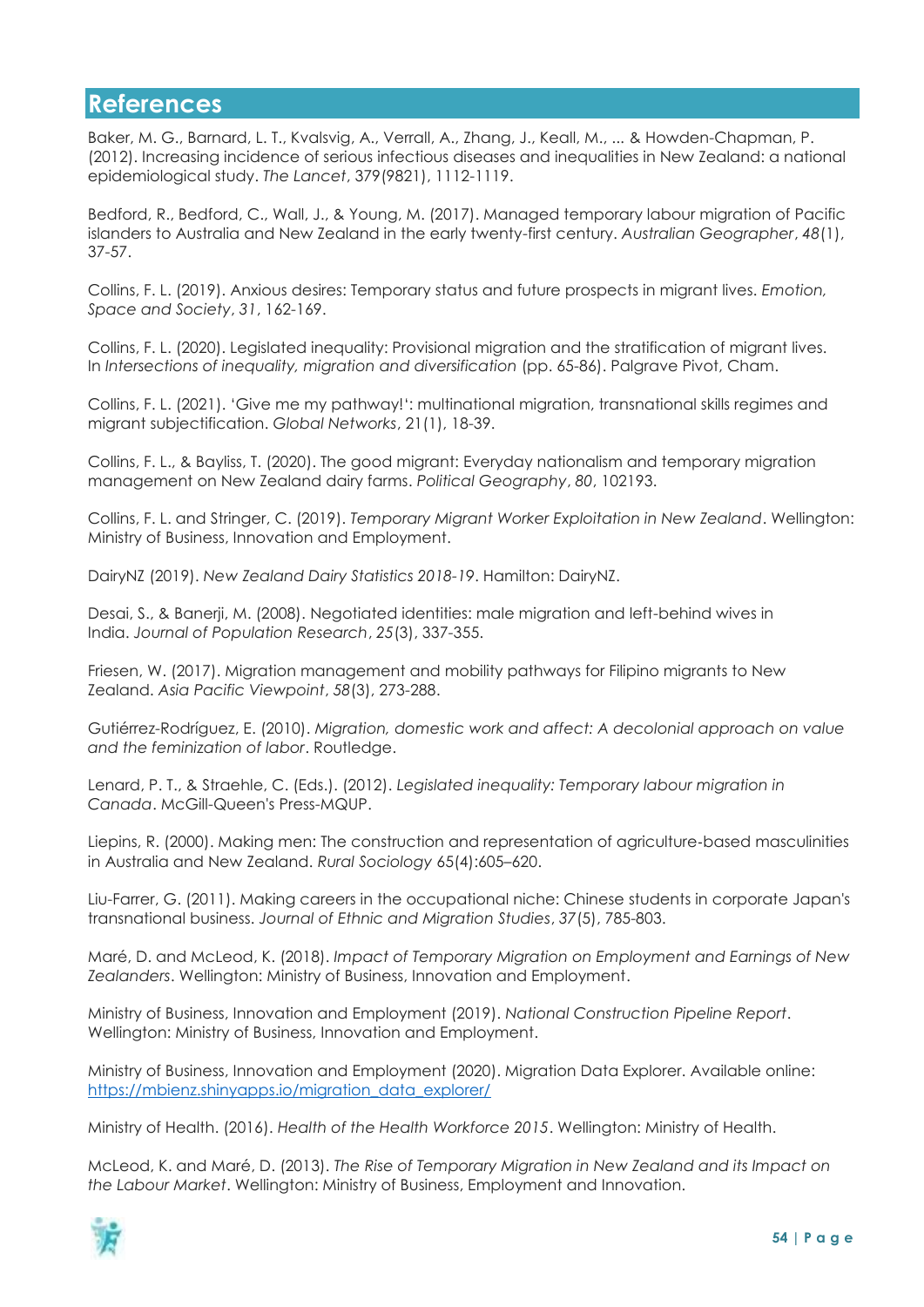New Zealand Nurses Organisation. (2011). *2020 and beyond: A vision for nursin*g. Wellington: New Zealand Nurses Organisation.

Nursing Council of New Zealand (2013). *The Future Nursing Workforce.* Wellington: Nursing Council of New Zealand.

OneStaff (2019). *What's My Rate? New Zealand Industrial and Trades Report – 2019*. Hamilton: OneStaff.

Paul, A. M., & Yeoh, B. S. (2020). Studying multinational migrations, speaking back to migration theory. *Global Networks*.<https://onlinelibrary.wiley.com/doi/full/10.1111/glob.12282>

Pearce, J. R., Richardson, E. A., Mitchell, R. J., & Shortt, N. K. (2011). Environmental justice and health: A study of multiple environmental deprivation and geographical inequalities in health in New Zealand. *Social Science & Medicine*, 73(3), 410-420.

Robertson, S. (2014). Time and temporary migration: The case of temporary graduate workers and working holiday makers in Australia. *Journal of Ethnic and Migration Studies*, *40*(12), 1915-1933.

Salesa, J. (2018). Planning for 21st century construction skills. Government Press Release, available at: <https://www.beehive.govt.nz/release/planning-21st-century-construction-skills>

Searle, W., McLeod, K., & Ellen-Eliza, N. (2015a). *Vulnerable temporary migrant workers: Canterbury construction industry*. Wellington: Ministry of Business, Innovation & Employment.

Searle, W., McLeod, K., & Stichbury, C. (2015b). *Vulnerable temporary migrant workers: Hospitality industry*. Wellington: Ministry of Business, Innovation & Employment.

Statistics New Zealand. (2014). *Data dictionary for IR derived data in the IDI* . Wellington: Statistics New Zealand.

Statistics New Zealand. (2015). *IDI Data Dictionary: IR tax data*. Wellington: Statistics New Zealand. Statistics New Zealand. (2015). *Immigration data (July 2015 edition)*. Wellington: Statistics New Zealand.

Statistics New Zealand. (2016). Microdata output guide (Fourth edition). Wellington: Statistics New Zealand.

Stringer, C. (2016). *Worker exploitation in New Zealand: A troubling landscape*. Auckland: University of Auckland.

Tipples, R., Trafford, S., & Callister, P. (2010). *The factors which have resulted in migrant workers being 'essential' workers on New Zealand dairy farms*. Labour, Employment and Work Conference.

Waldinger, R. (1994). The making of an immigrant niche. *International migration review*, *28*(1), 3-30.

Walton-Roberts, M. (2019). Asymmetrical therapeutic mobilities: masculine advantage in nurse migration from India. *Mobilities*, *14*(1), 20-37.

Wilson, F.D. (2003). Ethnic niching and metropolitan labor markets. *Social Science Research,* 32(3), 429- 466.

Wilson, J., & Tipples, R. (2008). *Employment trends in dairy farming in New Zealand 1991 - 2006*. Lincoln University: Agriculture and Life Sciences Division. Research Report no. 2.

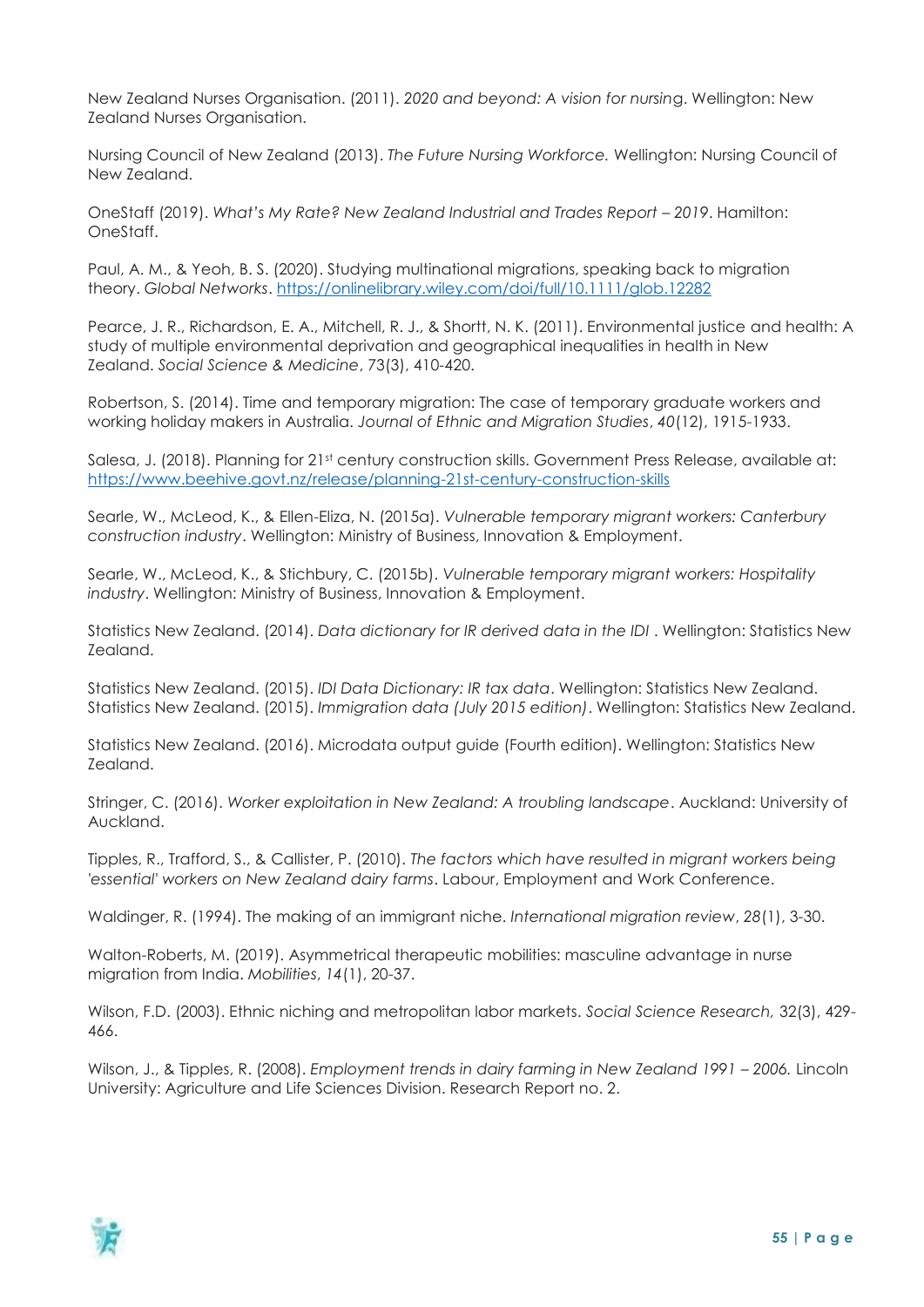# <span id="page-55-0"></span>**Appendix**

<span id="page-55-1"></span>**Appendix Table 1: Number of months of summarised gross income data from Wages & Salaries available for workers with essential skills work visa in the dairy, nursing & care and construction industries, 2013/14 to 2017/18**

|                                       |              | Average, 2013/14 to 2017/18 |                     |
|---------------------------------------|--------------|-----------------------------|---------------------|
| No. of months of IRD data<br>recorded | <b>Dairy</b> | <b>Health</b>               | <b>Construction</b> |
| 4                                     | 2.2          | 2.4                         | 4.7                 |
| 5                                     | 2.1          | 2.6                         | 4.5                 |
| 6                                     | 2.2          | 2.1                         | 3.6                 |
| $\overline{7}$                        | 2.7          | 2.4                         | 3.2                 |
| 8                                     | 3.0          | 2.9                         | 5.0                 |
| 9                                     | 3.5          | 3.9                         | 5.4                 |
| 10                                    | 5.5          | 4.6                         | 5.7                 |
| 11                                    | 12.4         | 7.5                         | 9.8                 |
| 12                                    | 66.6         | 71.6                        | 58.2                |
|                                       | 100.0        | 100.0                       | 100.0               |

#### <span id="page-55-2"></span>**Appendix Table 2: Percentage of all workers with an approved work visa over the 2010/11 to 2017/18 period**

|                                                                     | Percentage of all workers with an approved work visa<br>over the 2010/11 - 2017/18 period |        |                     |  |  |  |  |  |  |
|---------------------------------------------------------------------|-------------------------------------------------------------------------------------------|--------|---------------------|--|--|--|--|--|--|
|                                                                     | <b>Dairy</b>                                                                              | Health | <b>Construction</b> |  |  |  |  |  |  |
| Only one approved visa application in 8 yrs                         | 29.9                                                                                      | 52.7   | 50.1                |  |  |  |  |  |  |
| Multiple approved visa applications but all in<br>only one category | 45.4                                                                                      | 33.1   | 47.7                |  |  |  |  |  |  |
| Multiple approved visa applications in more<br>than one category    | 24.7                                                                                      | 14.2   | 2.1                 |  |  |  |  |  |  |
|                                                                     | 100.0                                                                                     | 100.0  | 100.0               |  |  |  |  |  |  |

<span id="page-55-3"></span>**Appendix Table 3: Proportion of essential skills workers in dairy industry with an approved work visa, disaggregated by sex, falling in each of the five income quintiles, 2013/14 to 2017/18**

|         |            |            | <b>Dairy Farmers - Females</b> |            | <b>Dairy Farm Workers - Females</b> |            |            |            |            |            |
|---------|------------|------------|--------------------------------|------------|-------------------------------------|------------|------------|------------|------------|------------|
|         | Quintile 1 | Quintile 2 | Quintile 3                     | Quintile 4 | Quintile 5                          | Quintile 1 | Quintile 2 | Quintile 3 | Quintile 4 | Quintile 5 |
| 2013/14 | 39.9       | 23.9       | 18.1                           | 8.0        | 10.                                 | 39.2       | 20.6       | 13.4       | 15.5       | 1.3        |
| 2014/15 | 39.0       | 20.7       | 17.7                           | 13.4       | 9.1                                 | 41.4       | 18.8       | 12.8       | 12.8       | 14.3       |
| 2015/16 | 37.9       | 19.3       | 22.9                           | 13.6       | 6.4                                 | 40.6       | 19.6       | 14.0       | 16.8       | 9.1        |
| 2016/17 | 31.9       | 19.3       | 20.2                           | 15.1       | 13.4                                | 44.8       | 21.2       | 13.3       | 11.3       | 9.4        |
| 2017/18 | 46.2       | 12.8       | 21.8                           | l 1.5      | 7.7                                 | 42.4       | 21.2       | 16.2       | 10.4       | 9.7        |

|         | <b>Dairy Farmers - Males</b> |            |            |            |            |  |            | <b>Dairy Farm Workers - Males</b> |            |            |            |  |  |
|---------|------------------------------|------------|------------|------------|------------|--|------------|-----------------------------------|------------|------------|------------|--|--|
|         | Quintile 1                   | Quintile 2 | Quintile 3 | Quintile 4 | Quintile 5 |  | Quintile 1 | Quintile 2                        | Quintile 3 | Quintile 4 | Quintile 5 |  |  |
| 2013/14 | 18.5                         | 19.7       | 20.1       | 20.9       | 20.7       |  | 16.7       | 20.1                              | 21.1       | 20.2       | 21.9       |  |  |
| 2014/15 | 18.5                         | 20.0       | 20.2       | 20.5       | 20.8       |  | 16.6       | 20.3                              | 21.1       | 21.2       | 20.8       |  |  |
| 2015/16 | 18.7                         | 20.1       | 19.6       | 20.7       | 20.9       |  | 16.9       | 20.0                              | 20.9       | 20.4       | 21.8       |  |  |
| 2016/17 | 19.2                         | 19.9       | 20.2       | 20.3       | 20.4       |  | 16.9       | 19.8                              | 20.9       | 21.1       | 21.3       |  |  |
| 2017/18 | 18.4                         | 20.4       | 19.9       | 20.5       | 20.8       |  | 17.6       | 19.7                              | 20.4       | 21.1       | 21.1       |  |  |

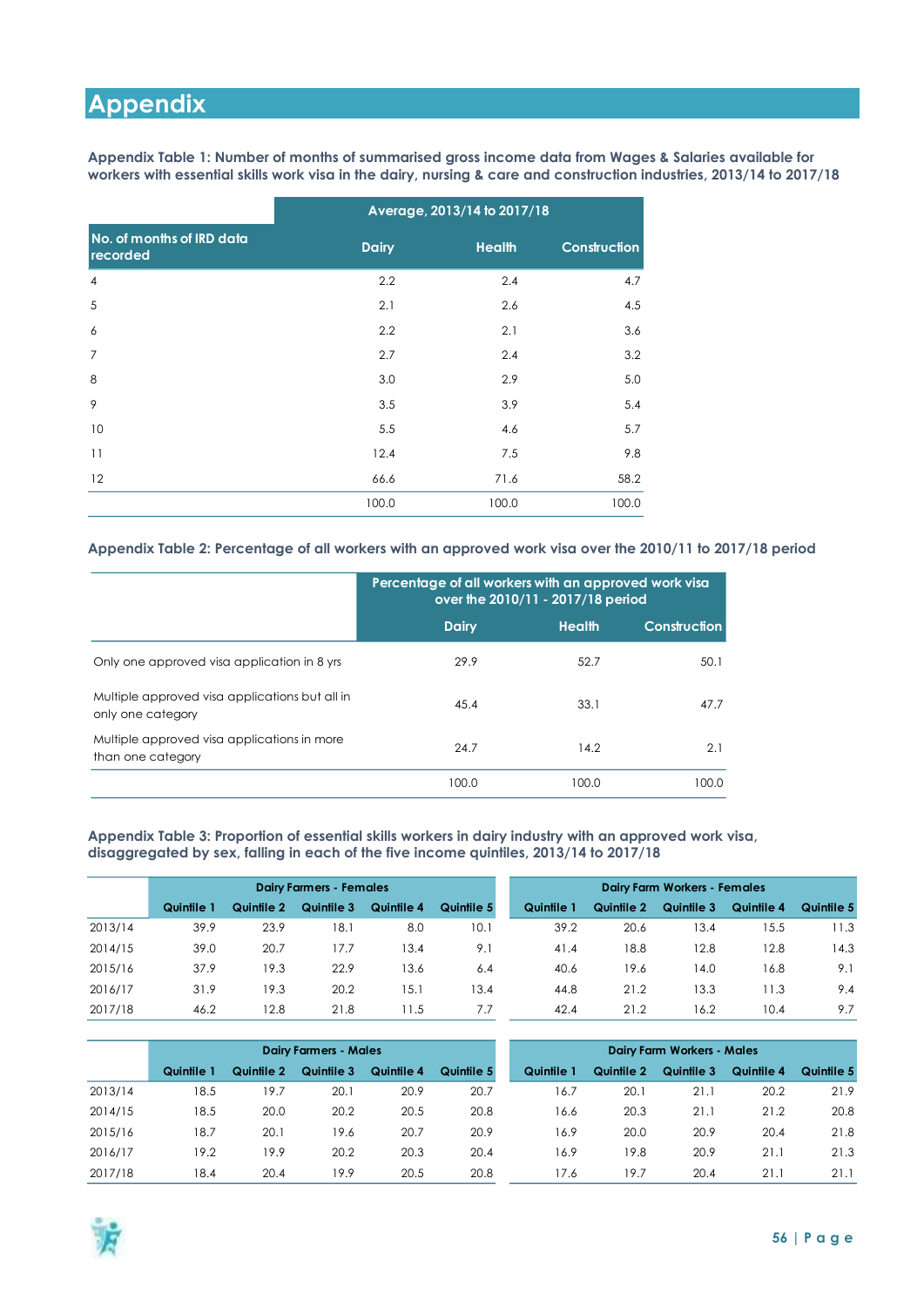<span id="page-56-0"></span>**Appendix Table 4: Average monthly income, essential skills workers in dairy industry with an approved work visa disaggregated by sex, 2013/14 to 2017/18**

| <b>DAIRY FARMERS</b> |         |         |         |         |         |  | <b>DAIRY FARM WORKERS</b> |         |         |         |         |  |
|----------------------|---------|---------|---------|---------|---------|--|---------------------------|---------|---------|---------|---------|--|
|                      | 2013/14 | 2014/15 | 2015/16 | 2016/17 | 2017/18 |  | 2013/14                   | 2014/15 | 2015/16 | 2016/17 | 2017/18 |  |
| Females              | \$3,806 | \$3,909 | \$4,066 | \$4,276 | \$4,387 |  | \$3,221                   | \$3,318 | \$3,51  | \$3,633 | \$3,926 |  |
| Males                | \$4,234 | \$4,314 | \$4,516 | \$4,625 | \$5,053 |  | \$3,529                   | \$3,622 | \$3,885 | \$4,098 | \$4,365 |  |
| Total                | \$4,206 | \$4,288 | \$4,490 | \$4,605 | \$5,017 |  | \$3,487                   | \$3,584 | \$3,843 | \$4,052 | \$4,327 |  |

<span id="page-56-1"></span>**Appendix Table 5: Proportion of essential skills workers in dairy industry with an approved work visa, disaggregated by nationality, falling in each of the five income quintiles, 2013/14 to 2017/18**

|         |                    |            | <b>DAIRY FARMERS</b> |            |            |  | <b>DAIRY FARM WORKERS</b> |                    |            |            |            |  |  |  |
|---------|--------------------|------------|----------------------|------------|------------|--|---------------------------|--------------------|------------|------------|------------|--|--|--|
|         | <b>Phillipines</b> |            |                      |            |            |  |                           | <b>Phillipines</b> |            |            |            |  |  |  |
|         | Quintile 1         | Quintile 2 | Quintile 3           | Quintile 4 | Quintile 5 |  | Quintile 1                | Quintile 2         | Quintile 3 | Quintile 4 | Quintile 5 |  |  |  |
| 2013/14 | 5.8                | 20.1       | 21.0                 | 23.0       | 20.0       |  | 10.5                      | 19.4               | 24.5       | 23.5       | 22.1       |  |  |  |
| 2014/15 | 17.2               | 21.6       | 22.4                 | 20.1       | 18.7       |  | 13.6                      | 22.5               | 20.9       | 23.5       | 19.6       |  |  |  |
| 2015/16 | 20.5               | 22.3       | 21.0                 | 18.8       | 17.4       |  | 15.3                      | 21.3               | 21.9       | 22.2       | 19.3       |  |  |  |
| 2016/17 | 20.9               | 22.7       | 21.3                 | 18.3       | 16.9       |  | 13.7                      | 21.2               | 21.3       | 23.2       | 20.6       |  |  |  |
| 2017/18 | 18.7               | 21.0       | 22.8                 | 21.3       | 16.2       |  | 4.9                       | 19.8               | 22.1       | 23.7       | 19.5       |  |  |  |

|         |            |            | India      |            |            | India |            |            |            |            |            |
|---------|------------|------------|------------|------------|------------|-------|------------|------------|------------|------------|------------|
|         | Quintile 1 | Quintile 2 | Quintile 3 | Quintile 4 | Quintile 5 |       | Quintile 1 | Quintile 2 | Quintile 3 | Quintile 4 | Quintile 5 |
| 2013/14 | 30.8       | 23.7       | 23.1       | 10.9       | 11.5       |       | 21.4       | 23.8       | 14.3       | 21.4       | 19.0       |
| 2014/15 | 28.9       | 20.4       | 19.4       | 19.9       | 11.4       |       | 25.0 S     |            | 25.0 S     |            | 27.1       |
| 2015/16 | 23.6       | 17.3       | 17.8       | 25.1       | 16.2       |       | 17.8 S     |            | 28.9S      |            | 33.3       |
| 2016/17 | 19.8       | 20.8       | 20.8       | 19.3       | 19.3       |       | 19.1       | 20.4       | 21.7       | 20.4       | 18.3       |
| 2017/18 | 18.1       | 28.0       | 22.0       | 17.6       | 14.3       |       | 19.7       | 20.0       | 21.6       | 18.7       | 20.0       |

|         |            |            | <b>Pacific Islands</b> |            |            |            |            | Chile      |            |            |
|---------|------------|------------|------------------------|------------|------------|------------|------------|------------|------------|------------|
|         | Quintile 1 | Quintile 2 | Quintile 3             | Quintile 4 | Quintile 5 | Quintile 1 | Quintile 2 | Quintile 3 | Quintile 4 | Quintile 5 |
| 2013/14 | 25.6       | 15.0       | 27.1                   | 20.3       | 12.0       | 25.0 S     |            |            |            | 16.7       |
| 2014/15 | 20.3       | 17.5       | 18.2                   | 21.7       | 22.4       | 21.7       | 21.7       | 28.3       | 16.7       | 11.7       |
| 2015/16 | 20.2       | 20.2       | 16.9                   | 22.6       | 20.2       | 31.3       | 15.6       | 17.2       | 18.8       | 17.2       |
| 2016/17 | 19.3       | 24.8       | 14.7                   | 25.7       | 15.6       | 22.0       | 26.4       | 22.0       | 13.2       | 16.5       |
| 2017/18 | 28.2       | 16.9       | 5.5                    | 15.5       | 23.9       | 22.8       | 19.5       | 17.4       | 14.8       | 25.5       |

|         | <b>Chile</b> |            |            |            |            |  | <b>Pacific Islands</b> |            |            |            |            |  |
|---------|--------------|------------|------------|------------|------------|--|------------------------|------------|------------|------------|------------|--|
|         | Quintile 1   | Quintile 2 | Quintile 3 | Quintile 4 | Quintile 5 |  | Quintile 1             | Quintile 2 | Quintile 3 | Quintile 4 | Quintile 5 |  |
| 2013/14 | 21.7         | 10.9       | 19.6       | 26.1       | 21.7       |  | 23.9                   | 17.4       | 15.2       | 17.4       | 26.1       |  |
| 2014/15 | 8.8          | 12.9       | 14.9       | 18.8       | 34.7       |  | 22.7                   | 15.9       | 20.5       | 15.9       | 25.0       |  |
| 2015/16 | 8.6          | 14.0       | 18.3       | 22.6       | 36.6       |  | 4.3                    | 19.0       | 14.3       | 23.8       | 28.6       |  |
| 2016/17 | 9.8          | 20.7       | 12.2       | 29.3       | 28.0       |  | 22.5                   | l 1.3      | 18.3       | 15.5       | 32.4       |  |
| 2017/18 | 20.0         | 14.0       | 12.0       | 20.0       | 34.0       |  | 22.9                   | 12.4       | 17.1       | 16.2       | 31.4       |  |

|         |            |            | <b>Great Britain &amp; Ireland</b> |            |            |
|---------|------------|------------|------------------------------------|------------|------------|
|         | Quintile 1 | Quintile 2 | Quintile 3                         | Quintile 4 | Quintile 5 |
| 2013/14 | 21.4       | 19.0       | 13.5                               | 16.7       | 29.4       |
| 2014/15 | 23.0       | 15.8       | 15.1                               | 19.4       | 26.6       |
| 2015/16 | 17.7       | 16.8       | 13.3                               | 16.8       | 35.4       |
| 2016/17 | 17.4       | 8.3        | 17.4                               | 19.8       | 37.2       |
| 2017/18 | 18.1       | 18.1       | 10.8                               | 12.0       | 41.0       |

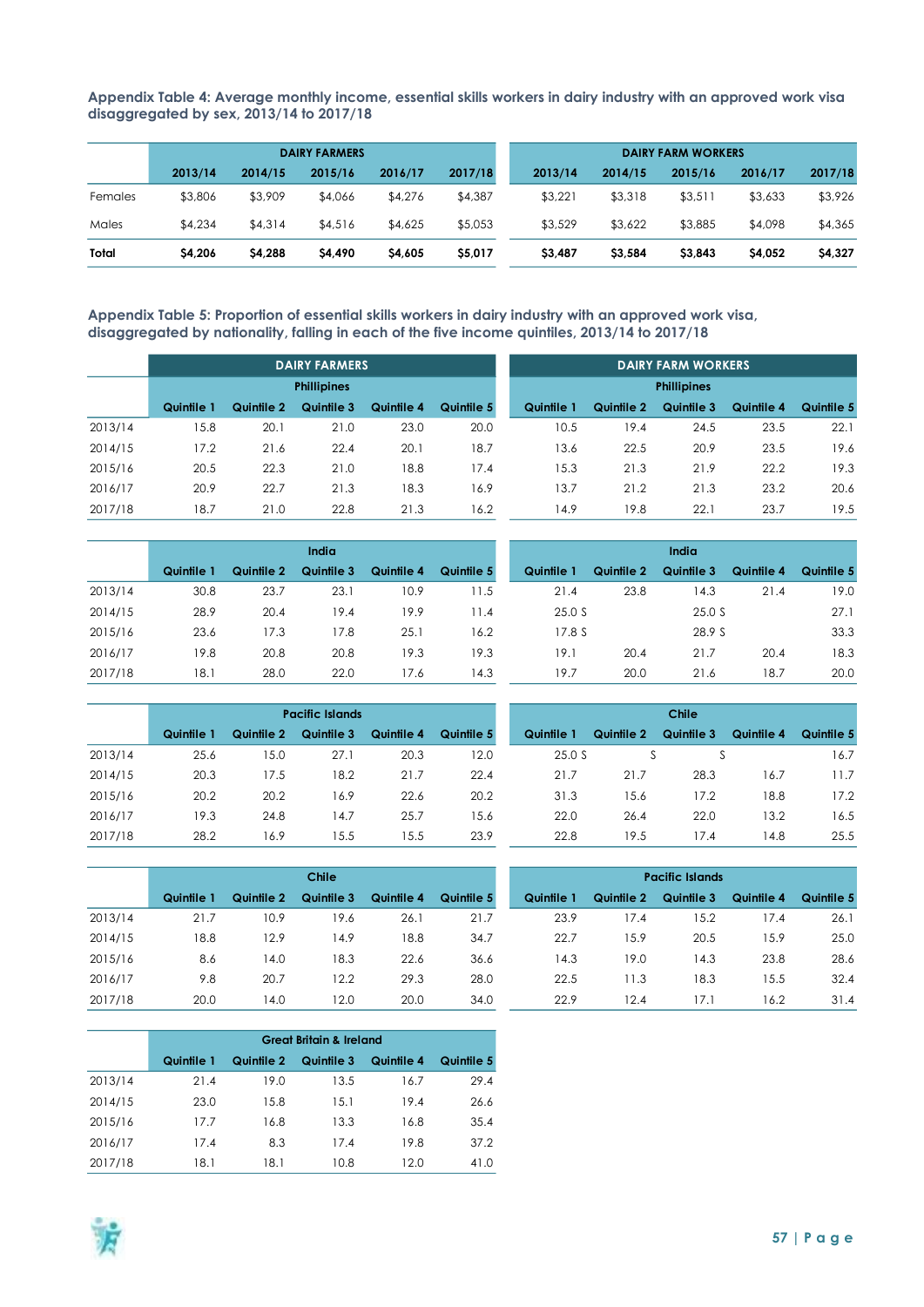<span id="page-57-0"></span>**Appendix Table 6: Average monthly income, essential skills workers in dairy industry with an approved work visa disaggregated by nationality, 2013/14 to 2017/18**

|                         |         |         | <b>DAIRY FARMERS</b> |         |         |
|-------------------------|---------|---------|----------------------|---------|---------|
|                         | 2013/14 | 2014/15 | 2015/16              | 2016/17 | 2017/18 |
| Philippines             | \$4,235 | \$4,283 | \$4,423              | \$4,524 | \$4,942 |
| India                   | \$3,899 | \$4,102 | \$4,481              | \$4,595 | \$4,936 |
| Pacific Islands         | \$4,023 | \$4,263 | \$4,450              | \$4,527 | \$4,965 |
| Great Britain & Ireland | \$4,532 | \$4,460 | \$4,860              | \$5,108 | \$5,498 |
| Chile                   | \$4,225 | \$4,474 | \$4,848              | \$4,940 | \$5,392 |
| Sri Lanka               | \$4,094 | \$4,152 | \$4,264              | \$4,355 | \$4,715 |
| South Africa            | \$4,476 | \$4,518 | \$4,663              | \$4,627 | \$5,318 |
| Other (59 countries)    | \$4,185 | \$4,296 | \$4,562              | \$4,701 | \$5,085 |

|                         | <b>DAIRY FARM WORKERS</b> |         |         |         |         |  |  |  |  |  |  |
|-------------------------|---------------------------|---------|---------|---------|---------|--|--|--|--|--|--|
|                         | 2013/14                   | 2014/15 | 2015/16 | 2016/17 | 2017/18 |  |  |  |  |  |  |
| Philippines             | \$3,566                   | \$3,645 | \$3,876 | \$4,124 | \$4,375 |  |  |  |  |  |  |
| India                   | \$3,429                   | \$3,452 | \$3,938 | \$4,029 | \$4,324 |  |  |  |  |  |  |
| Chile                   | \$3,364                   | \$3,444 | \$3,723 | \$3,971 | \$4,368 |  |  |  |  |  |  |
| Pacific Islands         | \$3,470                   | \$3,636 | \$3,973 | \$4,140 | \$4,402 |  |  |  |  |  |  |
| Great Britain & Ireland | \$3,405                   | \$3,655 | \$3,844 | \$4,151 | \$4,337 |  |  |  |  |  |  |
| Sri Lanka               | S                         | \$3,644 | \$3,820 | \$4,160 | \$4,386 |  |  |  |  |  |  |
| Other (56 countries)    | \$3,416                   | \$3,496 | \$3,741 | \$3,865 | \$4,159 |  |  |  |  |  |  |

<span id="page-57-1"></span>**Appendix Table 7: Proportion of essential skills workers in health (nursing & care) industry with an approved work visa, disaggregated by sex, falling in each of the five income quintiles, 2013/14 to 2017/18**

|         | <b>Registered Nurses - Females</b> |            |            |            |            |  | <b>Care Workers - Females</b> |            |            |            |            |  |
|---------|------------------------------------|------------|------------|------------|------------|--|-------------------------------|------------|------------|------------|------------|--|
|         | Quintile 1                         | Quintile 2 | Quintile 3 | Quintile 4 | Quintile 5 |  | Quintile 1                    | Quintile 2 | Quintile 3 | Quintile 4 | Quintile 5 |  |
| 2013/14 | 20.0                               | 18.0       | 21.7       | 20.9       | 19.5       |  | 21.8                          | 20.1       | 20.7       | 19.1       | 18.4       |  |
| 2014/15 | 19.6                               | 20.3       | 19.2       | 21.3       | 19.6       |  | 22.0                          | 20.3       | 20.5       | 20.5       | 16.6       |  |
| 2015/16 | 19.0                               | 18.0       | 20.3       | 20.7       | 22.0       |  | 20.6                          | 21.0       | 22.2       | 19.1       | 17.1       |  |
| 2016/17 | 19.9                               | 20.2       | 19.9       | 18.2       | 21.8       |  | 22.3                          | 21.2       | 20.4       | 19.0       | 17.1       |  |
| 2017/18 | 20.4                               | 20.8       | 19.1       | 19.3       | 20.4       |  | 22.7                          | 21.6       | 19.9       | 18.4       | 17.4       |  |

|         |            |            | <b>Registered Nurses - Males</b> |            |            | <b>Care Workers - Males</b> |            |            |            |            |            |
|---------|------------|------------|----------------------------------|------------|------------|-----------------------------|------------|------------|------------|------------|------------|
|         | Quintile 1 | Quintile 2 | Quintile 3                       | Quintile 4 | Quintile 5 |                             | Quintile 1 | Quintile 2 | Quintile 3 | Quintile 4 | Quintile 5 |
| 2013/14 | 20.5       | 26.2       | 4.8                              | 16.4       | 22.1       |                             | 13.1       | 9.7        | 17.3       | 22.8       | 27.0       |
| 2014/15 | 20.9       | 19.8       | 22.1                             | 16.3       | 20.9       |                             | 13.1       | 7.9        | 18.9       | 17.9       | 32.1       |
| 2015/16 | 22.8       | 25.7       | 19.8                             | 17.8       | 13.9       |                             | 18.1       | 7.4        | 14.1       | 22.1       | 28.2       |
| 2016/17 | 21.0       | 20.0       | 22.0                             | 27.0       | 14.0       |                             | 13.9       | 7.0        | 19.3       | 22.6       | 27.3       |
| 2017/18 | 18.5       | 18.0       | 22.5                             | 22.5       | 18.5       |                             | 13.4       | 5.5        | 20.5       | 24.1       | 26.5       |

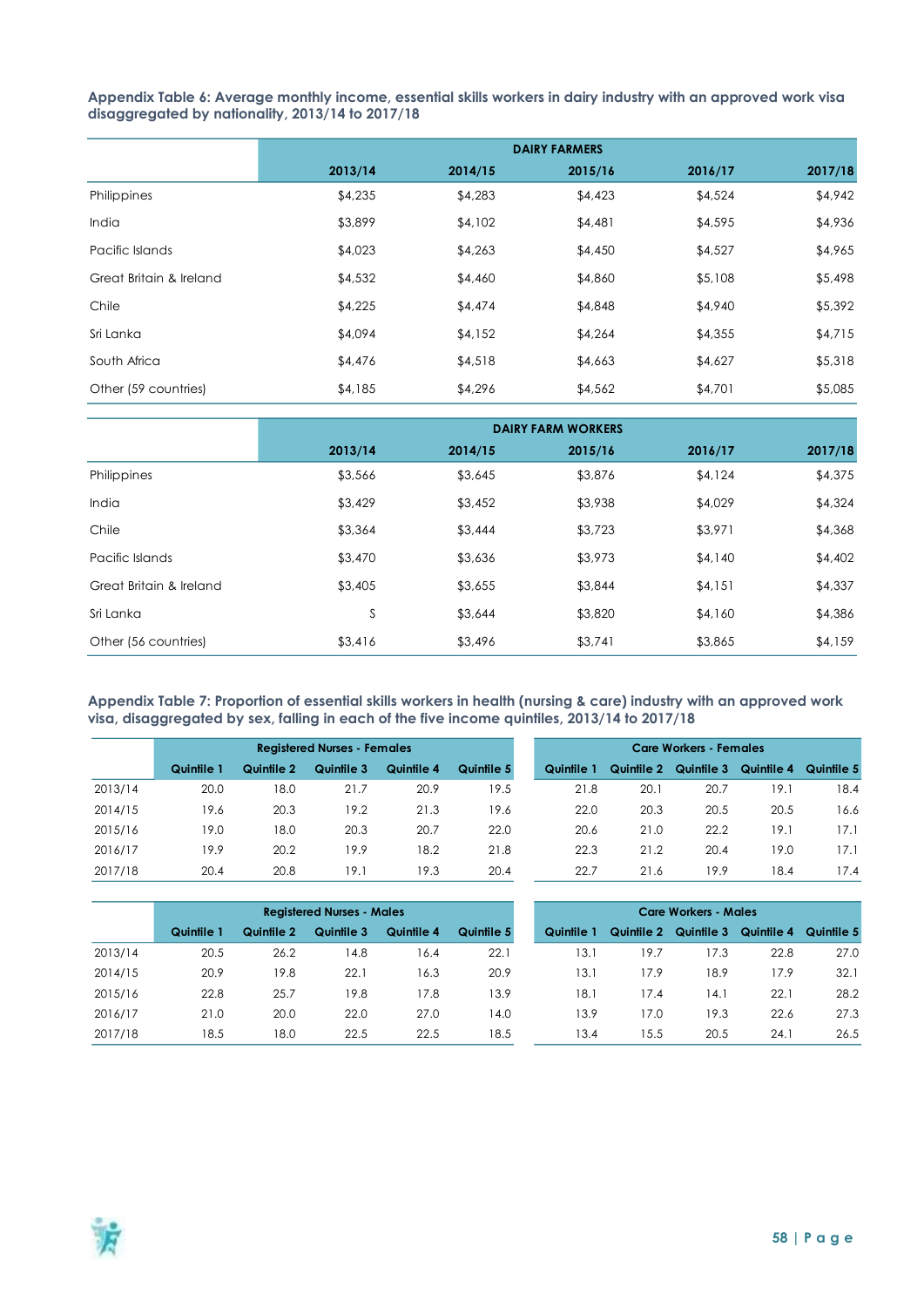<span id="page-58-0"></span>**Appendix Table 8: Average monthly income, essential skills workers in health (nursing & care) industry with an approved work visa disaggregated by sex, 2013/14 to 2017/18**

|         | <b>REGISTERED NURSES</b> |         |         |         |         |  | <b>CARE WORKERS</b> |         |         |         |         |  |
|---------|--------------------------|---------|---------|---------|---------|--|---------------------|---------|---------|---------|---------|--|
|         | 2013/14                  | 2014/15 | 2015/16 | 2016/17 | 2017/18 |  | 2013/14             | 2014/15 | 2015/16 | 2016/17 | 2017/18 |  |
| Females | \$4,450                  | \$4,825 | \$4,921 | \$4,831 | \$5,086 |  | \$3,026             | \$3,059 | \$3,117 | \$3,167 | \$4,057 |  |
| Males   | \$4,509                  | \$4,798 | \$4,663 | \$4,689 | \$5,189 |  | \$3,267             | \$3,386 | \$3,367 | \$3,426 | \$4,378 |  |
| Total   | \$4,463                  | \$4,819 | \$4,860 | \$4,801 | \$5,110 |  | \$3,076             | \$3,132 | \$3,182 | \$3,243 | \$4,150 |  |

<span id="page-58-1"></span>**Appendix Table 9: Proportion of essential skills workers in health (nursing & care) industry with an approved work visa, disaggregated by nationality, falling in each of the five income quintiles, 2013/14 to 2017/18**

|         |            | <b>Phillipines</b> |            |            |            |  |            | <b>Phillipines</b> |            |            |            |  |  |
|---------|------------|--------------------|------------|------------|------------|--|------------|--------------------|------------|------------|------------|--|--|
|         | Quintile 1 | Quintile 2         | Quintile 3 | Quintile 4 | Quintile 5 |  | Quintile 1 | Quintile 2         | Quintile 3 | Quintile 4 | Quintile 5 |  |  |
| 2013/14 | 18.0       | 24.8               | 28.6       | 18.6       | 9.9        |  | 9.8        | 21.3               | 20.1       | 23.1       | 25.7       |  |  |
| 2014/15 | 17.6       | 28.8               | 22.4       | 19.2       | 12.0       |  | 14.6       | 17.7               | 23.9       | 22.5       | 21.3       |  |  |
| 2015/16 | 27.5       | 24.0               | 24.5       | 15.0       | 9.0        |  | 18.0       | 19.8               | 20.5       | 21.1       | 20.7       |  |  |
| 2016/17 | 25.6       | 24.4               | 22.1       | 17.9       | 9.9        |  | 18.4       | 20.5               | 21.1       | 21.0       | 19.0       |  |  |
| 2017/18 | 22.2       | 23.3               | 20.5       | 20.0       | 13.9       |  | 16.3       | 20.8               | 22.3       | 20.6       | 20.1       |  |  |

|         |            | <b>India</b> |            |            |            |  |            | India      |            |            |            |  |  |
|---------|------------|--------------|------------|------------|------------|--|------------|------------|------------|------------|------------|--|--|
|         | Quintile 1 | Quintile 2   | Quintile 3 | Quintile 4 | Quintile 5 |  | Quintile 1 | Quintile 2 | Quintile 3 | Quintile 4 | Quintile 5 |  |  |
| 2013/14 | 36.9       | 29.9         | 17.2       | 8.3        | 7.6        |  | 34.1       | 17.8       | 19.2       | 16.3       | 12.5       |  |  |
| 2014/15 | 42.3       | 25.0         | 20.2       | 3.8        | 8.7        |  | 23.7       | 26.3       | 13.4       | 1.3        | 25.3       |  |  |
| 2015/16 | 23.0       | 29.7         | 28.4       | 10.8       | 8.1        |  | 23.2       | 19.9       | 19.9       | 12.9       | 24.1       |  |  |
| 2016/17 | 23.4       | 26.0         | 24.7       | 16.9       | 9.1        |  | 18.0       | 21.3       | 19.0       | 17.8       | 24.0       |  |  |
| 2017/18 | 28.1       | 21.6         | 25.9       | 14.4       | 10.1       |  | 21.0       | 17.3       | 18.1       | 20.2       | 23.4       |  |  |

|         | <b>Great Britain &amp; Ireland</b> |            |            |            |            |  | <b>Pacific Islands</b> |            |            |            |            |  |
|---------|------------------------------------|------------|------------|------------|------------|--|------------------------|------------|------------|------------|------------|--|
|         | Quintile 1                         | Quintile 2 | Quintile 3 | Quintile 4 | Quintile 5 |  | Quintile 1             | Quintile 2 | Quintile 3 | Quintile 4 | Quintile 5 |  |
| 2013/14 | 2.3                                | 7.7        | 13.1       | 32.3       | 44.6       |  | 19.9                   | 19.6       | 24.1       | 15.8       | 20.6       |  |
| 2014/15 | 1.1                                | 10.1       | 18.0       | 33.7       | 37.1       |  | 23.0                   | 19.8       | 16.3       | 23.3       | 17.7       |  |
| 2015/16 | 3.7                                | 4.9        | 8.5        | 29.3       | 53.7       |  | 16.8                   | 20.1       | 20.8       | 22.8       | 19.5       |  |
| 2016/17 | 3.7                                | 4.9        | 12.3       | 24.7       | 54.3       |  | 16.9                   | 17.6       | 20.9       | 23.3       | 21.3       |  |
| 2017/18 | 5.1                                |            | 13.1       | 20.2       | 54.5       |  | 22.7                   | 26.9       | 18.2       | 16.8       | 15.4       |  |

<span id="page-58-2"></span>**Appendix Table 10: Average monthly income, essential skills workers in health (nursing & care) industry with an approved work visa disaggregated by nationality, 2013/14 to 2017/18**

|                         | <b>REGISTERED NURSES</b> |         |         |         |         |  |  |  |  |  |  |
|-------------------------|--------------------------|---------|---------|---------|---------|--|--|--|--|--|--|
|                         | 2013/14                  | 2014/15 | 2015/16 | 2016/17 | 2017/18 |  |  |  |  |  |  |
| Philippines             | \$4,220                  | \$4,545 | \$4,331 | \$4,420 | \$4,897 |  |  |  |  |  |  |
| India                   | \$3,573                  | \$3,891 | \$4,312 | \$4,392 | \$4,735 |  |  |  |  |  |  |
| Great Britain & Ireland | \$5,696                  | \$5,721 | \$6,014 | \$5,978 | \$6,233 |  |  |  |  |  |  |
| Other (41 countries)    | \$4,653                  | \$5,261 | \$5,445 | \$5,424 | \$5,365 |  |  |  |  |  |  |

|                      | <b>CARE WORKERS</b> |         |         |         |         |  |  |  |  |  |
|----------------------|---------------------|---------|---------|---------|---------|--|--|--|--|--|
|                      | 2013/14             | 2014/15 | 2015/16 | 2016/17 | 2017/18 |  |  |  |  |  |
| Philippines          | \$3,260             | \$3,202 | \$3,211 | \$3,245 | \$4,180 |  |  |  |  |  |
| India                | \$2,821             | \$3,098 | \$3,174 | \$3,306 | \$4,213 |  |  |  |  |  |
| Pacific Islands      | \$3,084             | \$3,102 | \$3,237 | \$3,292 | \$4,023 |  |  |  |  |  |
| Other (60 countries) | \$2,787             | \$2,991 | \$3,017 | \$3,074 | \$3,963 |  |  |  |  |  |

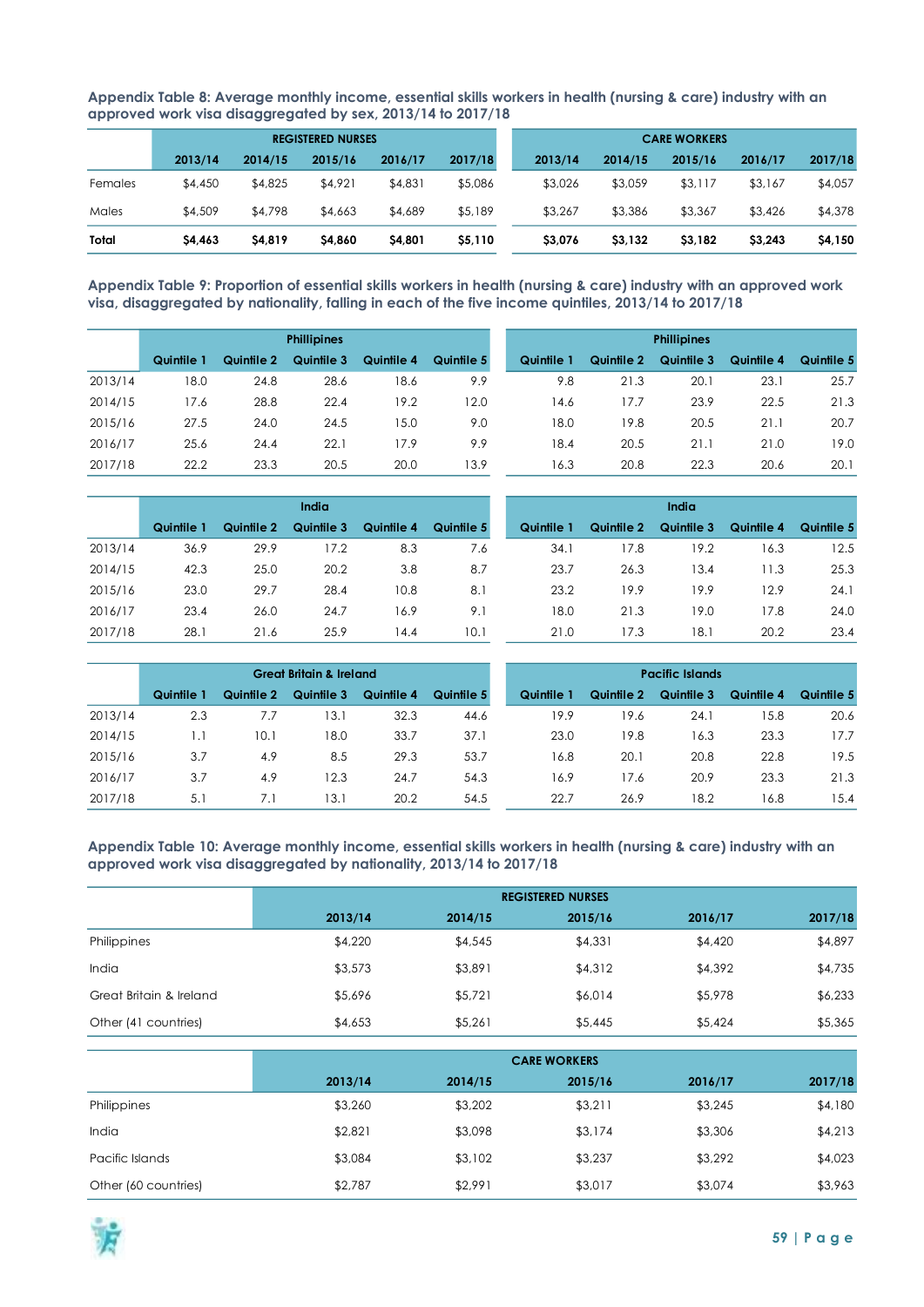#### <span id="page-59-0"></span>**Appendix Table 11: Income distribution of registered nurses disaggregated by sex and nationality**

|                                                | Average            | Distribution, Average over 5 years, 2013/14 - 2017/18 |              |                    |       |                                   |  |  |  |
|------------------------------------------------|--------------------|-------------------------------------------------------|--------------|--------------------|-------|-----------------------------------|--|--|--|
| Occupation                                     | monthly            | <b>Sex</b>                                            |              | <b>Nationality</b> |       |                                   |  |  |  |
|                                                | income,<br>2017/18 | <b>Females</b>                                        | <b>Males</b> | <b>Phillipines</b> | India | <b>Great Britain</b><br>& Ireland |  |  |  |
| <b>REGISTERED NURSE (AGED CARE)</b>            | \$4,576            | 46.0                                                  | 46.6         | 62.9               | 64.0  | 3.7                               |  |  |  |
| <b>REGISTERED NURSE (MEDICAL)</b>              | \$5,551            | 18.3                                                  | 13.5         | 13.3               | 11.3  | 27.9                              |  |  |  |
| <b>REGISTERED NURSES NEC</b>                   | \$5,507            | 11.6                                                  | 10.7         | 8.6                | 13.3  | 13.6                              |  |  |  |
| REGISTERED NURSE (CRITICAL CARE AND EMERGENCY) | \$6,104            | 7.2                                                   | 8.1          | 3.7                | 2.2   | 17.6                              |  |  |  |
| <b>REGISTERED NURSE (SURGICAL)</b>             | \$5,781            | 4.6                                                   | 5.8          | 4.0                | 2.5   | 8.7                               |  |  |  |
| <b>REGISTERED NURSE (PERIOPERATIVE)</b>        | \$5,520            | 4.8                                                   | 4.9          | 4.8                | 2.7   | 6.6                               |  |  |  |
| <b>REGISTERED NURSE (MENTAL HEALTH)</b>        | \$7,057            | 3.8                                                   | 8.0          | 0.6                | 1.0   | 16.4                              |  |  |  |
| <b>REGISTERED NURSE (OTHER)</b>                | \$5,863            | 3.7                                                   | 2.3          | 2.1                | 2.8   | 5.5                               |  |  |  |
|                                                | \$5,110            | 100.0                                                 | 100.0        | 100.0              | 100.0 | 100.0                             |  |  |  |

#### <span id="page-59-1"></span>**Appendix Table 12: Average monthly income, essential skills workers in the construction Industry (selected occupations) with an approved work visa disaggregated by sex, 2013/14 to 2017/18**

|                    | <b>CONSTRUCTION WORKERS (Selected Occupations)</b> |         |               |         |         |  |  |  |  |  |
|--------------------|----------------------------------------------------|---------|---------------|---------|---------|--|--|--|--|--|
|                    | 2013/14                                            | 2014/15 | 2015/16       | 2016/17 | 2017/18 |  |  |  |  |  |
| Female             | \$3,734                                            | \$3,546 | \$3,513       | \$3,693 | \$4,045 |  |  |  |  |  |
| Male               | \$4,458                                            | \$4,654 | \$4,728       | \$4,846 | \$4,976 |  |  |  |  |  |
| <b>Grand Total</b> | \$4,450                                            | S4.645  | <b>S4.717</b> | \$4,838 | \$4,972 |  |  |  |  |  |

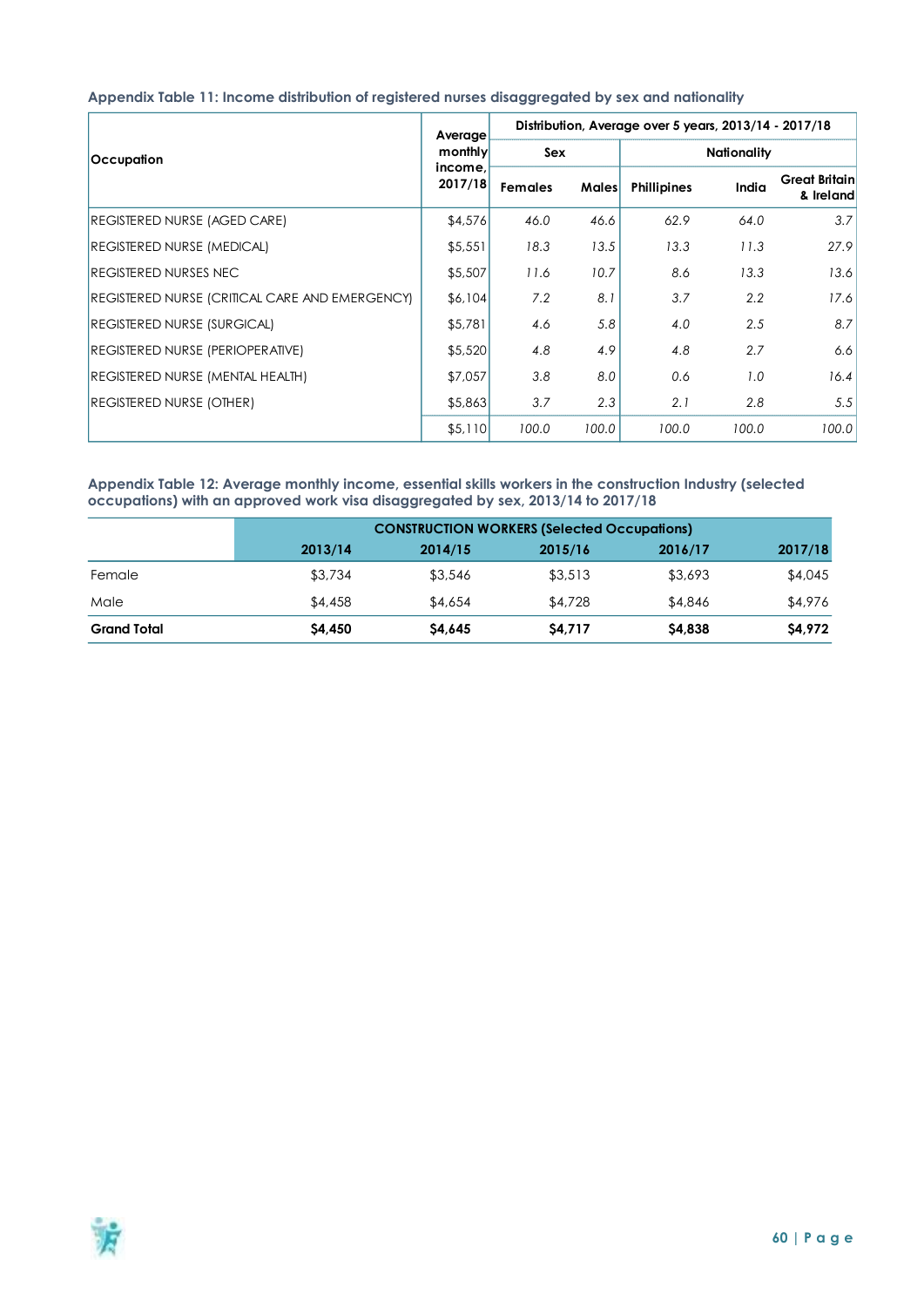<span id="page-60-0"></span>**Appendix Table 13: Proportion of essential skills workers in the construction Industry (selected occupations) with an approved work visa, disaggregated by nationality, falling in each of the five income quintiles, 2013/14 to 2017/18**

|         | <b>CARPENTER/JOINER - Philippines</b> |      |      |                                             |       |         | <b>PAINTER/PLASTERER - Philippines</b> |      |      |                                                    |      |
|---------|---------------------------------------|------|------|---------------------------------------------|-------|---------|----------------------------------------|------|------|----------------------------------------------------|------|
|         | Quintile 1                            |      |      | Quintile 2 Quintile 3 Quintile 4 Quintile 5 |       |         | Quintile 1                             |      |      | <b>Quintile 2 Quintile 3 Quintile 4 Quintile 5</b> |      |
| 2013/14 | 16.5                                  | 28.9 | 25.4 | 17.5                                        | l 1.7 | 2013/14 | 19.9                                   | 27.5 | 29.4 | 18.0                                               | 5.2  |
| 2014/15 | 14.9                                  | 26.2 | 23.3 | 22.4                                        | 13.2  | 2014/15 | 11.4                                   | 25.1 | 27.4 | 22.8                                               | 13.4 |
| 2015/16 | 13.8                                  | 23.9 | 23.6 | 22.2                                        | 16.5  | 2015/16 | 6.5                                    | 21.1 | 29.8 | 27.0                                               | 15.5 |
| 2016/17 | 11.4                                  | 22.7 | 24.1 | 22.6                                        | 19.3  | 2016/17 | 7.4                                    | 18.6 | 21.2 | 29.5                                               | 23.4 |
| 2017/18 | 12.2                                  | 22.0 | 23.4 | 24.1                                        | 18.4  | 2017/18 | 5.3                                    | 20.1 | 22.1 | 28.4                                               | 24.1 |
|         |                                       |      |      |                                             |       |         |                                        |      |      |                                                    |      |

|         | <b>CARPENTER/JOINER - Great Britain &amp; Ireland</b> |                                                        |      |      |      |              | <b>PAINTER/PLASTERER - Great Britain &amp; Ireland</b> |      |      |                                                        |      |
|---------|-------------------------------------------------------|--------------------------------------------------------|------|------|------|--------------|--------------------------------------------------------|------|------|--------------------------------------------------------|------|
|         |                                                       | Quintile 1 Quintile 2 Quintile 3 Quintile 4 Quintile 5 |      |      |      |              |                                                        |      |      | Quintile 1 Quintile 2 Quintile 3 Quintile 4 Quintile 5 |      |
| 2013/14 | 7.7                                                   | 10.8                                                   | 18.3 | 28.3 | 34.9 | 2013/14      | 2.8                                                    | 10.7 | 15.3 | 30.2                                                   | 40.9 |
| 2014/15 | 9.0                                                   | 11.1                                                   | 18.8 | 25.3 | 35.8 | 2014/15      | 7.3                                                    | 10.5 | 16.9 | 24.7                                                   | 40.6 |
| 2015/16 | 10.2                                                  | 10.9                                                   | 20.2 | 21.1 |      | 37.5 2015/16 | 8.9                                                    | 12.5 | 13.1 | 22.0                                                   | 43.5 |
| 2016/17 | 12.4                                                  | 11.8                                                   | 15.4 | 22.2 | 38.2 | 2016/17      | 15.2                                                   | 15.9 | 15.2 | 21.0                                                   | 32.6 |
| 2017/18 | 11.8                                                  | 12.7                                                   | 15.5 | 15.8 | 44.2 | 2017/18      | 14.8                                                   | 13.0 | 21.7 | 20.0                                                   | 30.4 |

|         |            | <b>CARPENTER/JOINER - Pacific Islands</b> |      |                                             |     |         | <b>PAINTER/PLASTERER - Brazil</b> |      |      |                                             |      |
|---------|------------|-------------------------------------------|------|---------------------------------------------|-----|---------|-----------------------------------|------|------|---------------------------------------------|------|
|         | Quintile 1 |                                           |      | Quintile 2 Quintile 3 Quintile 4 Quintile 5 |     |         | Quintile 1                        |      |      | Quintile 2 Quintile 3 Quintile 4 Quintile 5 |      |
| 2013/14 | 59.0       | 17.9                                      | 10.3 |                                             | S.  | 2013/14 | 39.0                              | 20.7 | 13.4 | 13.4                                        | 13.4 |
| 2014/15 | 61.9       | 15.5                                      | 13.4 |                                             | S.  | 2014/15 | 38.6                              | 24.1 | 12.0 | 18.1                                        | 7.2  |
| 2015/16 | 49.2       | 19.8                                      | 7.1  | 11.9                                        | 1.9 | 2015/16 | 47.1                              | 18.6 | 13.7 | 11.8                                        | 8.8  |
| 2016/17 | 41.4       | 20.4                                      | 16.0 | 13.8                                        | 8.3 | 2016/17 | 28.8                              | 29.7 | 25.2 | 7.2                                         | 9.0  |
| 2017/18 | 46.5       | 14.5                                      | 14.9 | 10.8                                        | 3.3 | 2017/18 | 33.5                              | 22.6 | 19.4 | 12.3                                        | 12.3 |

|         | STRUCTURAL STEEL WORKERS<br>- Philippines<br>Quintile 2 Quintile 3 Quintile 4 |      |      |      |            |         |            | <b>BUILDING &amp; PLUMBING LABOURERS</b> | - Philippines |                                             |      |
|---------|-------------------------------------------------------------------------------|------|------|------|------------|---------|------------|------------------------------------------|---------------|---------------------------------------------|------|
|         | Quintile 1                                                                    |      |      |      | Quintile 5 |         | Quintile 1 |                                          |               | Quintile 2 Quintile 3 Quintile 4 Quintile 5 |      |
| 2013/14 | 24.0                                                                          | 22.9 | 21.9 | 15.6 | 5.6        | 2013/14 |            |                                          |               |                                             |      |
| 2014/15 | 23.3                                                                          | 23.3 | 25.9 | 16.9 | 10.6       | 2014/15 |            | S                                        | 23.1          | 36.9                                        | 24.6 |
| 2015/16 | 21.1                                                                          | 23.1 | 22.1 | 21.1 | 12.6       | 2015/16 |            |                                          | 20.9          | 33.7                                        | 31.4 |
| 2016/17 | 17.7                                                                          | 22.2 | 22.0 | 19.2 | 18.8       | 2016/17 | 3.4        | 21.5                                     | 23.7          | 24.9                                        | 26.6 |
| 2017/18 | 19.0                                                                          | 19.3 | 21.0 | 20.6 | 20.1       | 2017/18 | 7.4        | 12.0                                     | 23.9          | 27.5                                        | 29.2 |
|         | ATBUATURAL ATEEL WARNERS                                                      |      |      |      |            |         |            | NUUNING A NUMBER LANGUNESS               |               |                                             |      |

|         | <b>STRUCTURAL STEEL WORKERS</b><br>- Great Britain & Ireland |      |      |                                             |      |         |            |      | <b>BUILDING &amp; PLUMBING LABOURERS</b><br>- Great Britain & Ireland |                                             |      |
|---------|--------------------------------------------------------------|------|------|---------------------------------------------|------|---------|------------|------|-----------------------------------------------------------------------|---------------------------------------------|------|
|         | Quintile 1                                                   |      |      | Quintile 2 Quintile 3 Quintile 4 Quintile 5 |      |         | Quintile 1 |      |                                                                       | Quintile 2 Quintile 3 Quintile 4 Quintile 5 |      |
| 2013/14 | l 1.8                                                        | 17.1 | 18.4 | 25.0                                        | 27.6 | 2013/14 | 10.0       | 26.3 | 21.3                                                                  | 21.3                                        | 21.3 |
| 2014/15 | 10.3                                                         | 9.2  | 8.0  | 27.6                                        | 44.8 | 2014/15 | 11.1       | 22.2 | 20.0                                                                  | 23.3                                        | 23.3 |
| 2015/16 | 11.7                                                         | 9.6  | 1.7  | 13.8                                        | 53.2 | 2015/16 | 15.5       | 18.4 | 20.4                                                                  | 22.3                                        | 23.3 |
| 2016/17 | 21.6                                                         | 9.1  | 10.2 | 20.5                                        | 38.6 | 2016/17 | 16.3       | 22.5 | 21.7                                                                  | 19.4                                        | 20.2 |
| 2017/18 | 15.3                                                         | 17.6 | 9.4  | 22.4                                        | 35.3 | 2017/18 | 13.5       | 22.2 | 19.8                                                                  | 20.6                                        | 23.8 |

\*s= suppressed values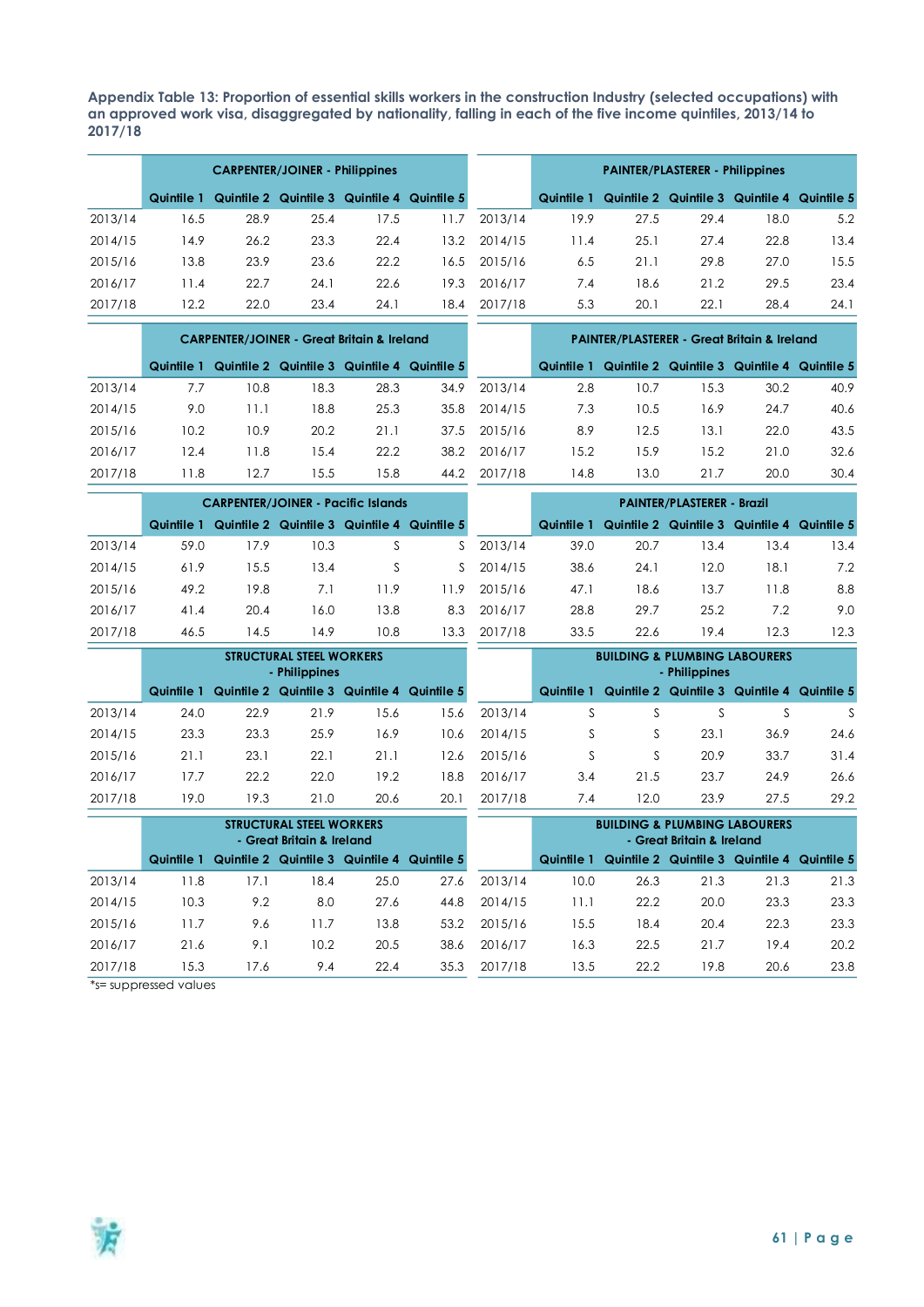<span id="page-61-0"></span>**Appendix Table 14: Average monthly income, essential skills workers in the construction Industry (selected occupations) with an approved work visa disaggregated by nationality, 2013/14 to 2017/18**

|                         | 2013/14 | 2014/15 | 2015/16                                      | 2016/17 | 2017/18 |
|-------------------------|---------|---------|----------------------------------------------|---------|---------|
| Philippines             | \$4,526 | \$4,767 | \$4,852                                      | \$5,007 | \$5,054 |
| Great Britain & Ireland | \$5,104 | \$5,320 | \$5,374                                      | \$5,463 | \$5,704 |
| Pacific Islands         | \$3,617 | \$3,786 | \$4,197                                      | \$4,316 | \$4,392 |
| Other (56 countries)    | \$4,101 | \$4,330 | \$4,390                                      | \$4,432 | \$4,685 |
|                         |         |         | <b>PAINTER/PLASTERER</b>                     |         |         |
|                         | 2013/14 | 2014/15 | 2015/16                                      | 2016/17 | 2017/18 |
| Philippines             | \$3,837 | \$4,249 | \$4,304                                      | \$4,550 | \$4,710 |
| Great Britain & Ireland | \$4,821 | \$4,861 | \$4,858                                      | \$4,719 | \$4,806 |
| <b>Brazil</b>           | \$3,706 | \$3,724 | \$3,590                                      | \$3,864 | \$4,079 |
| Other (54 countries)    | \$3,811 | \$3,732 | \$3,742                                      | \$3,872 | \$4,059 |
|                         |         |         | <b>PLUMBER</b>                               |         |         |
|                         | 2013/14 | 2014/15 | 2015/16                                      | 2016/17 | 2017/18 |
| Great Britain & Ireland | \$4,976 | \$5,157 | \$5,476                                      | \$5,596 | \$5,721 |
| Pacific Islands         | \$4,041 | \$3,842 | \$4,046                                      | \$4,270 | \$4,490 |
| South Africa            | S       | S       | \$4,960                                      | \$5,413 | \$5,867 |
| Other (29 countries)    | \$3,761 | \$4,379 | \$4,469                                      | \$4,636 | \$5,048 |
|                         |         |         | <b>STRUCTURAL STEEL CONSTRUCTION WORKERS</b> |         |         |
|                         | 2013/14 | 2014/15 | 2015/16                                      | 2016/17 | 2017/18 |
| Philippines             | \$4,621 | \$4,710 | \$4,869                                      | \$5,361 | \$5,525 |
| Great Britain & Ireland | \$5,277 | \$5,837 | \$6,077                                      | \$5,851 | \$6,013 |
| Other (37 countries)    | \$4,625 | \$4,560 | \$4,986                                      | \$4,906 | \$4,942 |
|                         |         |         | <b>BUILDING &amp; PLUMBING LABOURERS</b>     |         |         |
|                         | 2013/14 | 2014/15 | 2015/16                                      | 2016/17 | 2017/18 |
| Philippines             | \$4,359 | \$4,554 | \$4,761                                      | \$4,748 | \$4,909 |
| Great Britain & Ireland | \$4,250 | \$4,419 | \$4,463                                      | \$4,387 | \$4,571 |
| Pacific Islands         | \$4,104 | \$3,993 | \$3,916                                      | \$3,933 | \$4,039 |
| Other (40 countries)    | \$3,669 | \$3,816 | \$3,998                                      | \$4,036 | \$4,110 |

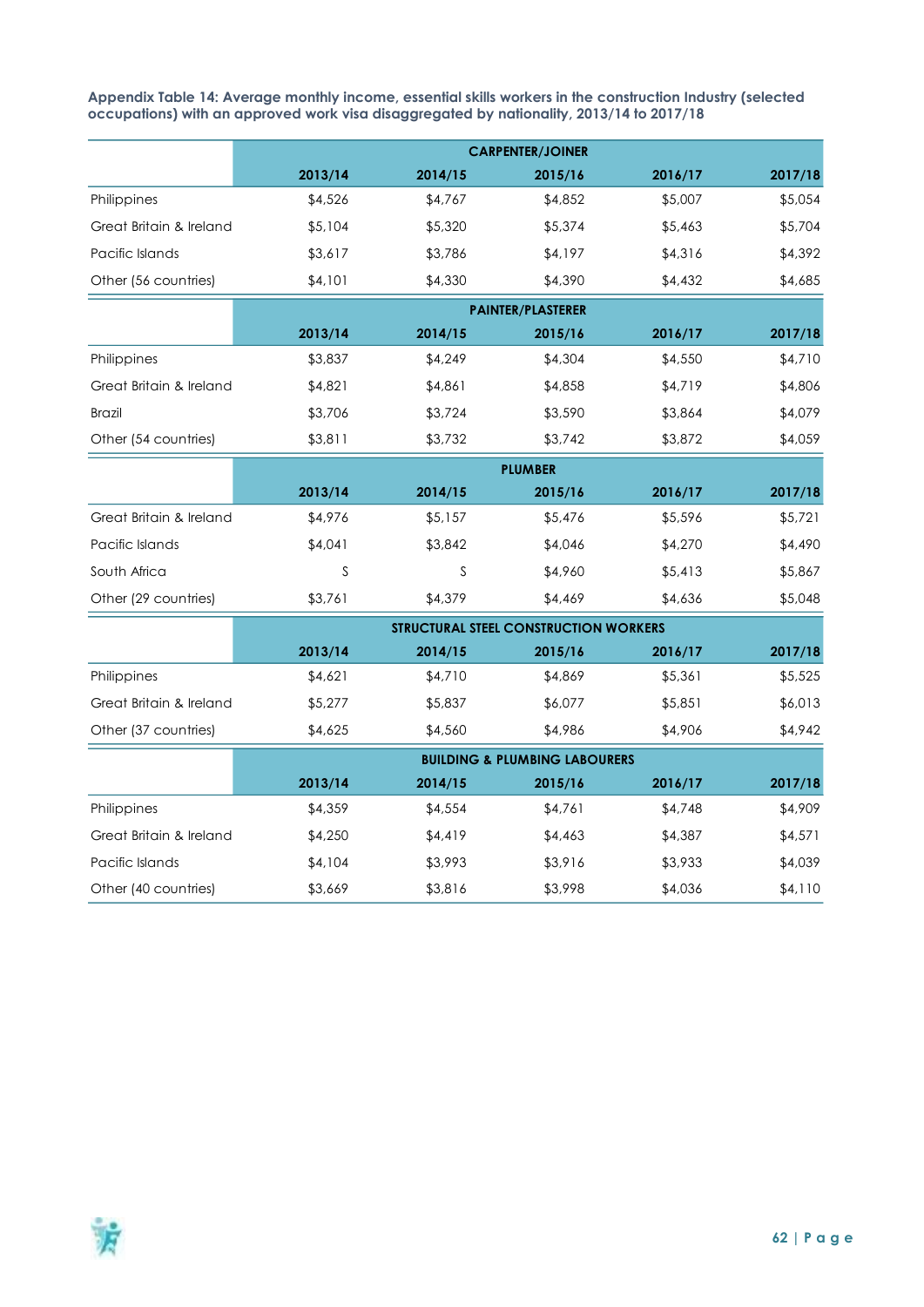#### <span id="page-62-0"></span>**Appendix Table 15: Average personal income for selected occupations as self-reported at the 2013 and 2018 censuses disaggregated by sex**

|                                              |          |             |          |          | Average Personal Income as reported in: |          |  |  |  |  |  |  |  |  |  |
|----------------------------------------------|----------|-------------|----------|----------|-----------------------------------------|----------|--|--|--|--|--|--|--|--|--|
|                                              |          | Census 2013 |          |          | Census 2018                             |          |  |  |  |  |  |  |  |  |  |
|                                              | Female   | Male        | Total    | Female   | Male                                    | Total    |  |  |  |  |  |  |  |  |  |
| Dairy Cattle Farm Worker                     | \$36,900 | \$44,400    | \$42,200 | \$36,900 | \$44,700                                | \$42,200 |  |  |  |  |  |  |  |  |  |
| Dairy Cattle Farmer                          | \$58,800 | \$64,500    | \$63,200 | \$58,500 | \$65,900                                | \$64,300 |  |  |  |  |  |  |  |  |  |
| Carpenters and Joiners                       | \$35,500 | \$46,500    | \$46,400 | \$41,800 | \$53,100                                | \$53,000 |  |  |  |  |  |  |  |  |  |
| <b>Painters and Plasterers</b>               | \$33,200 | \$42,600    | \$42,200 | \$37,400 | \$46,900                                | \$46,400 |  |  |  |  |  |  |  |  |  |
| Plumbers                                     | \$44,500 | \$52,300    | \$52,200 | \$47,800 | \$60,900                                | \$60,800 |  |  |  |  |  |  |  |  |  |
| <b>Structural Steel Construction Workers</b> | \$30,600 | \$46,100    | \$46,000 | \$43,100 | \$48,600                                | \$48,600 |  |  |  |  |  |  |  |  |  |
| <b>Building and Plumbing Labourers</b>       | \$37,900 | \$44,800    | \$44,500 | \$44,500 | \$47,900                                | \$47,700 |  |  |  |  |  |  |  |  |  |
| Care Workers                                 | \$29,300 | \$33,000    | \$29,800 | \$35,300 | \$39,000                                | \$35,800 |  |  |  |  |  |  |  |  |  |
| Registered Nurses                            | \$57,500 | \$63,700    | \$58,200 | \$60,400 | \$65,800                                | \$61,000 |  |  |  |  |  |  |  |  |  |
| Registered Nurse - Aged care                 | \$47,100 | \$59,600    | \$47,700 | \$48,500 | \$49,500                                | \$48,700 |  |  |  |  |  |  |  |  |  |
| Registered Nurse - Community Health          | \$59,800 | \$64,100    | \$60,000 | \$63,600 | \$67,600                                | \$63,800 |  |  |  |  |  |  |  |  |  |
| Registered Nurse - Medical                   | \$57,000 | \$60,900    | \$57,400 | \$58,900 | \$63,500                                | \$59,500 |  |  |  |  |  |  |  |  |  |
| Registered Nurse - Medical Practice          | \$53,000 | \$73,800    | \$53,400 | \$56,000 | \$58,700                                | \$56,200 |  |  |  |  |  |  |  |  |  |
| Registered Nurse - Other                     | \$61,400 | \$72,900    | \$63,200 | \$62,600 | \$69,900                                | \$63,500 |  |  |  |  |  |  |  |  |  |
| Total stated                                 | \$50,300 | \$63,200    | \$57,900 | \$56,100 | \$69,400                                | \$63,900 |  |  |  |  |  |  |  |  |  |
| Not elsewhere included                       | \$44,800 | \$55,200    | \$51,500 | \$0      | \$0                                     | \$0      |  |  |  |  |  |  |  |  |  |
| Total                                        | \$50,100 | \$62,900    | \$57,700 | \$56,100 | \$69,400                                | \$63,900 |  |  |  |  |  |  |  |  |  |